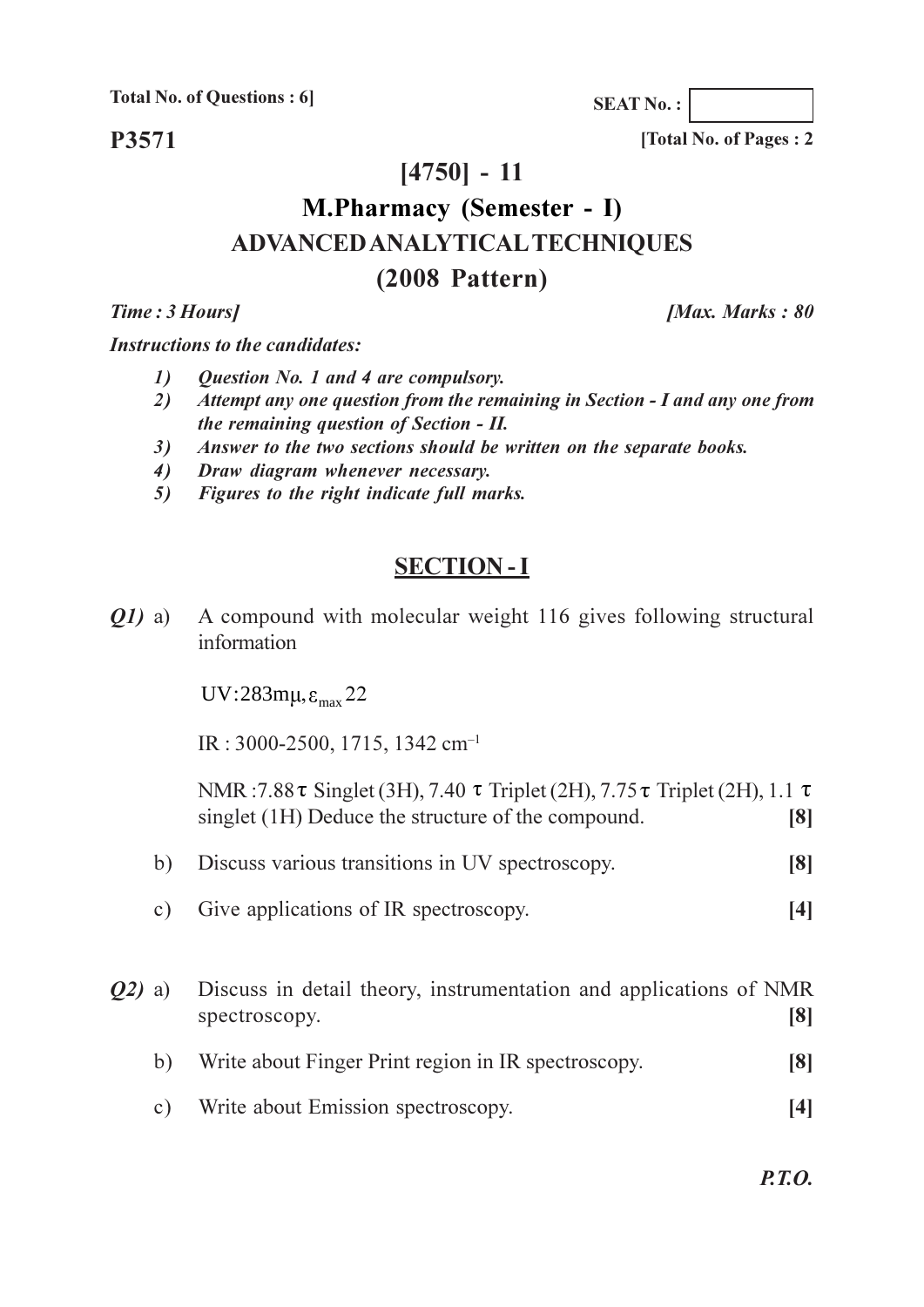| <b><i>O3</i></b> ) a) | Give an account of theory, instrumentation and applications of mass |     |
|-----------------------|---------------------------------------------------------------------|-----|
|                       | spectroscopy.                                                       | [8] |
| b)                    | Discuss about Chromophores in UV Spectroscopy.                      | [8] |
|                       | c) Write note on HPTLC.                                             | [4] |

| $Q_4$ ) a)              |    | Write about theory, instrumentation and application of HPLC. | [10] |
|-------------------------|----|--------------------------------------------------------------|------|
|                         | b) | Discuss theory, instrumentation and application of GC-MS.    | [10] |
| Q5)                     | a) | Give an account of Differential Scanning Calorimetry.        | [10] |
|                         | b) | Write about Derivative Thermogravimetric analysis.           | [10] |
| $\boldsymbol{0}$ (b) a) |    | Write about Ion pair Chromatography.                         | [10] |
|                         |    |                                                              |      |

b) Explain theory and applications of X-ray diffraction techniques. [10]

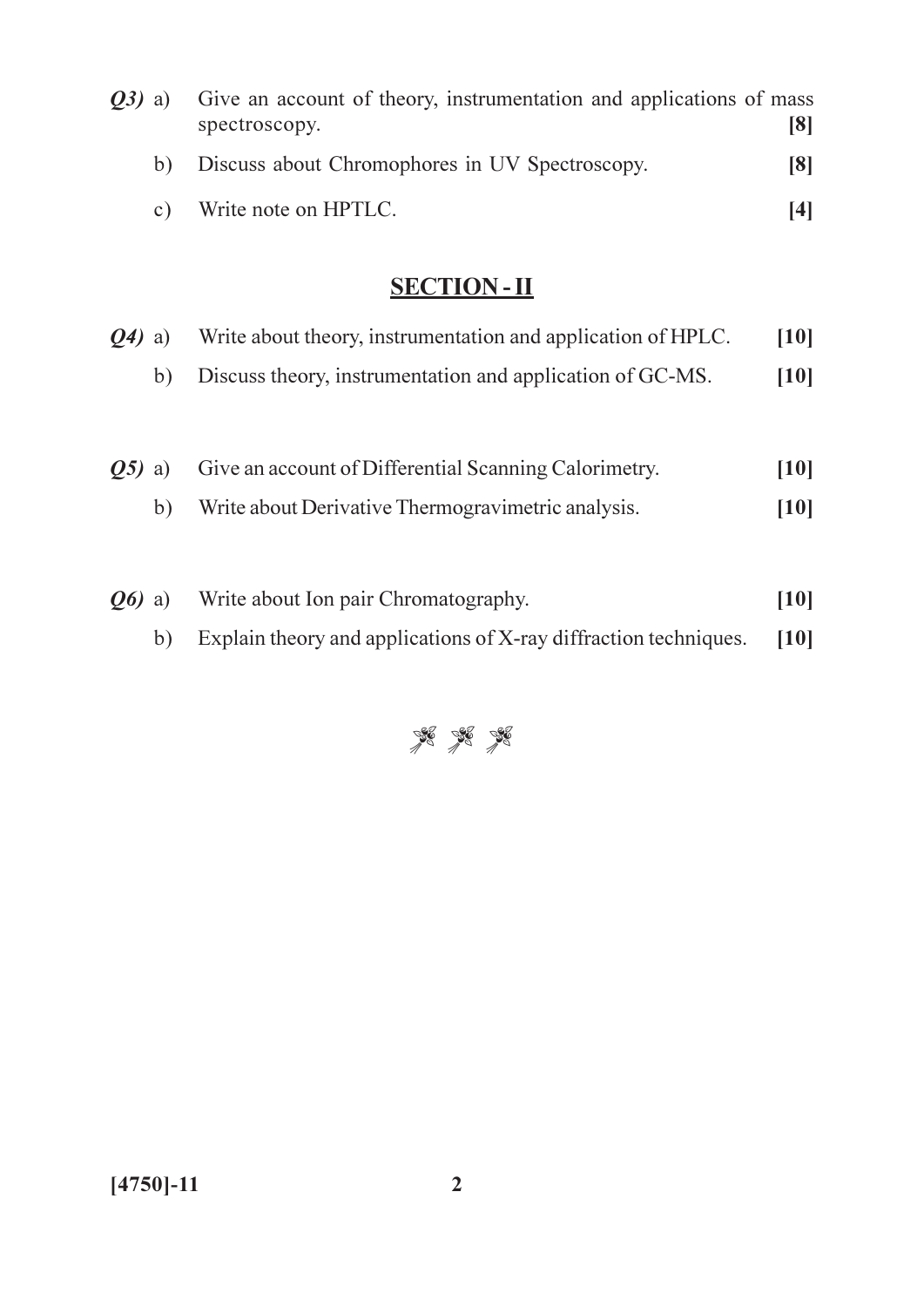**Total No. of Questions: 6** 

P3572

**SEAT No.:** 

[Total No. of Pages: 1]

## $[4750] - 12$

# **M.Pharmacy (Semester - I) RESEARCH METHODOLOGY**

### $(2008$  Pattern)

Time: 3 Hours] **Instructions to the candidates:** 

- Questions 1 and 4 are compulsory.  $\mathbf{D}$
- 2) Attempt any one questions from the remaining in Section I and any one questions from the remaining questions of Section - II.
- Answers to the two sections should be written in separate books.  $3)$

#### **SECTION - I**

| 01)       | a) | Give an account of sources for survey of literature.                                    | [10]              |
|-----------|----|-----------------------------------------------------------------------------------------|-------------------|
|           | b) | Explain process of making a research proposal.                                          | [10]              |
| Q2)       | a) | Describe the various types of research in detail.                                       | [10]              |
|           | b) | Explain in detail student t test.                                                       | [10]              |
| $Q3)$ a)  |    | What is interpretation of data? Give the need and importance of                         |                   |
|           |    | interpretation of data.                                                                 | [10]              |
|           | b) | Discuss the different forms of questionnaire. Give its advantages and                   |                   |
|           |    | disadvantages.                                                                          | $\left[10\right]$ |
|           |    | <b>SECTION - II</b>                                                                     |                   |
| $(Q4)$ a) |    | What is a patent? Describe importance of patent in research.                            | [10]              |
|           | b) | Explain the importance of poster, gesture, eye contact and expressions in               |                   |
|           |    | oral presentation.                                                                      | [10]              |
|           |    | <b>Q5)</b> Why protection is needed on intellectual property? Give the detailed account |                   |
|           |    | of historical development of concept of intellectual property rights.                   | [20]              |

- $Q_6$ ) Write notes on any two of the following :  $[20]$ 
	- Industrial project as part of industry institute interaction. a)
	- Trademark designs and copyrights.  $b)$
	- Status of intellectual property rights in India.  $c)$

# $(0)$   $(0)$   $(0)$

[Max. Marks: 80]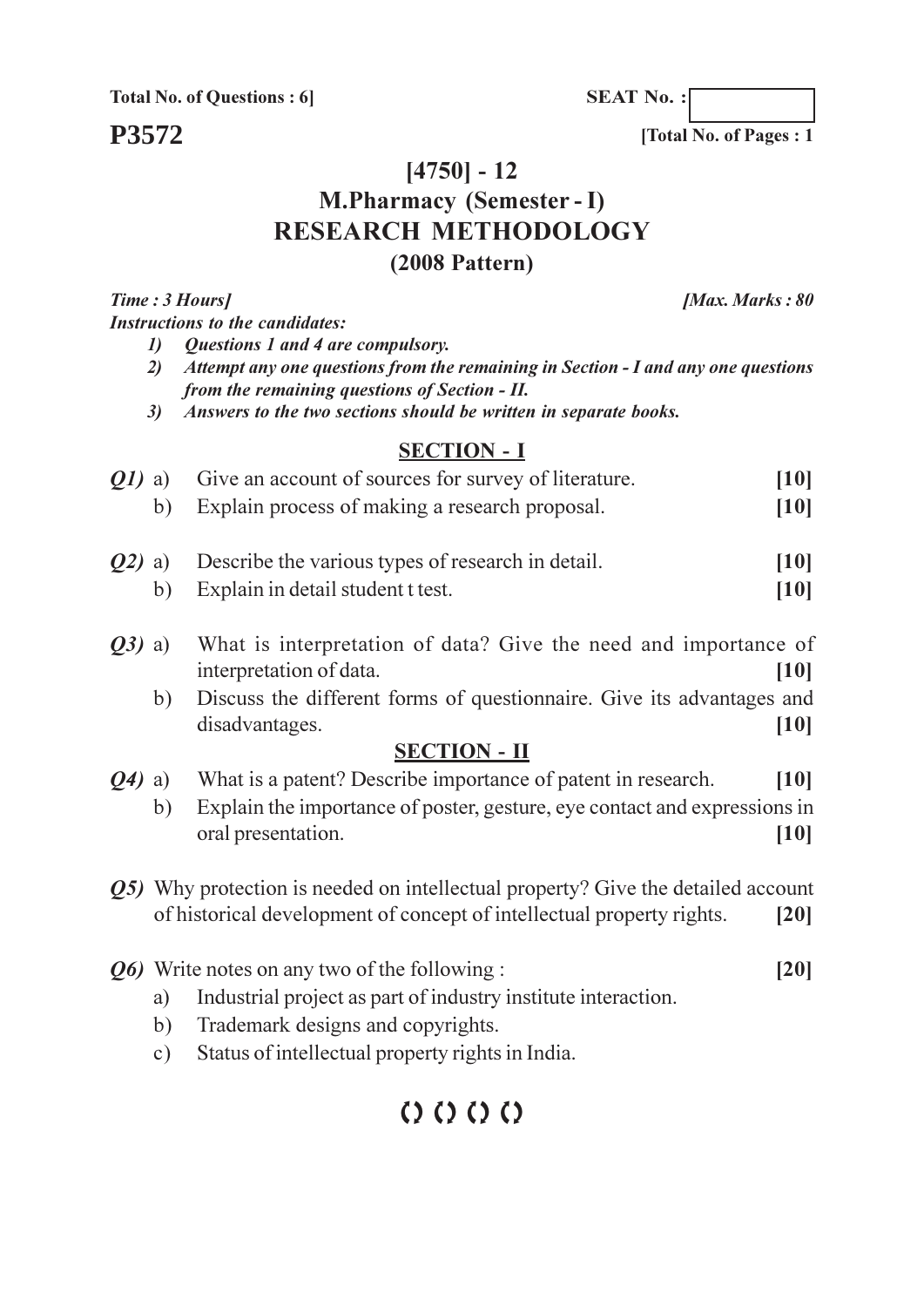**Total No. of Questions : 6]**

**P3573**

**[Total No. of Pages : 2**

**SEAT No. :**

# **[4750]-13**

# **M.Pharm. (Semester - I) ADVANCED PHARMACEUTICS (2008 Pattern)**

**Time**: 3 Ho

*[Max. Marks: 80]* 

**Instructions to the candidates:** 

- *attempt any 2 questions from each section.*
- 2) Draw well labeled diagram wherever necessary.
- 3) Figures to the right indicate full marks.

## **SECTION - I**

- *Q1*) Explain in detail the importance and methodology of stability testing of pharmaceutical dosage forms. [20]
- *Q2*) Explain different parameters studied in preformulation of a solid dosage form. Add a note on solid state characterization. [20]
- $Q3$ ) Write short notes on (any two):  $[20]$

- a) Characterization of polymers.
- b) Co-processed excipients.
- c) Biodegradable polymers.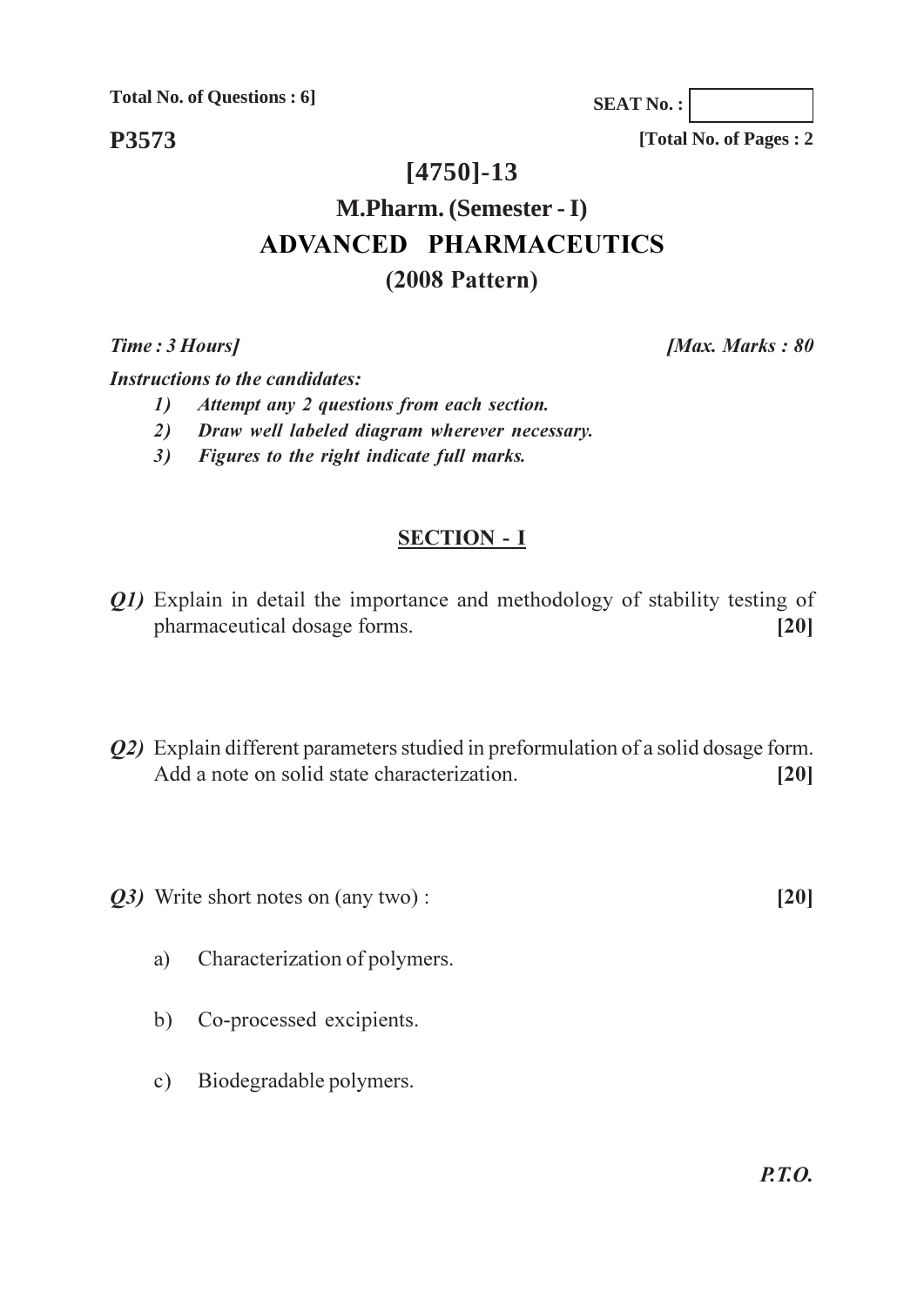- $Q_4$ ) Explain the experimental design approach used in the optimization of formulations. Write a note on classification of optimization methods.  $[20]$
- Q5) Discuss the applications and evaluation of microcapsules. Explain in detail any one technique used for the preparation of microcapsules.  $[20]$
- Q6) Write short notes on (any two):

 $[20]$ 

- Correlation and regression analysis. a)
- $b)$ Importance of Dissolution.
- Quality assurance and quality control.  $c)$

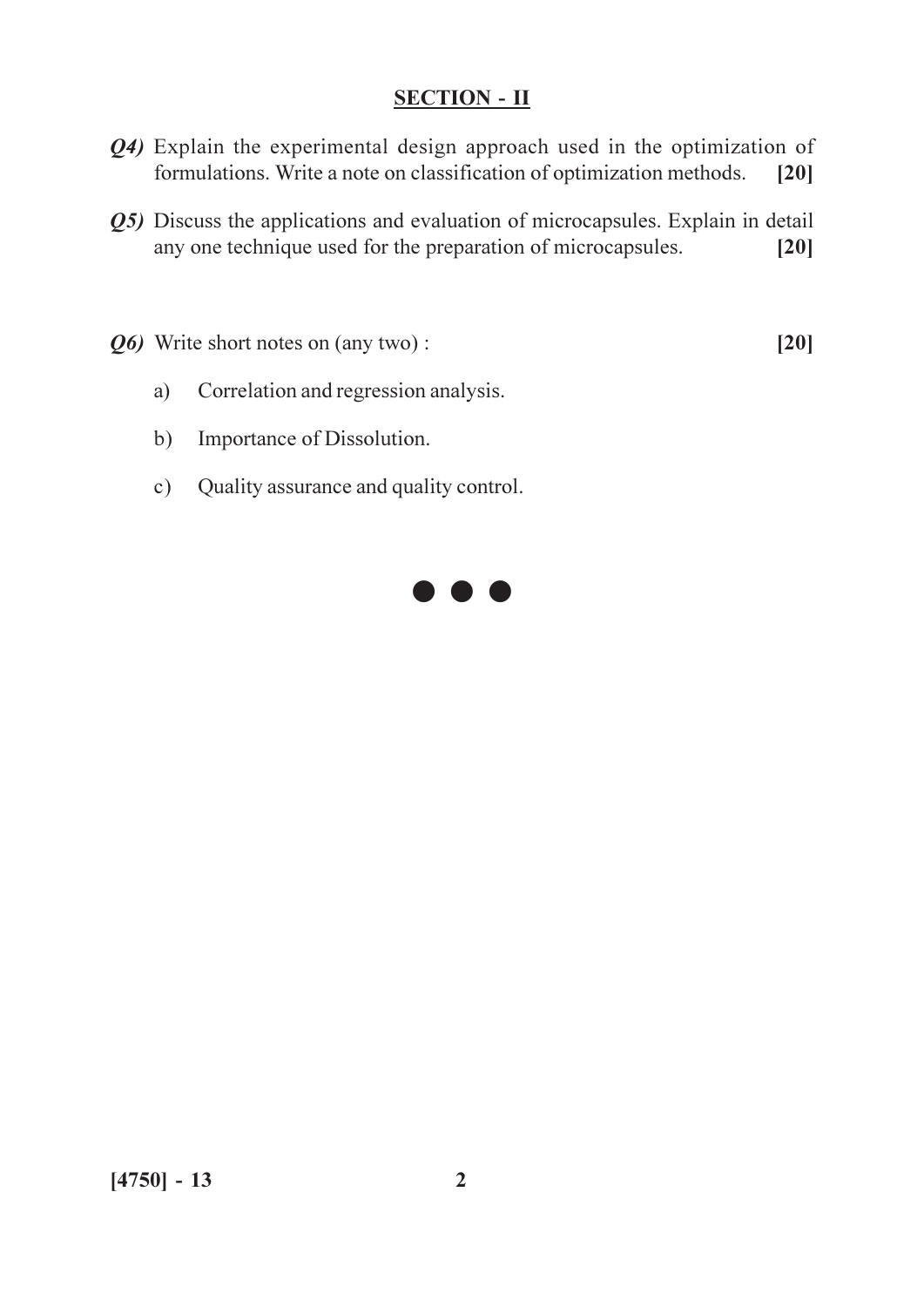**Total No. of Questions: 8]** 

P3574

 $[4750] - 14$ 

# **M. Pharmacy (Semester - I) ADVANCED PHARMACEUTICAL CHEMISTRY Spl. Pharmaceutical Chemistry**

### $(2008$  Pattern)

Time: 3 Hours]

**Instructions to the candidates:** 

- Question number one and five are compulsory out of remaining attempt any  $\mathcal{L}$ 2 questions from each Section I and Section II.
- 2) Figures to the right indicate full marks.
- Draw well labeled diagrams wherever necessary.  $3)$

#### **SECTION - I**

- *Q1*) Explain Sharpless oxidation.
- Q2) Give brief account of green chemistry. Explain reactions using microwave and ultrasound energy.  $[15]$
- Q3) Explain Synthon approach for drug synthesis. Develop synthetic route for any two drugs using synthon approach.  $[15]$

*Q4*) Write note on any Two:

- Allylic bromination a)
- Free radical reaction  $b)$
- c) Oppennauer oxidation

[Total No. of Pages: 2]

**SEAT No.:** 

 $[10]$ 

 $[15]$ 

[Max. Marks: 80]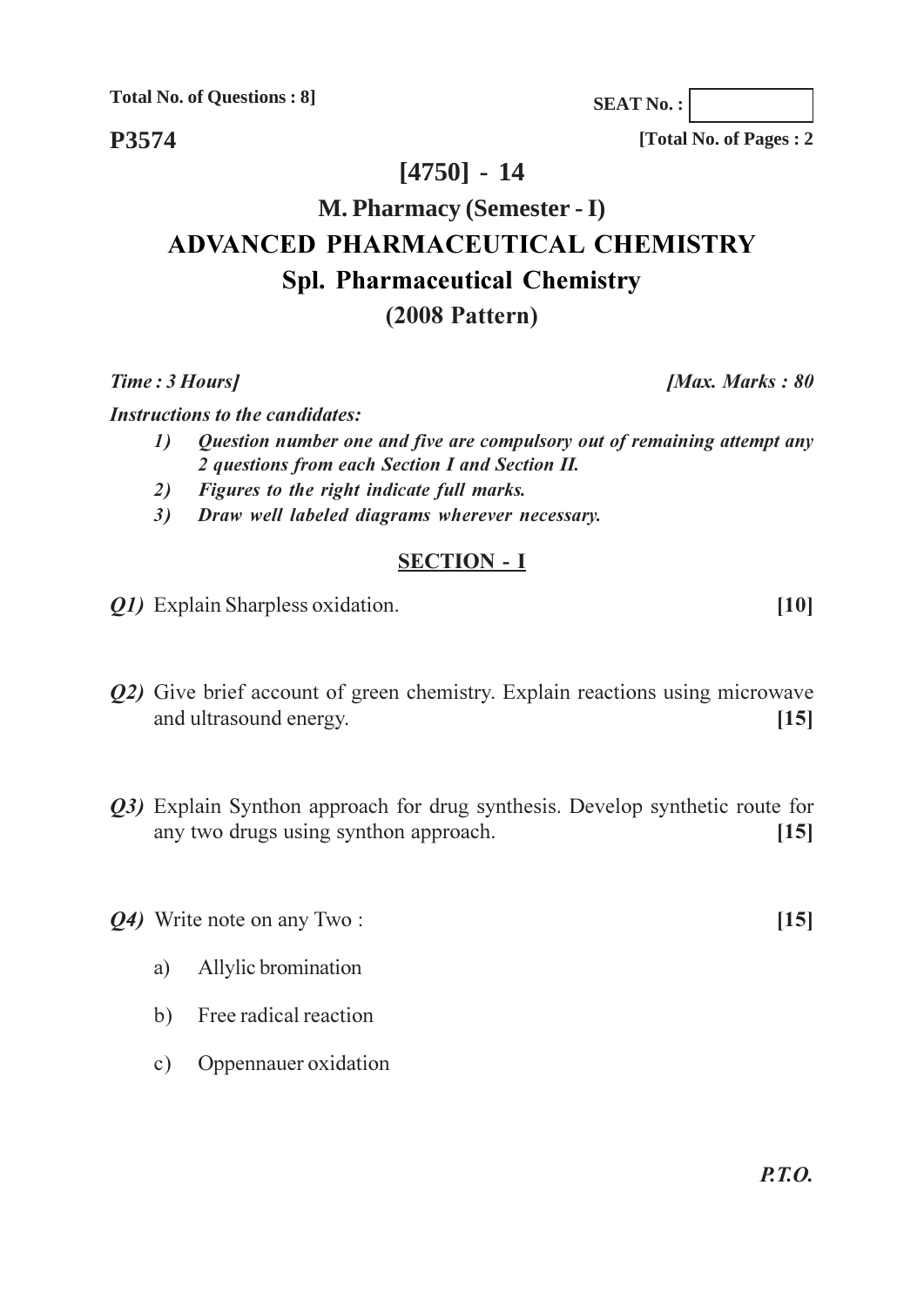Q5) Explain mechanism, stereochemistry and applications of Grignard reaction.[10]

- $Q_6$ ) What is Pinacole pinacolone rearrangement, explain along with reaction mechanism, stereochemistry and applications.  $[15]$
- $Q$ 7) Explain Stereospecificity and Stereoselectivity with suitable examples. [15]
- Q8) Write note on any Two:

 $[15]$ 

- Suzuki coupling a)
- Wolf Kishner reduction  $b)$
- c) Ionic liquid and Supercritical liquid

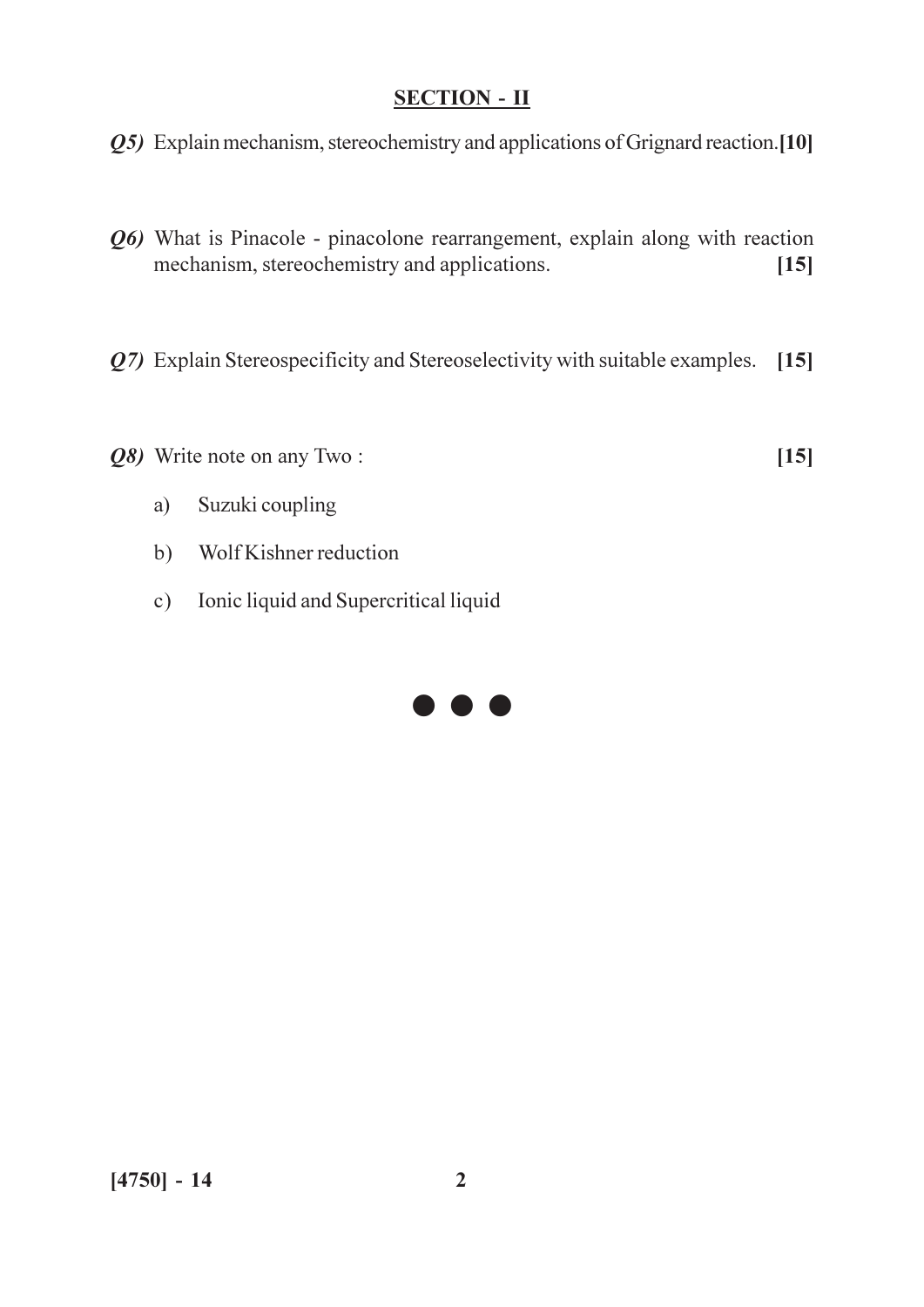**Total No. of Questions: 6]** 

P3575

## $[4750] - 15$

# M. Pharmacy (Semester - I) **ADVANCED PHARMACOLOGY - I** (2008 Pattern)

#### Time: 3 Hours]

**Instructions to the candidates:** 

- $\boldsymbol{\mathit{1}}$ Answers to each section should be written in separate answer - books.
- $2)$ Solve any two questions from each section.

#### **SECTION - I**

*Q1*) Discuss the preclinical evaluation of antihypertensive agents.  $[20]$ 

- *Q2*) Discuss the preclinical evaluation of bronchodilators and antitussives.  $[20]$
- Q3) Write notes on (any two):
	- Patch clamp technique. a)
	- Screening of anti parkinsonian agents.  $b)$
	- Transgenic animals.  $c)$

### **SECTION - II**

- *Q4*) Discuss the preclinical evaluation of anxiolytics and antidepressants.  $[20]$
- **Q5)** Discuss the preclinical evaluation of cardiac glycosides and antiarrhytmatic  $[20]$ agents.
- *Q6* Write notes on (any two):
	- Screening of local anaesthetics. a)
	- Breeding techniques for laboratory animals and CPCSEA guidelines for  $b)$ breeding of laboratory animals.
	- $c)$ RIA.

# 8% 8% 8%

**SEAT No.:** 

[Total No. of Pages: 1]

**[Max. Marks:80** 

 $[20]$ 

 $[20]$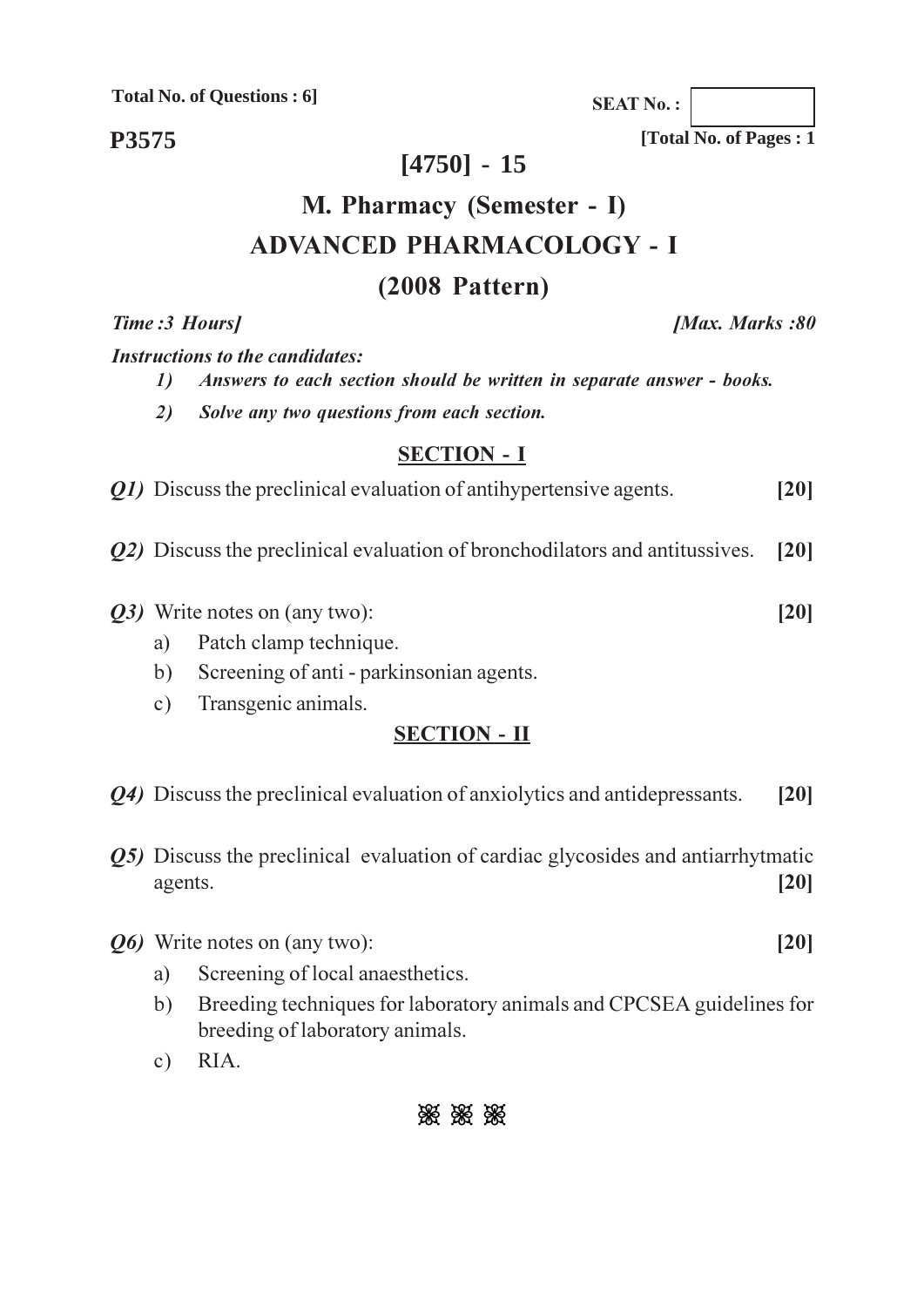**SEAT No.:** 

**Total No. of Questions: 8** P3576

[Total No. of Pages: 2]

## $[4750] - 16$ M. Pharmacy (Semester - I) **ADVANCED PHARMACOGNOSY**  $(2008$  Pattern)

Time: 3 Hours1 **Instructions to the candidates:**  **IMax. Marks: 80** 

- Question No.1 and Question No. 5 are compulsory out of remaining attempt two  $\boldsymbol{\mathit{1}}$ questions from Section - I and two questions from Section - II.
- $2)$ Answers to the two sections should be written in separate answer books.
- 3) Neat diagrams must be drawn wherever necessary.
- 4) Figures to the right side indicate full marks.

### **SECTION - I**

- *O1*) Explain various strategies used to enhance secondary metabolite production through tissue culture techniques.  $[10]$
- *O2* Answer the following:
	- Explain application of tracer techniques in evaluation of biogenetic pathways a) of secondary metabolites.  $\overline{17}$
	- $b)$ Illustrate flavonoids as chemotaxonomic marker with suitable example. [8]
- *O3*) Explain the characteristics of natural products that make them appropriate material in discovering new drugs. Describe Vinca alkaloids as anticancer  $[15]$ agent.
- **Q4)** Write note on the following (Any Three):
	- Application of Chemotaxonomy in medicinal botany. a)
	- $b)$ Advantages of Chemotaxonomy.
	- Strategies for selection of plant material for HTS.  $c)$
	- Flavouring agents derived from plants.  $\mathbf{d}$

 $[15]$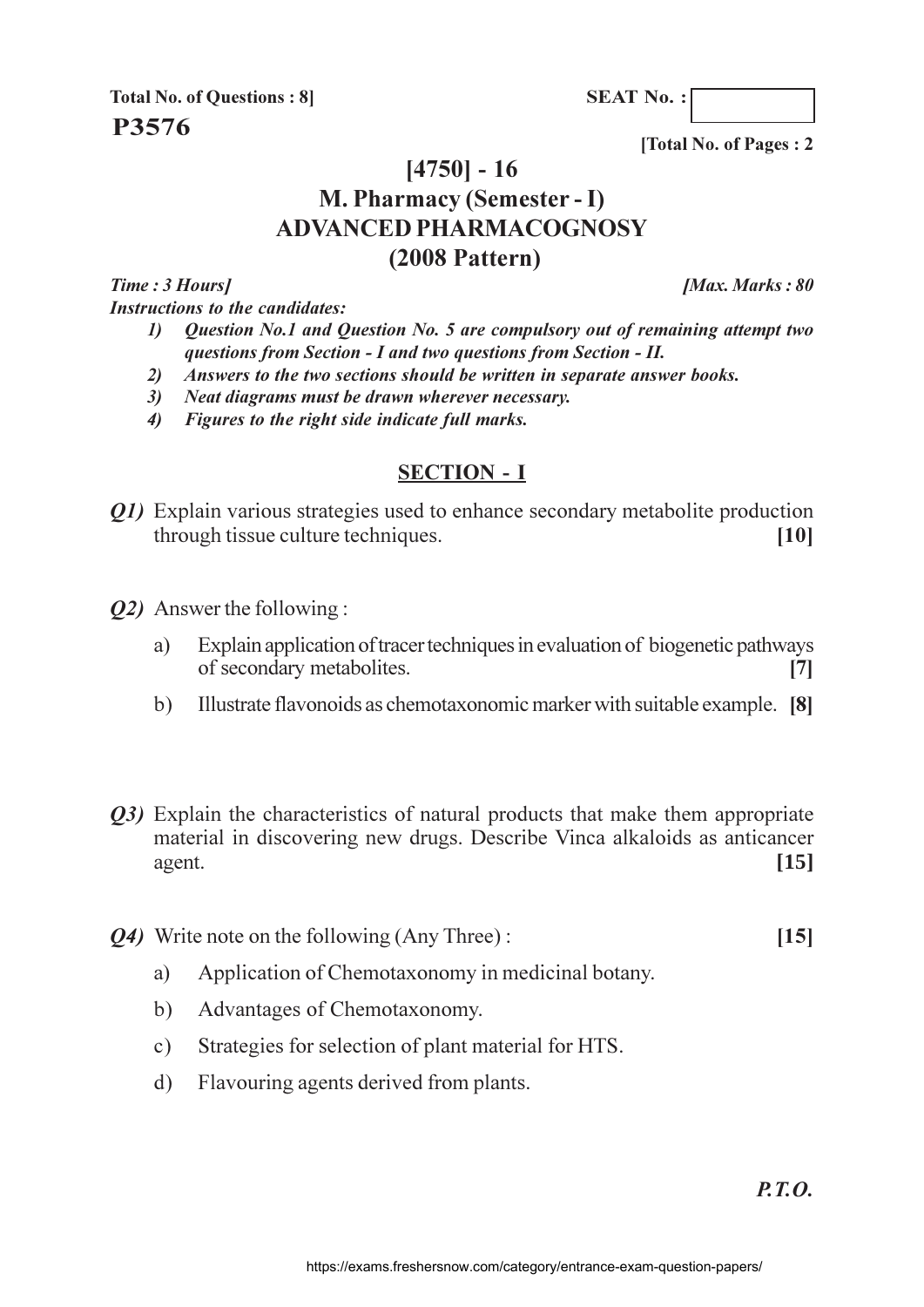|     |                                                                                                                                             | Q5) Elaborate a detail account of Flavanoids as Hypolipidaemic agents with suitable<br>examples.<br>[10] |     |
|-----|---------------------------------------------------------------------------------------------------------------------------------------------|----------------------------------------------------------------------------------------------------------|-----|
|     |                                                                                                                                             | <i><b>Q6</b></i> Answer the following:                                                                   |     |
|     | a)                                                                                                                                          | Explain anticancer role of Taxol and its derivatives.                                                    | [7] |
|     | b)                                                                                                                                          | Review the plants having Antidiabetic activity.                                                          | [8] |
| 07) | Write various <i>in vivo</i> models used for evaluation of Immunomodulatory activity.<br>Explain Ginseng as immunomodulatory agent.<br>[15] |                                                                                                          |     |
|     |                                                                                                                                             | <b><i>Q8</i></b> ) Write note on the following (Any Three):<br>[15]                                      |     |
|     | a)                                                                                                                                          | Androgapholide as a Hepatoprotective agent.                                                              |     |
|     | b)                                                                                                                                          | Biopolymers as Pharmaceutical Excipients.                                                                |     |
|     | $\circ$ )                                                                                                                                   | Photosentizing agents derived from plants.                                                               |     |
|     | d)                                                                                                                                          | Biofuels.                                                                                                |     |

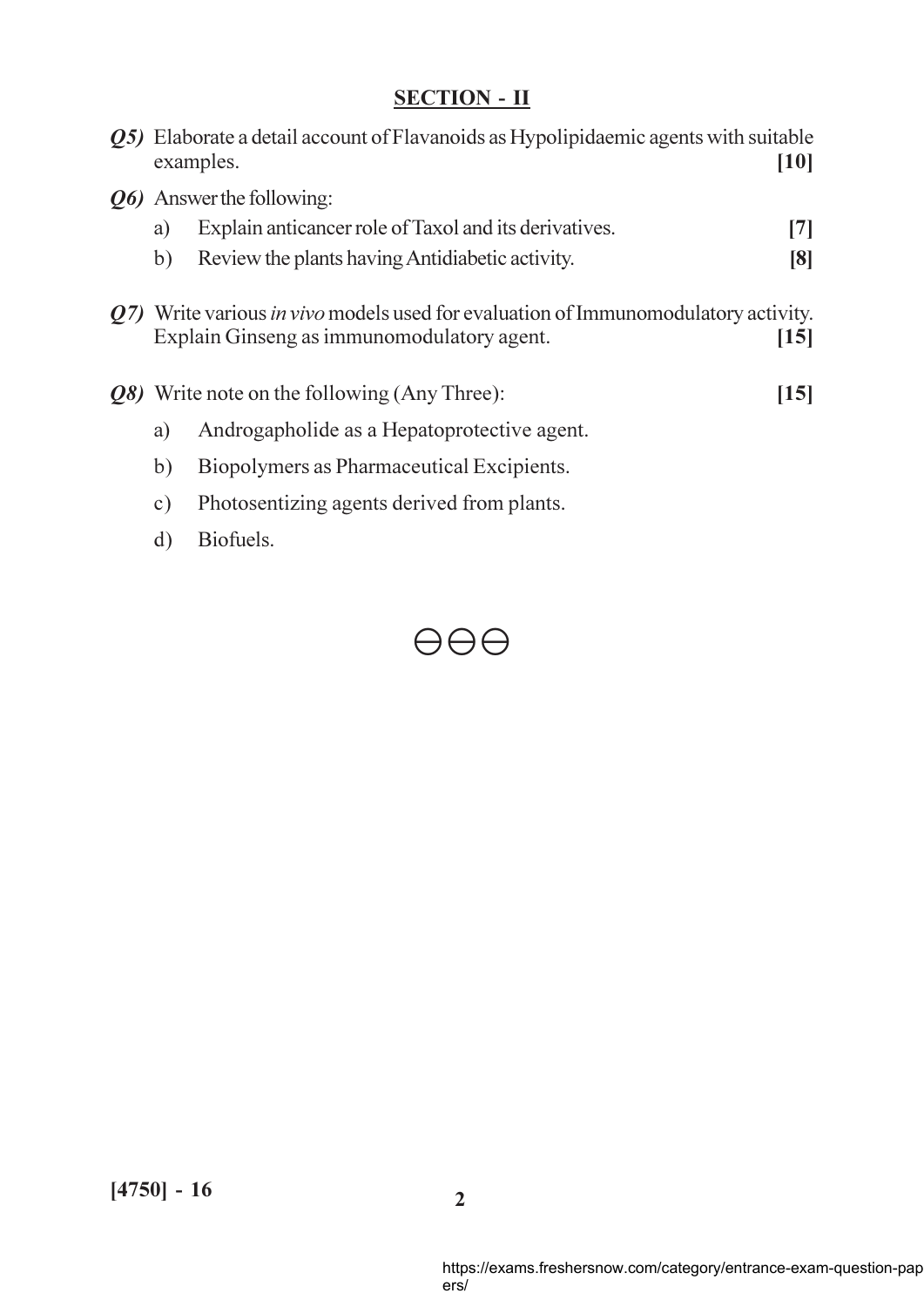**SEAT No.:** 

**Total No. of Questions: 8 P3577** 

[Total No. of Pages: 1

[Max. Marks: 80

### $[4750] - 17$

# **M.Pharmacy (Semester - I) ADVANCED OUALITY ASSURANCE TECHNIQUES** (c GMP & Documentation)  $(2008$  Pattern)

Time: 3 Hours]

**Instructions to the candidates:** 

- **Question numbers 1 and 5 are compulsory.**  $\mathcal{L}$
- 2) Out of the remaining attempt any two questions from each section.
- 3) Answer to the two sections should be written in separate answer books.
- 4) Figures to the right indicate full marks.

#### **SECTION - I**

|  | Q1) Discuss SOP on handling market complaints. |  |
|--|------------------------------------------------|--|
|--|------------------------------------------------|--|

- Q2) Explain the importance of time limit at various stages in manufacture. Add a note on sanitation in manufacturing area.  $[14]$
- Q3) Write a note on "Drug product salvaging"  $[14]$
- 04) Discuss importance of Environmental Protection in pharmaceutical industry.[14]

#### **SECTION - II**

|                |    | <b><i>Q5</i></b> ) Write a note on design and structural features of manufacturing facility. Add a<br>note on HVAC system. | [12]               |
|----------------|----|----------------------------------------------------------------------------------------------------------------------------|--------------------|
|                |    | <i><b>Q6</b></i> Discuss contents of "Site Master File"                                                                    | $\vert$ 14 $\vert$ |
| <b>O</b> 7) a) | b) | Explain maintenance of equipments in pharma manufacturing<br>What is outsourcing?                                          | $\vert$ 14 $\vert$ |

*O8*) What are the requirements for Expiration dating as per cGMP? Add a note on reference standards.  $[14]$ 

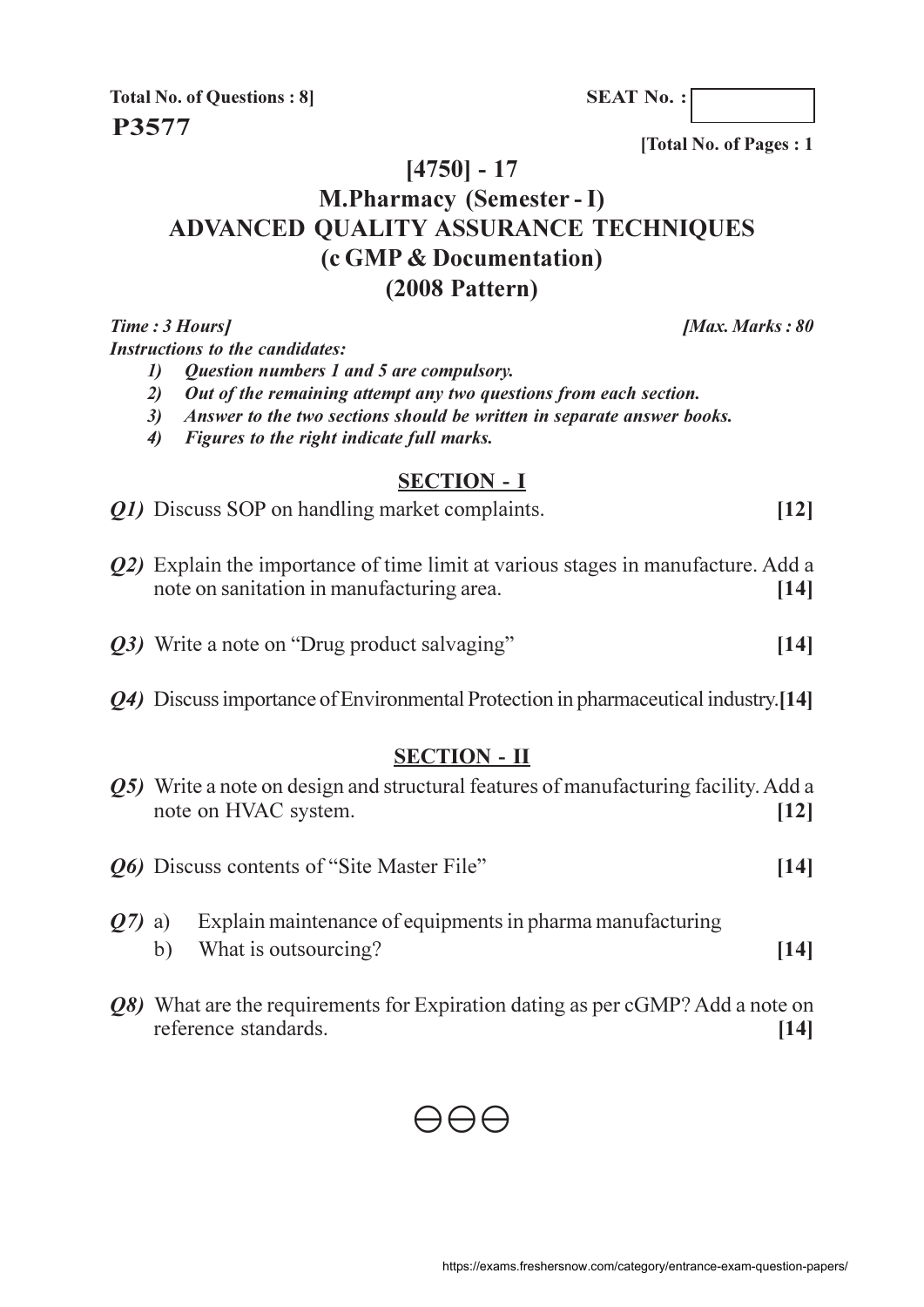**Total No. of Questions: 8** 

**SEAT No.:** 

[Total No. of Pages: 2

[Max. Marks: 80]

**P3578** 

## $[4750] - 18$

## M. Pharmacy (Semester - I)

# **Traditional System of Medicine and Ayurvedic Formulations**  $(2008$  Pattern)

 $, Time : 3$  Hours]

**Instructions to the candidates:** 

- $\mathbf{I}$ O. no. 1 and 5 are compulsory.
- $2)$ Out of the remaining attempt any two questions from Section I and any two questions from Section - II.
- $3)$ Answers to the Two sections should be written in separate books.
- $\boldsymbol{\epsilon}$ Figures to right indicate full marks.

### **SECTION - I**

- *O1*) Explain Unani system of medicine. Give the theory and basic concept and add a brief note on Diagnosis and treatment of Unani system of medicine.  $\lceil 10 \rceil$
- Explain the principle of Ayurveda and add a note on Panchakarma  $(02)$  a)  $\lceil 8 \rceil$ 
	- What is Homeopathy system of medicine. Write a brief note on  $b)$ Homeopathic dilutions  $[7]$

Q3) Give an account of Ethnopharmacognosy in modern drug discovery  $\lceil 15 \rceil$ 

- *Q4*) Write short notes (Any Three)
	- Charak Samhita a)
	- Principle of Chinese system of medicine  $b)$
	- Rasayan in Ayurveda  $c)$
	- $d)$ Acupuncture.

 $PTO$ 

 $\lceil 15 \rceil$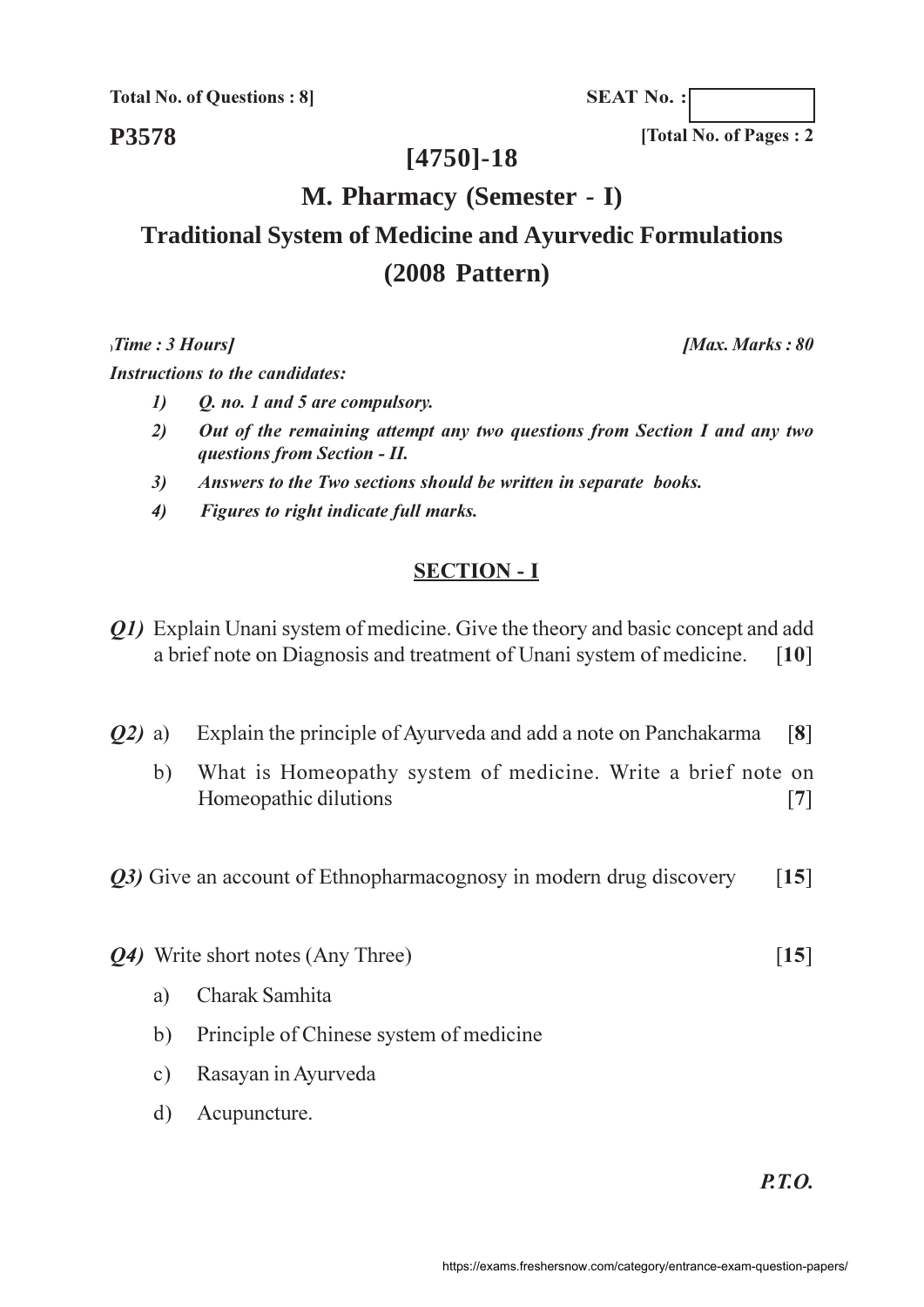- Q5) Write in detail about preparation of Bhasma in Ayurveda. Give the characteristics, evaluation parameters and storage conditions of Bhasmas.[10]
- Q6) What is Asava and Arishta. Give their methods of preparation with examples [15]
- Q7) Define Standardization and explain in detail Physical, Chemical and Microscopical methods of evaluation of herbal drugs.  $[15]$
- Q8) Write short notes (Any Three)

 $[15]$ 

- Churna a)
- Taila  $b)$
- Lepa and Kvatha  $c)$
- Ghruta.  $d)$

# $0.000$

 $[4750] - 18$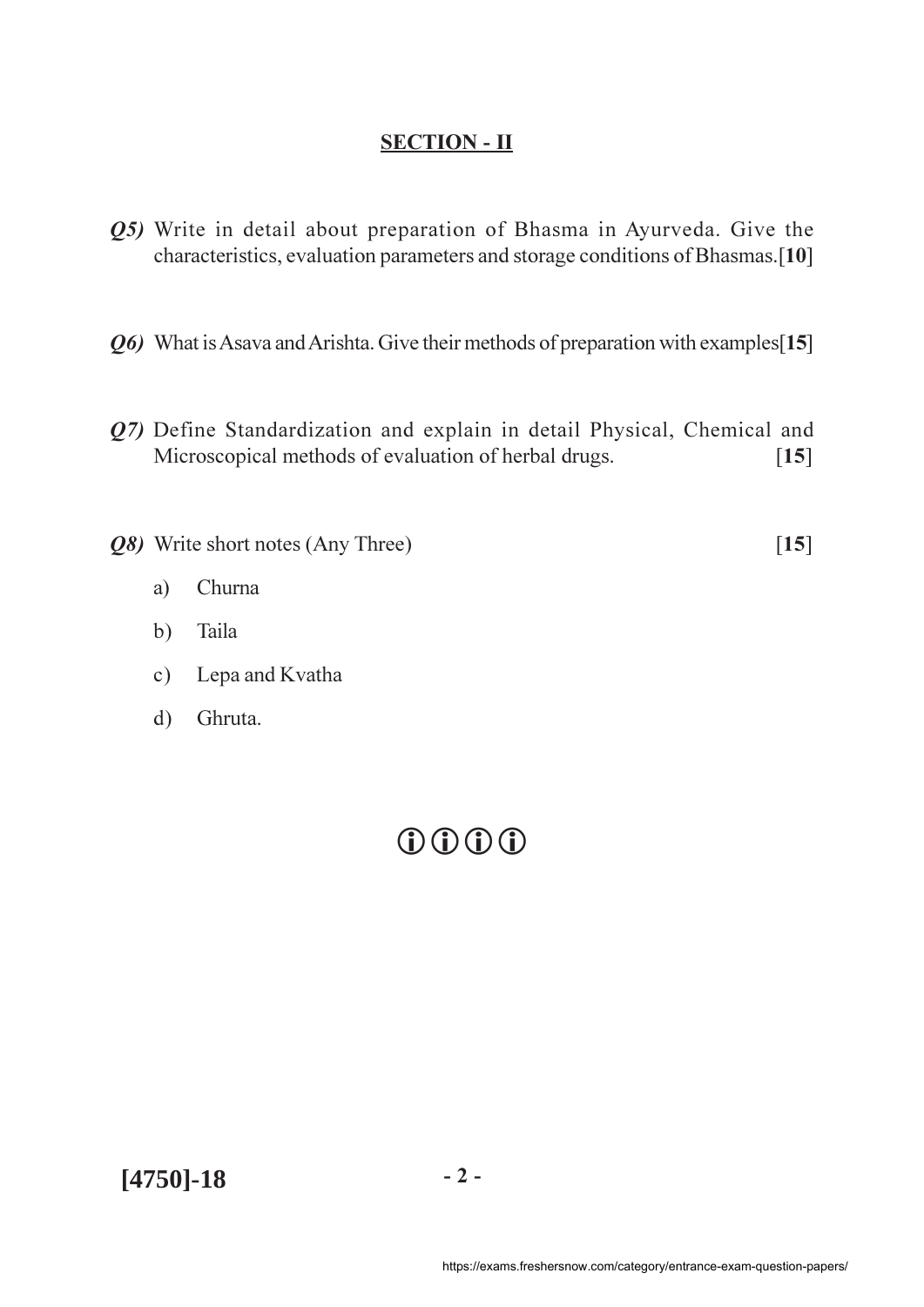**Total No. of Questions : 6]**

**SEAT No. :**

**P3579**

**[Total No. of Pages : 2**

## **[4750] - 19**

# **M. Pharmacy (Semester - I & II) BIOPHARMACEUTICS AND PHARMACOKINETICS** (2008 Pattern) (Elective)

**Time**: 3 Ho

*<i>Max. Marks*: 80

**Instructions to the candidates:** 

- *answer any 02 questions from each section.*
- 2) Answers to the two sections should be written in separate books.
- 3) Neat diagrams must be drawn wherever necessary.
- 4) All questions carry equal marks.

## **SECTION - I**

- Q1) What is in vitro in vivo corelation (IVIVC)? Explain the need and objectives of IVIVC. Discuss various levels of IVIVC.
- 22) Discuss the methods of determination of rate of absorption.
- 23) Write notes on any two
	- a) Noyes Whitney's dissolution rate law.
	- b) Physiological transporter systems.
	- c) In vitro models for determination of absorption.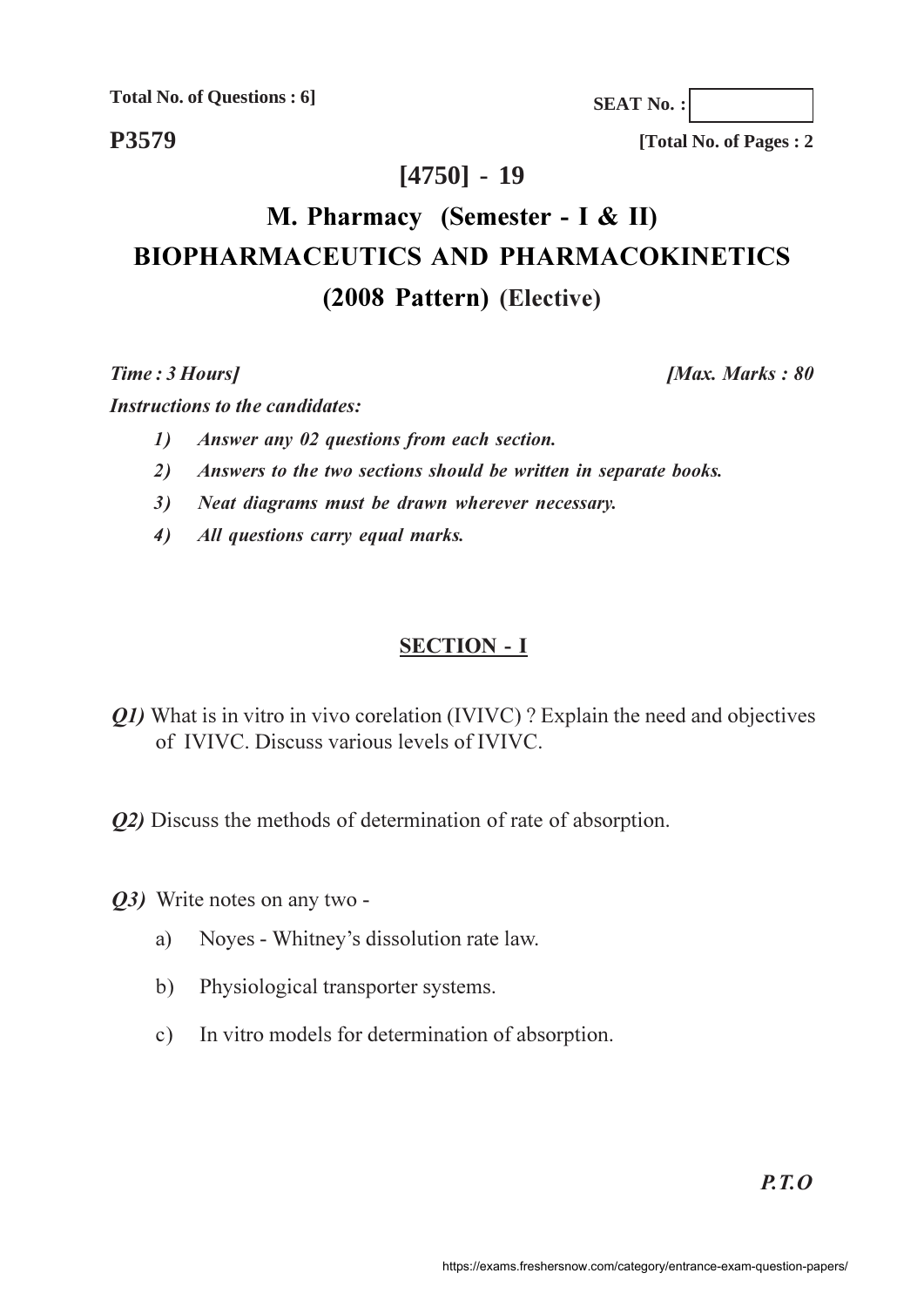- Q4) Write on assessment of various pharmacokinetic parameters when the drug in administered as IV infusion. Explain the need of loading dose in this case.
- Q5) Discuss kinetics of protein binding.
- Q6) Write notes on any two -
	- Michaelis Menten equation.  $a)$
	- Causes and detection of nonlinearity.  $b)$
	- Concept of clearance and its determination.  $c)$

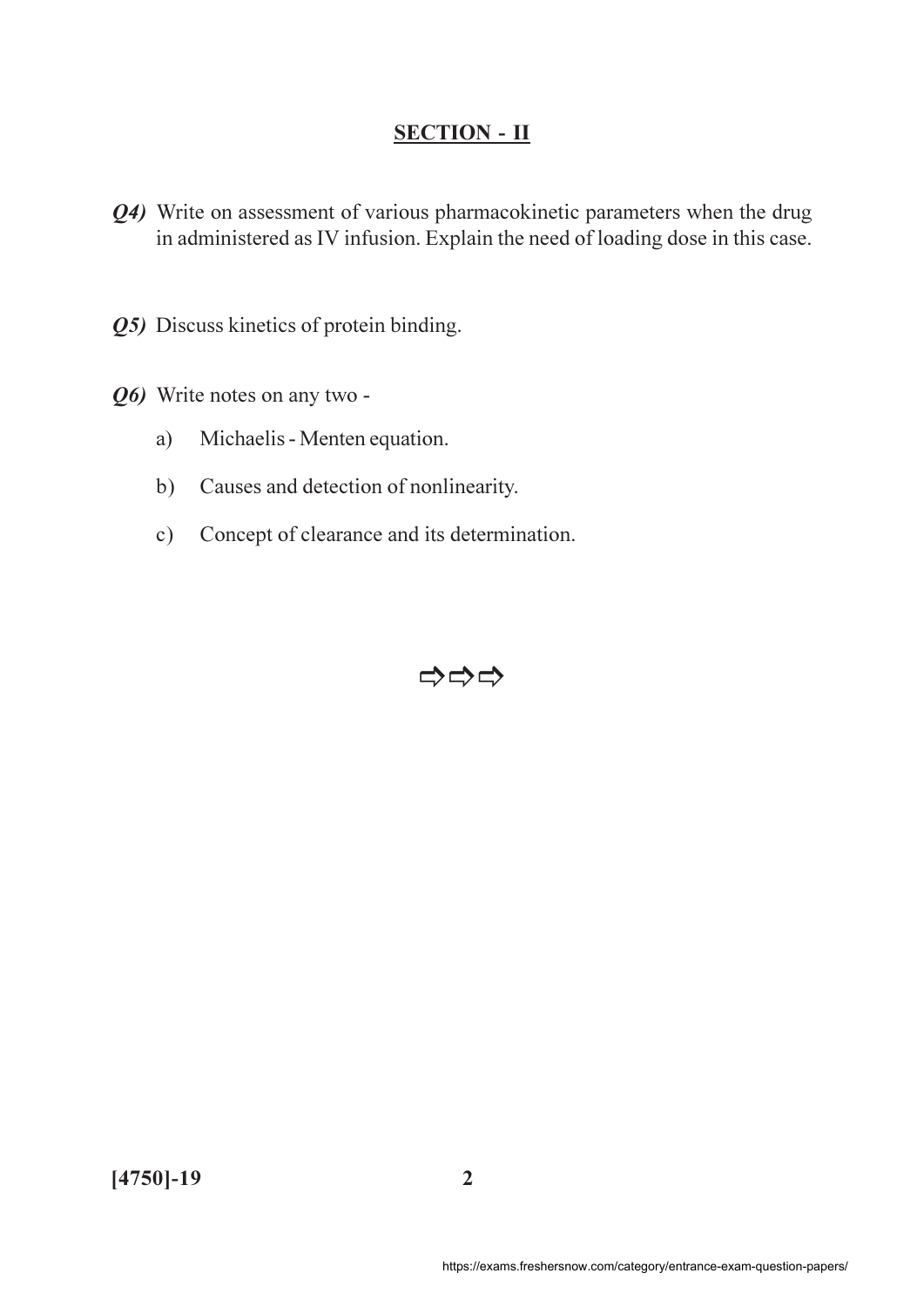**Total No. of Questions : 8]**

**P3580**

**[Total No. of Pages :2**

**SEAT No. :**

## **[4750]-20**

# **M. Pharm. (Semester - I & II) STERILE PRODUCTS FORMULATION AND TECHNOLOGY (2008 Pattern)**

*Instructions to the candidates:*

- *1) Question No. 1 and 5 are compulsory. Out of the remaining attempt two questions from section I and two questions from section II.*
- *2) Answers to the two sections should be written in separate books.*
- *3) Draw a neat and labeled diagrams wherever necessary.*
- *4) Figures to the right indicate full marks.*

### **SECTION - I**

- *Q1)* Explain in detail methods of preparation of liposomes and applications of liposomes for parenteral delivery. **[12]**
- *Q2)* Explain in detail formulation and manufacturing of parenteral solution.**[14]**
- *Q3)* Write a note on physicochemical properties of the drug studied during preformulation of the parenteral product. **[14]**
- *Q4)* Write a short note on (Any Two) : **[14]**
	-

- a) Ocular inserts
- b) Loaded erythrocyte
- c) Plastic as a packaging component for parenteral product.

*P.T.O.*

*Time : 3 Hours] [Max. Marks : 80*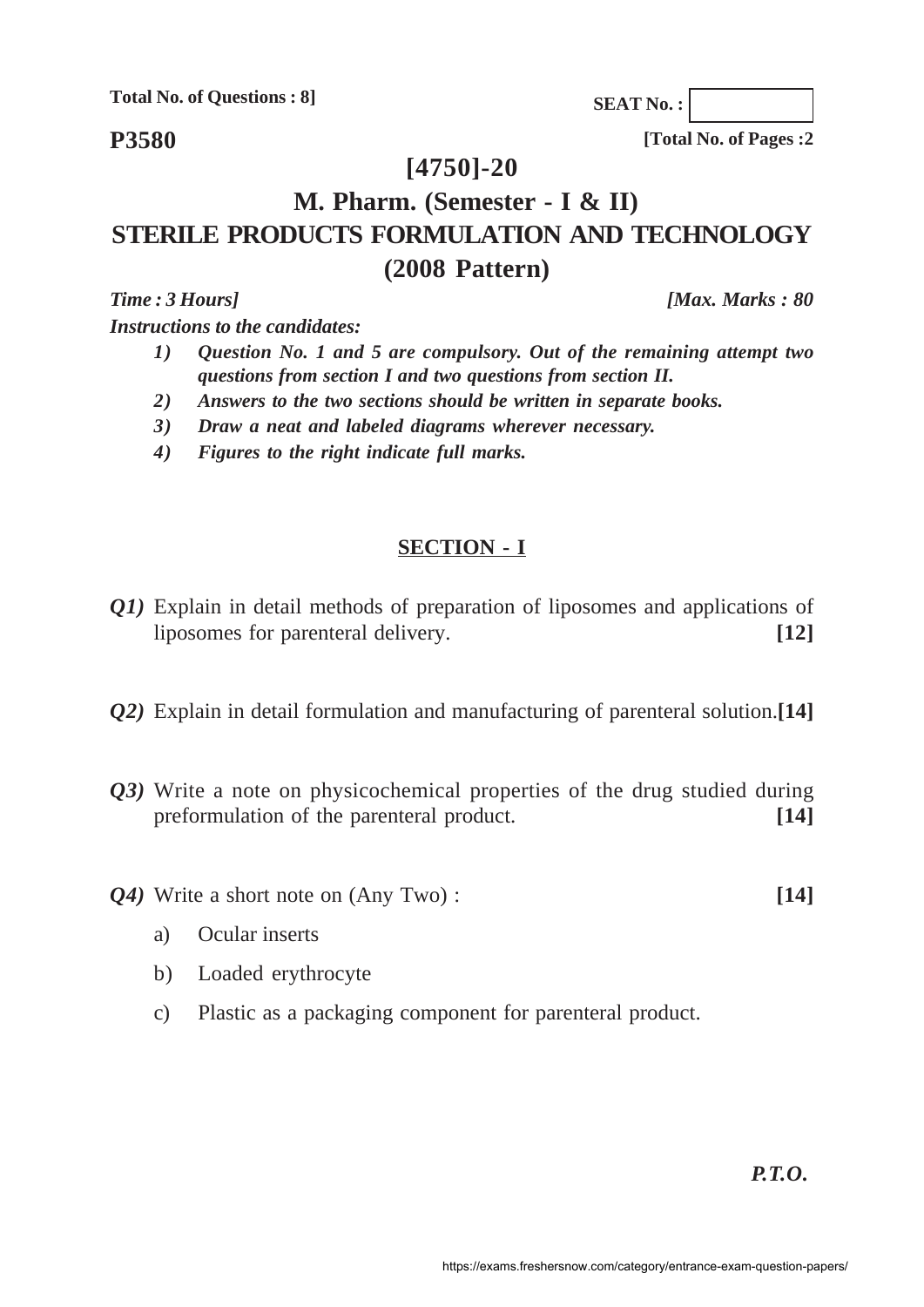- *Q5)* Explain components of HEPA filter. Write a note on HEPA filter testing and Rating. **[12]**
- *Q6)* What are different large scale sterilization process? Give the account of validation of Autoclave. **[14]**
- *Q7)* Write a note on GMP and regulatory guidelines for the manufacturing of parenteral product. **[14]**
- *Q8)* Write a short note on (Any Two) : **[14]**
	- a) Parenteral devices-canula and catheter
	- b) Layout of parenteral facility
	- c) Mechanism, advantages and drawbacks of autoclave sterilization

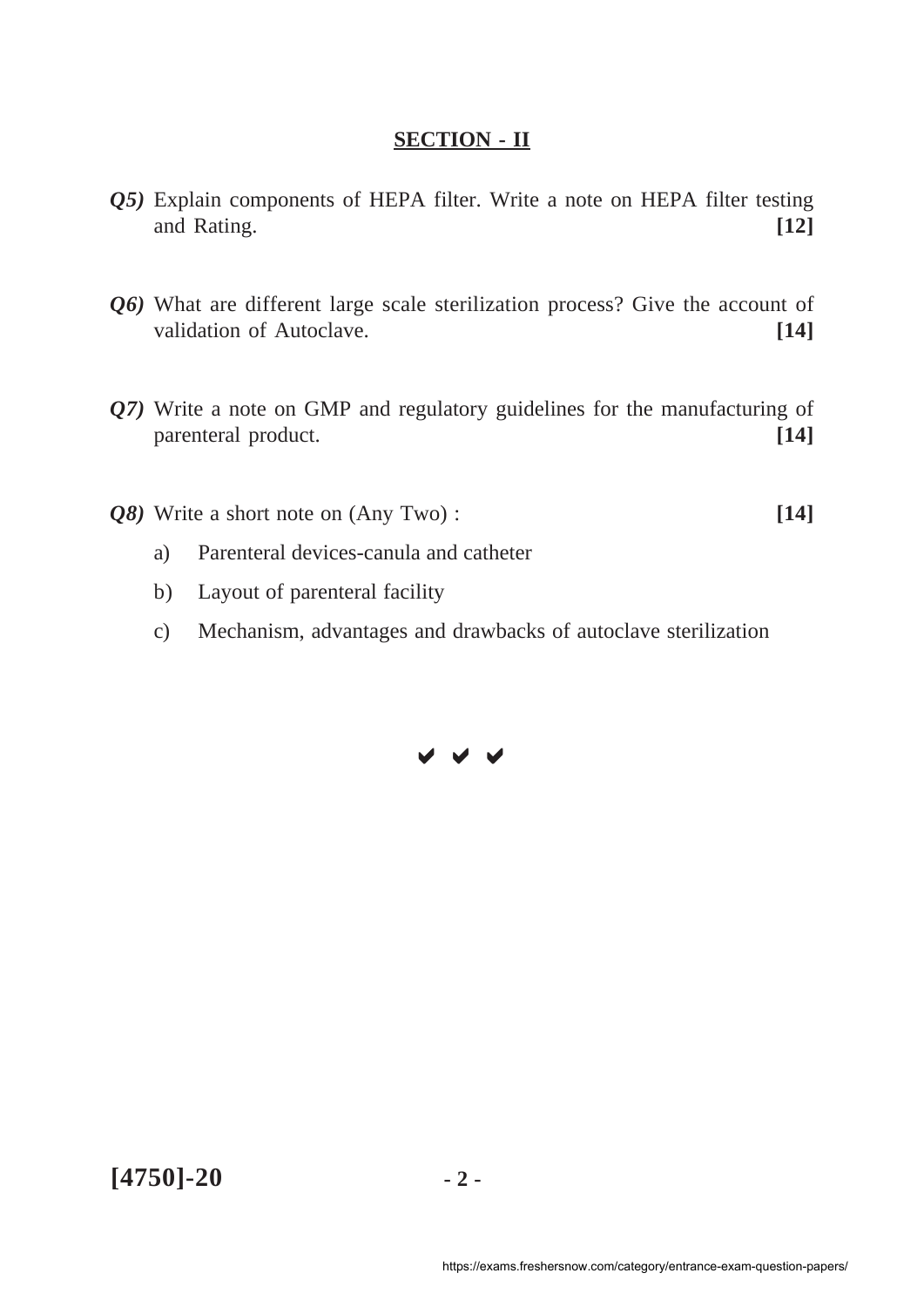**SEAT No.:** 

**Total No. of Questions: 8 P3581** 

[Total No. of Pages: 2

## $[4750] - 21$

# **M.Pharmacy.** (Semester - II) **DRUG REGULATORY AFFAIRS**  $(2008$  Pattern)

Time: 3 Hours] **Instructions to the candidates:**  [Max. Marks: 80

- Q. No. 1 & 5 are compulsory, out of remaining attempt two questions from section- $I$  $\mathbf{D}$ and two questions from section-II.
- Answer to the two sections should be written in separate books.  $2)$
- 3) Figures to the right indicate full marks.

## **SECTION - I**

| <i>Q1</i> ) Write the constitution and composition of the State Pharmacy Councils. [10] |  |  |
|-----------------------------------------------------------------------------------------|--|--|
|                                                                                         |  |  |

| $Q2$ ) a)<br>Write the salient features of Indian Patent Act 1970. |                                          | $\lceil 8 \rceil$ |
|--------------------------------------------------------------------|------------------------------------------|-------------------|
|                                                                    | Write the salient features of DPCO 1995. |                   |

Explain the provisions related to Pollution and Environment Control Act.<sup>[8]</sup>  $O3)$  a) Write the qualification and duties of Drug Inspector.  $b)$  $[7]$ 

- Q4) Write short notes on following (any three)
	- Labeling of drugs. a)
	- Drug Master File  $b)$
	- **ISO**  $c)$
	- **USEDA**  $\mathbf{d}$

### **SECTION - II**

|                     | <b><i>O5</i></b> ) Explain the Schedule-M requirements related to premises, sanitation & hygiene. [10] |                                                                            |                   |
|---------------------|--------------------------------------------------------------------------------------------------------|----------------------------------------------------------------------------|-------------------|
| <b><i>O6</i></b> a) |                                                                                                        | Write the functions of Central Drugs Laboratory.                           | $\lceil 8 \rceil$ |
|                     | b)                                                                                                     | Write in detail about import of drugs.                                     |                   |
| $O(7)$ a)           |                                                                                                        | Elaborate the different sections of NDA.                                   | $\lceil 8 \rceil$ |
|                     |                                                                                                        | Write the conditions of loan license to manufacture for sale of drugs. [7] |                   |

 $P.T.O.$ 

 $[15]$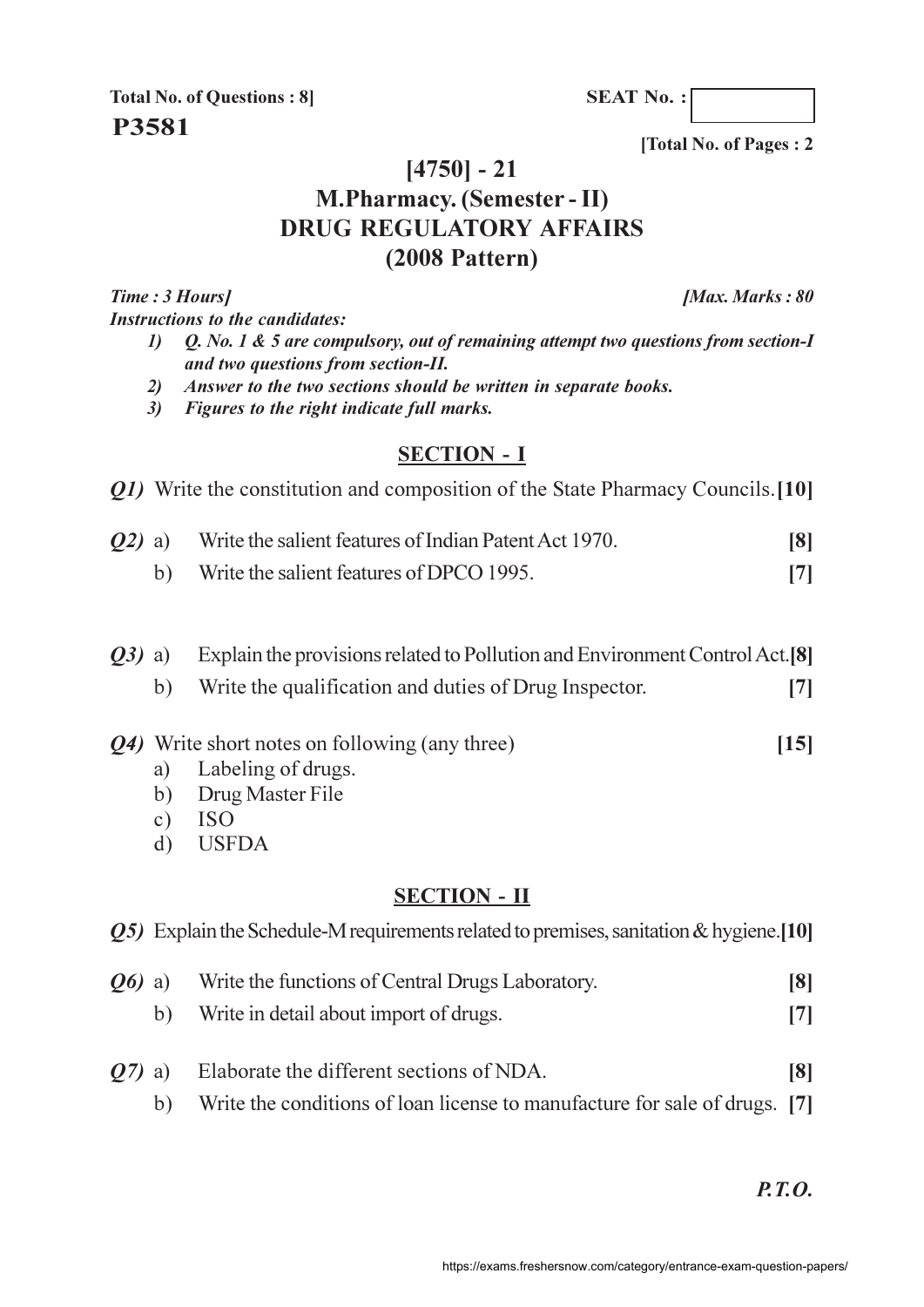- Q8) Write short notes on following (any three)
	- Pharmacopeias.  $a)$
	- $b)$ Good Clinical practices.
	- **WHO**  $c)$
	- MSDS preparation  $d)$

# $\Theta$  $\Theta$  $\Theta$

 $[15]$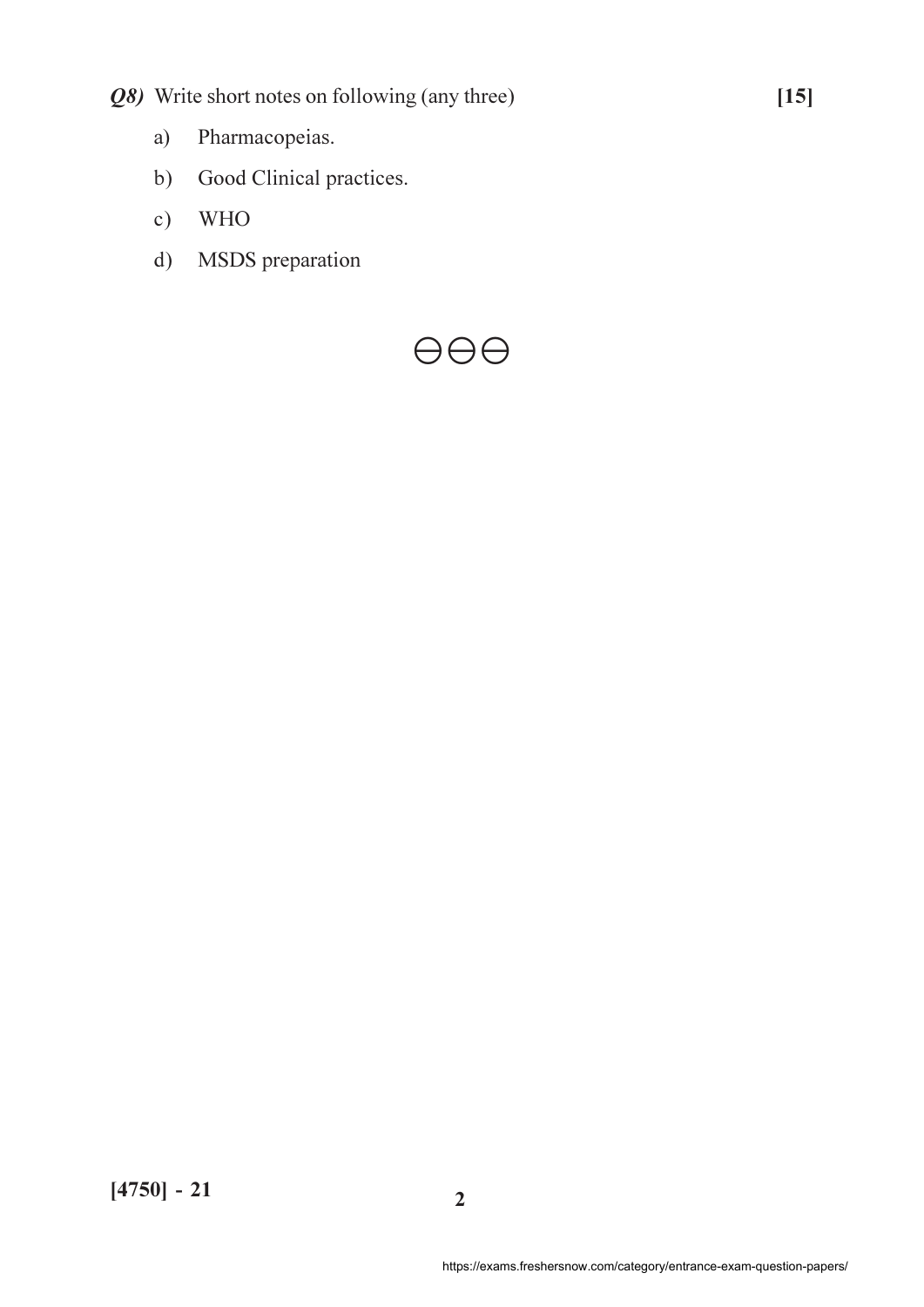**Total No. of Questions : 6]**

**SEAT No. :**

**P3582**

**[Total No. of Pages : 2**

*<i>Max. Marks*: 80

## **[4750] - 22**

# **M.Pharmacy (Semester - II) ADVANCED MEDICINAL CHEMISTRY (M-II-3) (Pharmaceutical Chemistry)**  $(2008$  Pattern) (Theory)

**Time**: 3 Ho

**Instructions to the candidates:** 

- *-(a.b.o.l and Q.No.4 are compulsory.*)
- 2) Attempt any one question from remaining questions from each section.
- 3) Write answers to section I and Section II in separate answer book.

## **SECTION - I**

| <i>O1</i> ) a) |    | Write applications of microorganisms in biotransformation of antibiotics.       | [15]           |
|----------------|----|---------------------------------------------------------------------------------|----------------|
|                | b) | Write a note on enzyme immobilization techniques.                               | $\mathbf{5}$   |
| $Q2)$ a)       |    | What are the different types of receptors? Explain the adrenergic<br>receptors. | [15]           |
|                | b) | Explain supporters and linkers in combinatorial chemistry.                      | $\mathsf{[5]}$ |
| $Q3)$ a)       |    | Explain applications of QSAR in drug design.                                    |                |
|                | b) | Write a brief note on CADD.                                                     | [10]           |

*P.T.O.*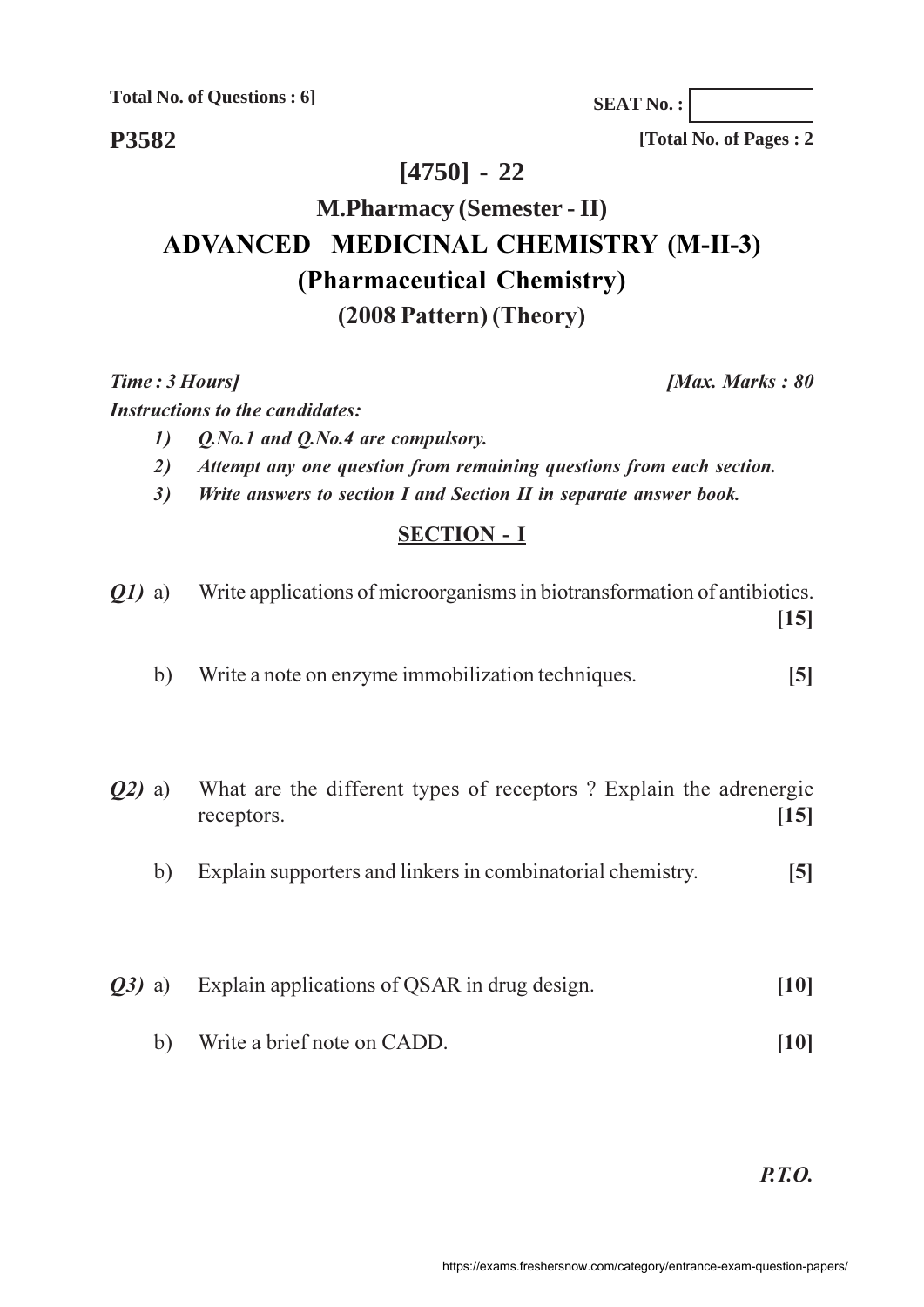- Q4) Write Synthetic routes giving detail mechanism of following drugs describing reaction conditions: (Any Two)  $[20]$ 
	- Gefitinib a)
	- Risperidone  $b)$
	- $c)$ Linezolide
	- Diazepam  $\mathbf{d}$
- Write a note on Combinatorial chemistry.  $[10]$  $(25)$  a)
	- Draw synthesis scheme with detail mechanism of Diphenhydramine.[10]  $b)$
- Q6) Write notes on any two:
	- Enzyme inhibition a)
	- Gene therapy  $b)$
	- Dopamine receptors  $c)$



 $[20]$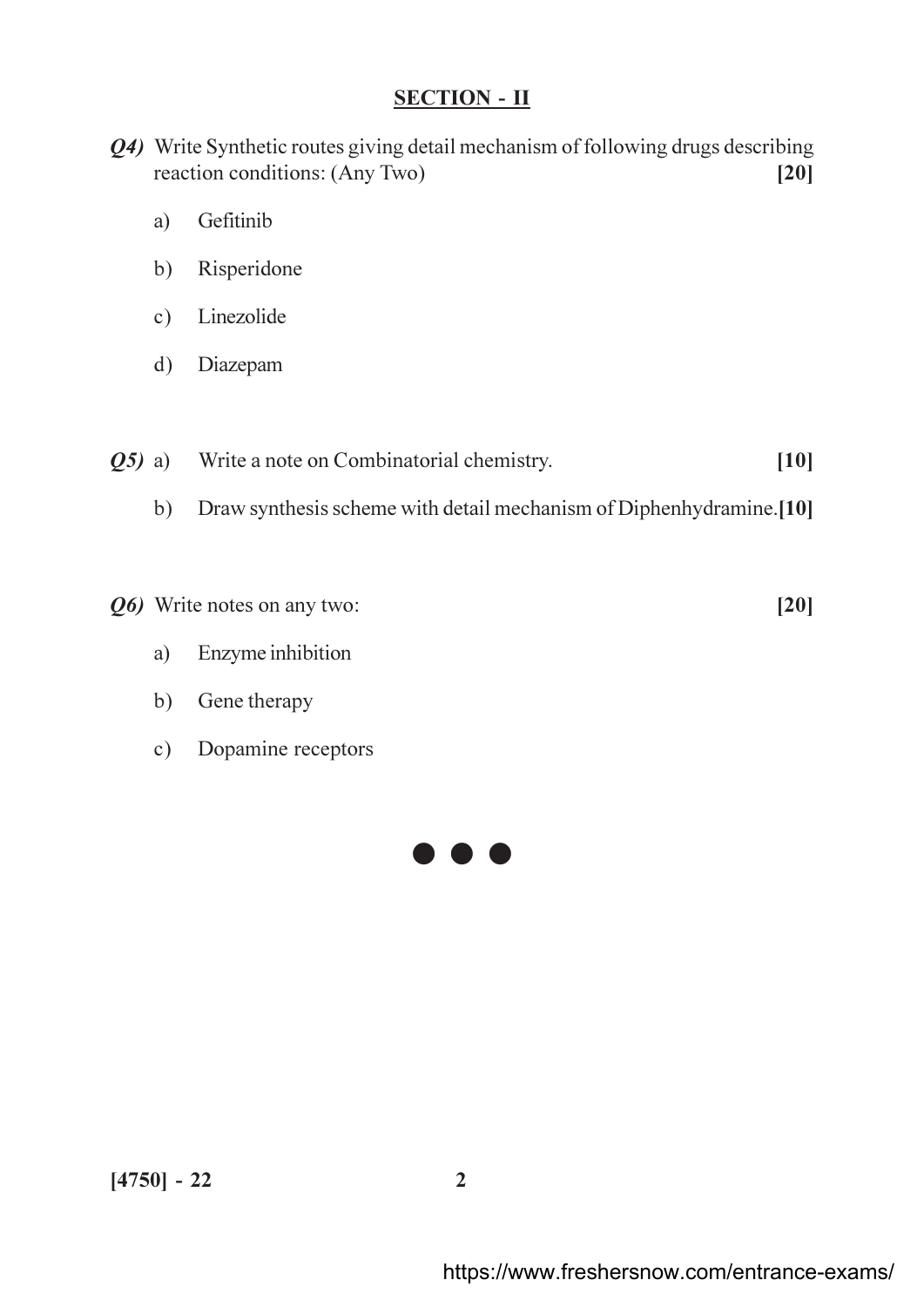**Total No. of Questions : 6]**

**SEAT No. :**

**[Total No. of Pages : 2**

**P3583**

# **[4750] - 23**

# **M.Pharm. (Semester - II) CLINICAL PHARMACOLOGY (2008 Pattern)**

**Time**: 3 Ho **Instructions to the candidates:**  *[Max. Marks: 80]* 

*-* $\theta$  2. 1 &  $\theta$ . 4 are compulsory.

2) Solve any one question from remaining two for each section.

### **SECTION - I**

| <i>Q1</i> ) Describe in detail the management of hypertension. | [20] |
|----------------------------------------------------------------|------|
|                                                                |      |

| <b>Q2</b> ) a) Describe in detail pharmacotherapy of hyperlipidemia. | $[10]$ |
|----------------------------------------------------------------------|--------|
|                                                                      |        |

- b) Chronic obstructive pulmonary disease. [10]
- *Q3*) a) Ration al use of antibiotics. [5] b) Management of angina pectoris. [5] c) Role of immunomodulators in immunopharmacology. [5] d) Antiemetics. tiemetics. [5]

## **SECTION - II**

- Q4) Define clinical pharmacology. Describe the different phases of clinical research. Add a note on controlled clinical trials. [20]
- 25) a) D iscuss principles of therapeutic drug monitoring with suitable examples.[10]
	- b) Explain clinical practice guidelines and management of pulmonary embolism. [10]

*P.T.O.*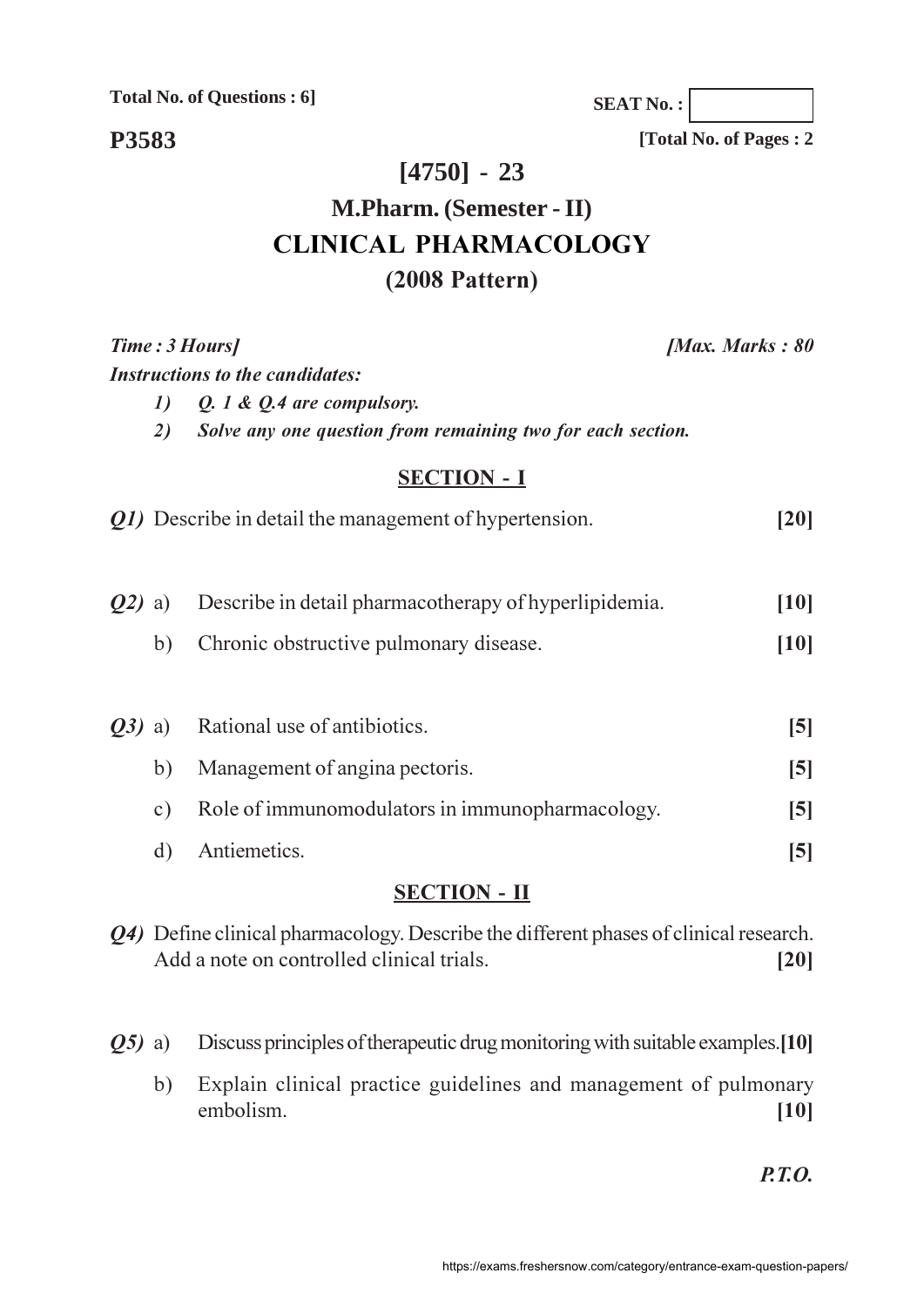| <b><i>O6</i></b> a) | Management of peptic ulcer                                    | 15 I |
|---------------------|---------------------------------------------------------------|------|
| b)                  | Anticoagulants                                                | 15 I |
| C)                  | Digitalis glycosides                                          | [5]  |
| d)                  | Therapeutic utility of beta blockers in myocardial infarction | [5]  |
|                     |                                                               |      |

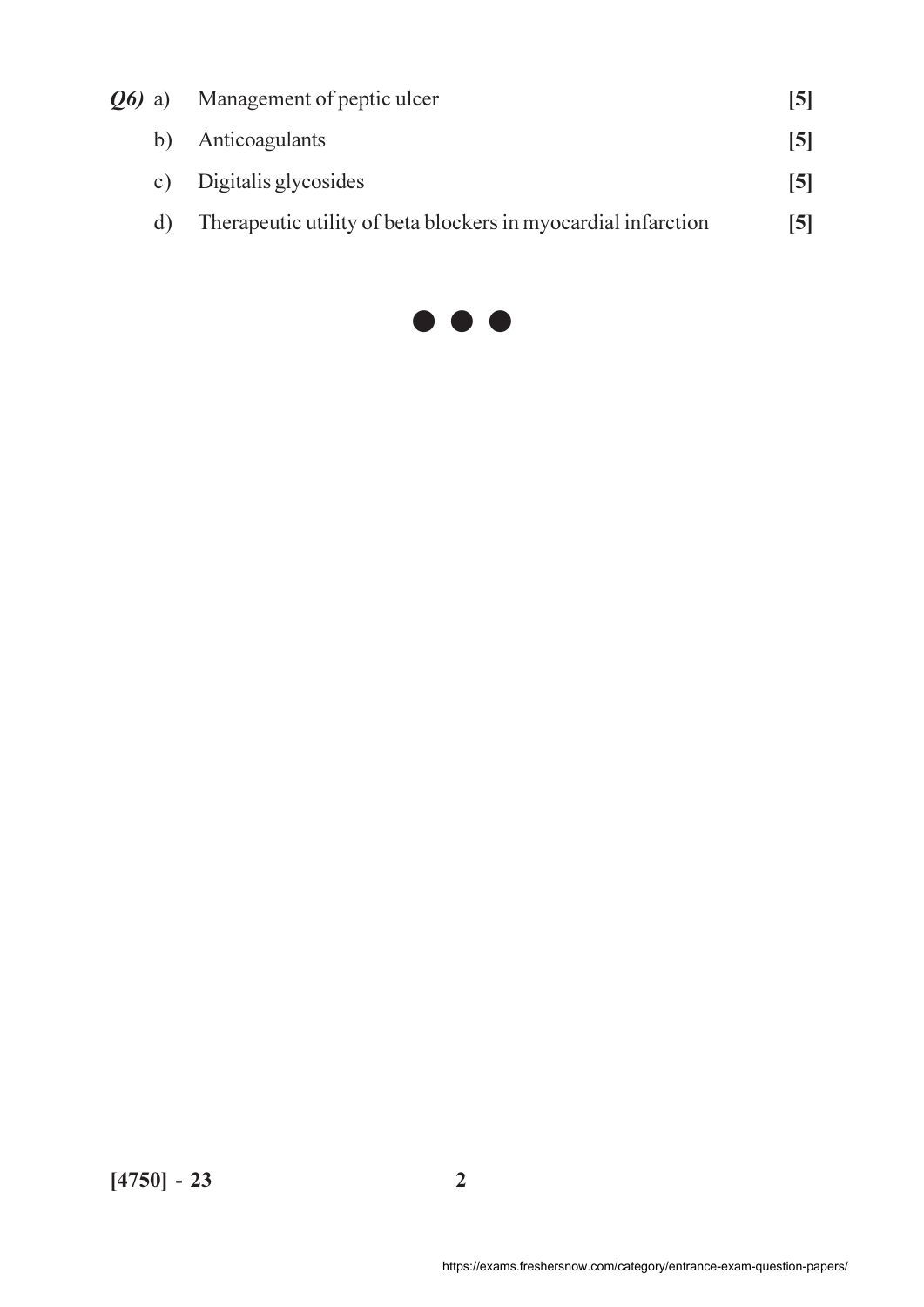**Total No. of Questions: 8]** 

P3584

**SEAT No.:** 

[Total No. of Pages: 2

## $[4750] - 24$

# M. Pharmacy (Semester - II) PHYTOCHEMISTRY AND PHYTOPHARMACEUTICALS  $(2008$  Pattern)

Time: 3 Hours]

**[Max. Marks:80**]

**Instructions to the candidates:** 

- $\boldsymbol{\mathit{1}}$ Question Nos. 1 and 5 are compulsory. Out of the remaining attempt 2 questions from Section I and 2 questions from Section II.
- Answers to the two sections should be written in separate answer books. 2)
- Neat diagrams must be drawn wherever necessary.  $3)$

### **SECTION - I**

- *O1*) Describe in brief chemistry of flavonoids. How are flavonoids isolated? Explain with example of Quercetin.  $[10]$
- Write method of extraction, characterization & structural elucidation of  $O(2)$  a) Morphine.  $[7.5]$ 
	- Write an elaborate account on chemical  $\&$  pharmacological profile of  $b)$ any one of the following:  $[7.5]$ 
		- Sennosides  $\overline{1}$
		- Taxol  $\ddot{i}$
- *Q3*) What do you understand by Standardization of phytopharmaceuticals? Mention the role of spectroscopy  $\&$  chromatographic techniques in Standardization of Bacosides and Curcumin.  $[15]$
- *Q4*) Write a note on following (any two)
	- Chemical Profile of Digoxin. a)
	- Extraction of alkaloids.  $b)$
	- Standardization of phylanthin  $c)$

 $P.7.0.$ 

 $[15]$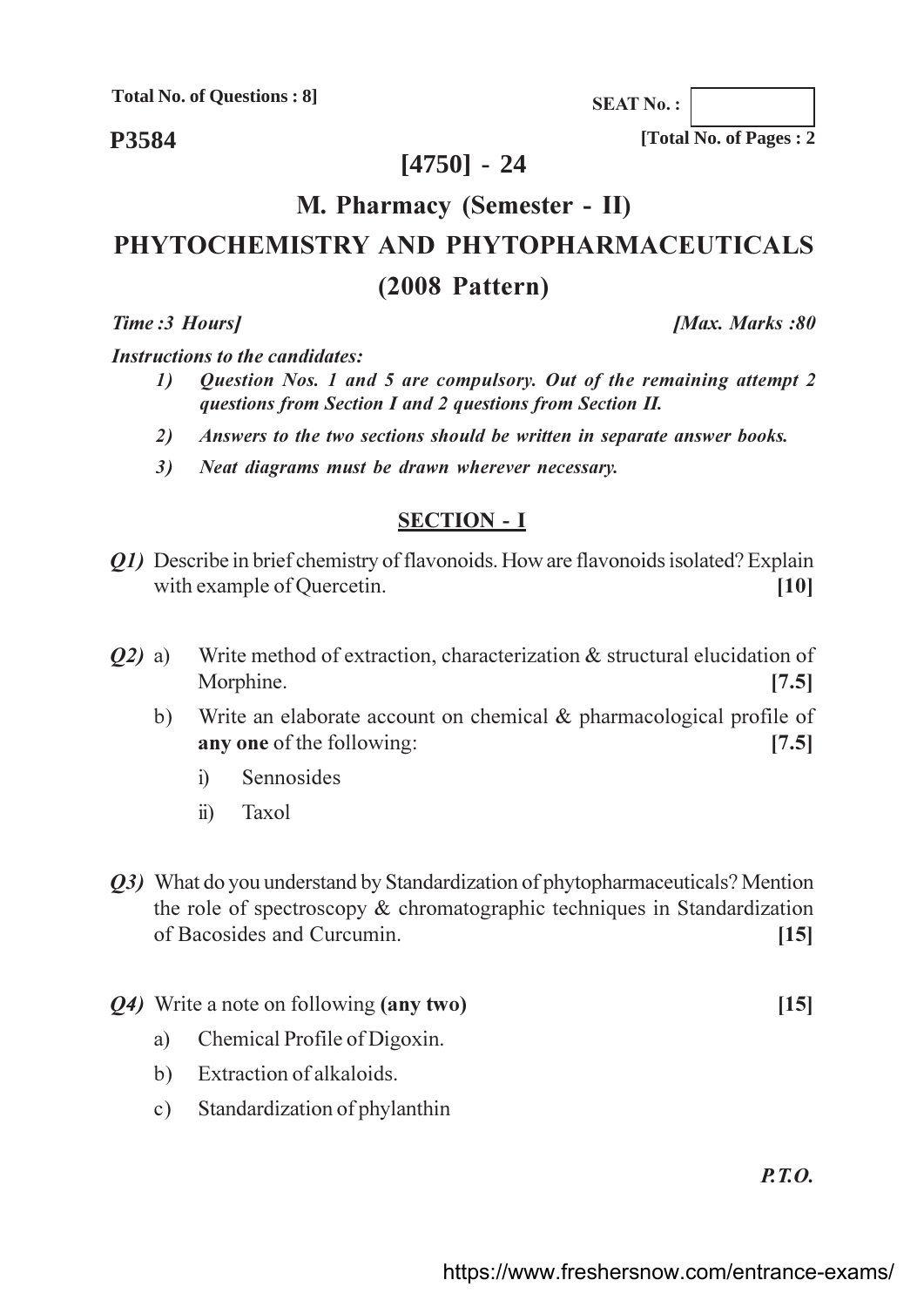|          |           | $Q5$ ) Describe WHO guidelines for quality control of herbs. Write principle &<br>procedure of Bitterness value. | $[10]$           |
|----------|-----------|------------------------------------------------------------------------------------------------------------------|------------------|
| $Q_0$ a) |           | Describe the infrastructure required for production of herbal extracts.[7.5]                                     |                  |
|          | b)        | Write a note on evaluation of herbal extracts.                                                                   | [7.5]            |
|          |           |                                                                                                                  |                  |
|          |           | $Q7$ ) Describe Invivo & Invitro screening methods for evaluation of                                             | $\vert 15 \vert$ |
|          | a)        | Hepatoprotectives.                                                                                               |                  |
|          | b)        | Antioxidants.                                                                                                    |                  |
|          |           | Q8) Write note on following (any two)                                                                            | $[15]$           |
|          | a)        | Sterlity, stability & Preservation of extracts.                                                                  |                  |
|          | b)        | Screening of Antiinflammatory Drugs.                                                                             |                  |
|          | $\circ$ ) | Determination of pesticide residue.                                                                              |                  |

# 淡淡淡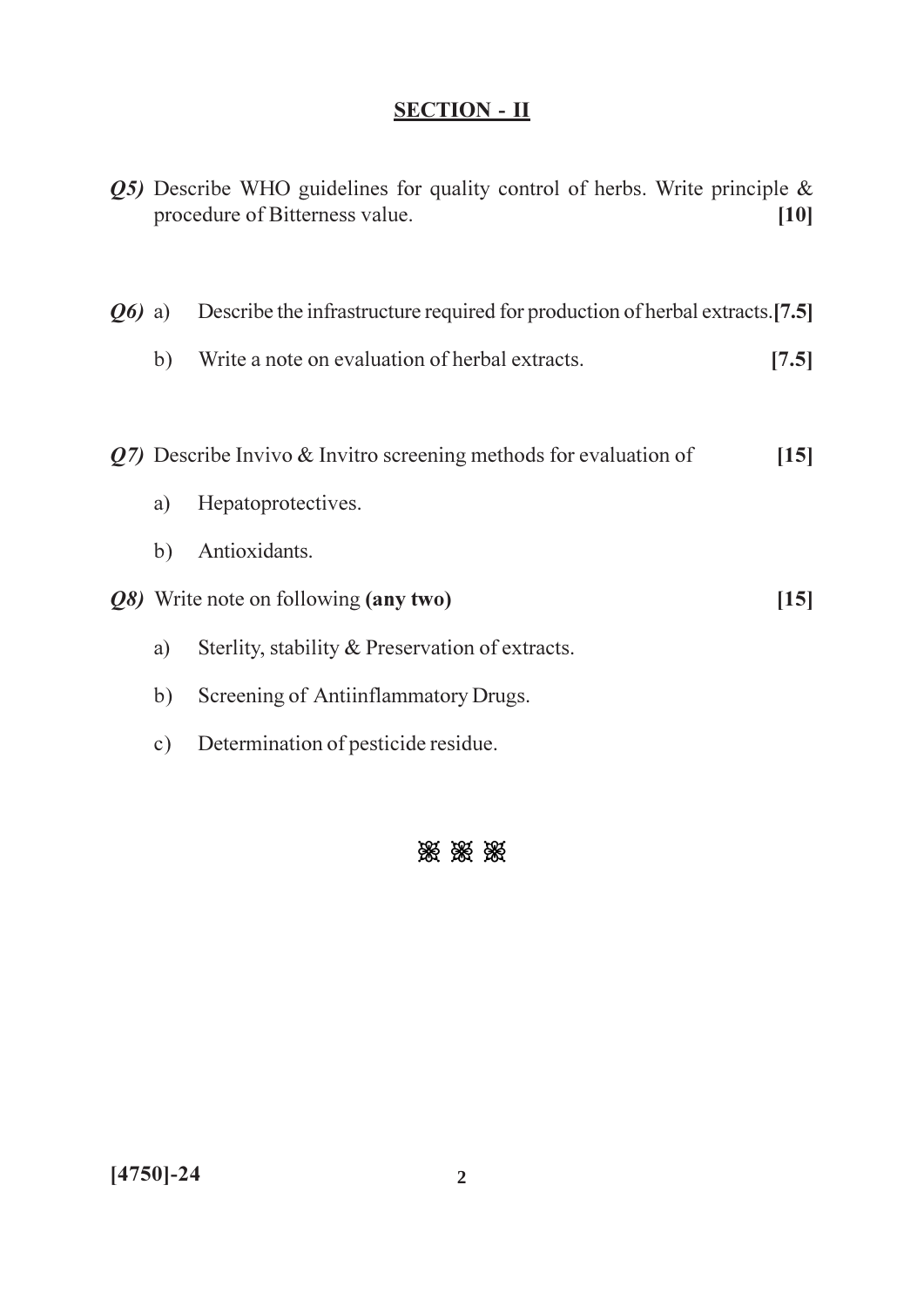**SEAT No.:** 

**Total No. of Questions: 6** P3585

[Total No. of Pages: 1

# $[4750] - 25$ M. Pharmacy (Semester - II) PHARMACEUTICAL VALIDATION

(Spl. Quality Assurance Techniques)

# $(2008$  Pattern)

Time: 3 Hours] [Max. Marks: 80] **Instructions to the candidates:** Q.1 and Q.5 are compulsory. Out of remaining solve any 1 from Section I and any  $\boldsymbol{\eta}$ 

- 1 from Section II.
- 2) Figures to the right indicate full marks.

### **SECTION - I**

| <i>Q1)</i> | a) | Define validation, write its importance and its types.                             | [10]   |
|------------|----|------------------------------------------------------------------------------------|--------|
|            | b) | What is validation master plan? Elaborate its contents.                            |        |
|            | a) | Define calibration and write a note on calibration master plan.                    | [10]   |
|            | b) | Explain equipment validation of steam autoclave.                                   | $[10]$ |
|            | a) | Q3) Write short note on:<br>Operation qualification and performance qualification. | [20]   |
|            | b) | Vendor certification.                                                              |        |

## **SECTION - II**

| 04) | a) | Explain process validation of tablet by dry granulation.       | $[10]$ |
|-----|----|----------------------------------------------------------------|--------|
|     | b) | Write short note on cleaning method validation.                | [10]   |
|     |    | Q5) Explain validation of the following utility service: HVAC. | [20]   |
|     |    | <i><b>O6</b></i> Write short note:                             | [20]   |
|     | a) | Computer system validation.                                    |        |
|     | b) | Performance of UV visible spectrophotometer.                   |        |

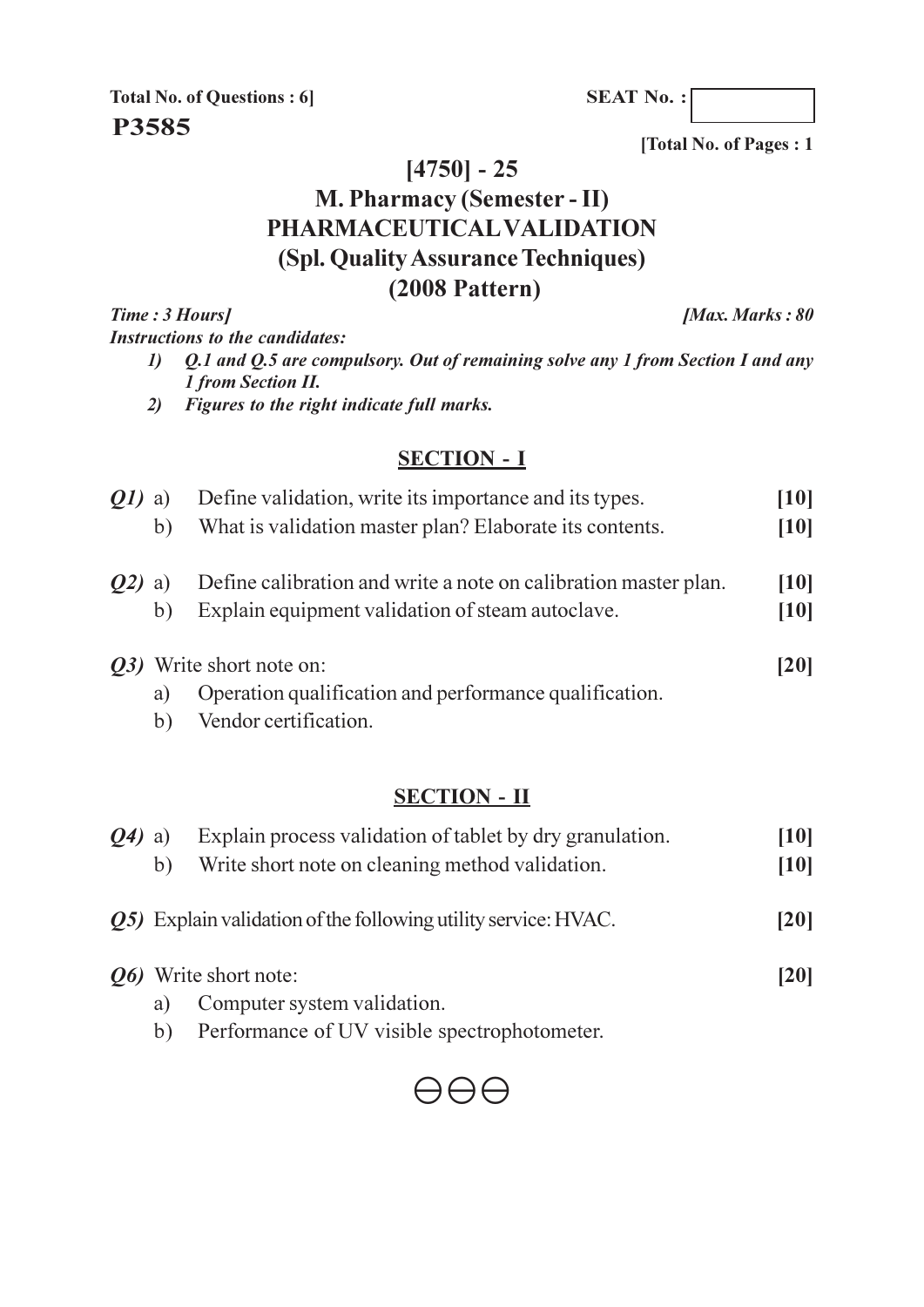**Total No. of Questions : 8]**

**P3586**

**[4750] - 26**

# **M. Pharmacy (Semester - II) FORMULATIONS AND DEVELOPMENT (2008 Pattern)**

*Time : 3 Hours] [Max Marks :80 Instructions to the candidates:*

- *1) Question No. 1 and 5 are compulsory. Out of the remaining attempt two questions from section - I and two questions from Section - II.*
- *2) Answers to two sections should be written in separate answer books.*
- *3) Neat diagrams must be drawn wherever necessary.*
- *4) Figures to the right indicate full marks.*

#### **SECTION - I**

*Q1)* Explain in detail various approaches for taste masking. **[12]**

- *Q2)* Explain the concept of Gastro retentive drug delivery systems. **[14]**
- *Q3)* What are the characteristics of ideal package? Discuss the regulatory Perspective of selection of Pharmaceutical packaging meterial for various formulations.**[14]**

*Q4)* Write notes on ANY TWO: **[14]**

- a) Self emulsified drug delivery systems.
- b) Excipients used for pulsatile drug delivery systems.
- c) Buccal formulations.

### **SECTION - II**

- *Q5)* Discuss role of propellants in inhalation aerosols. Add a note on quality assurance of Aerosol formulation. **[12]**
- *Q6)* Discuss need problems in veterinary dosage forms. Explain formulation strategy to administer veterinary dosage forms via drinking water. **[14]**

*P.T.O.*

**[Total No. of Pages : 2**

**SEAT No. :**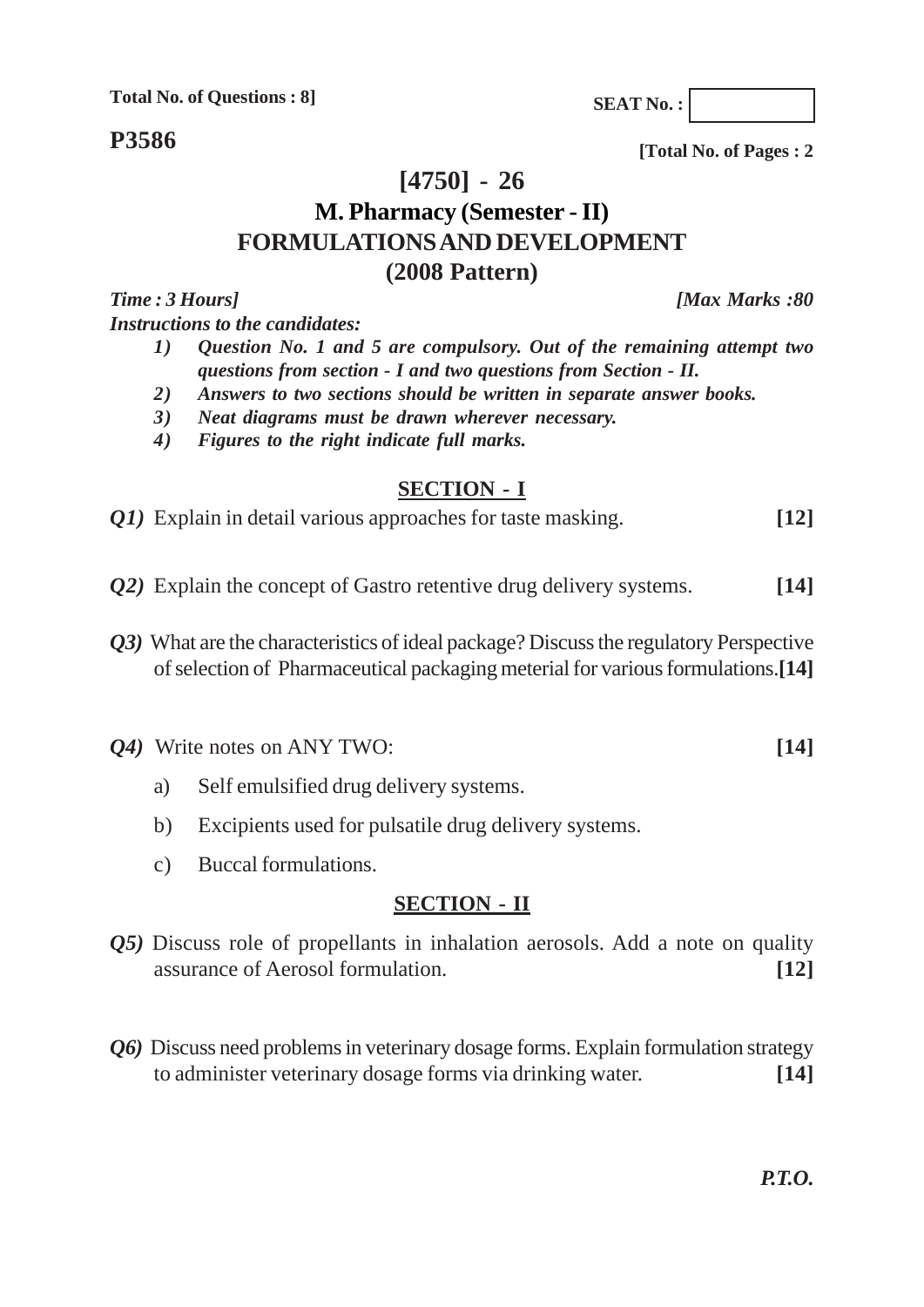*Q7)* Discuss in detail generation and significance of Nanopharmaceuticals. **[14]**

*Q8)* Write notes on ANY TWO: **[14]**

- a) Penetration enhancer in semisolid formulation
- b) Semisolid based on Niosomes.
- c) Metered dose inhalers.

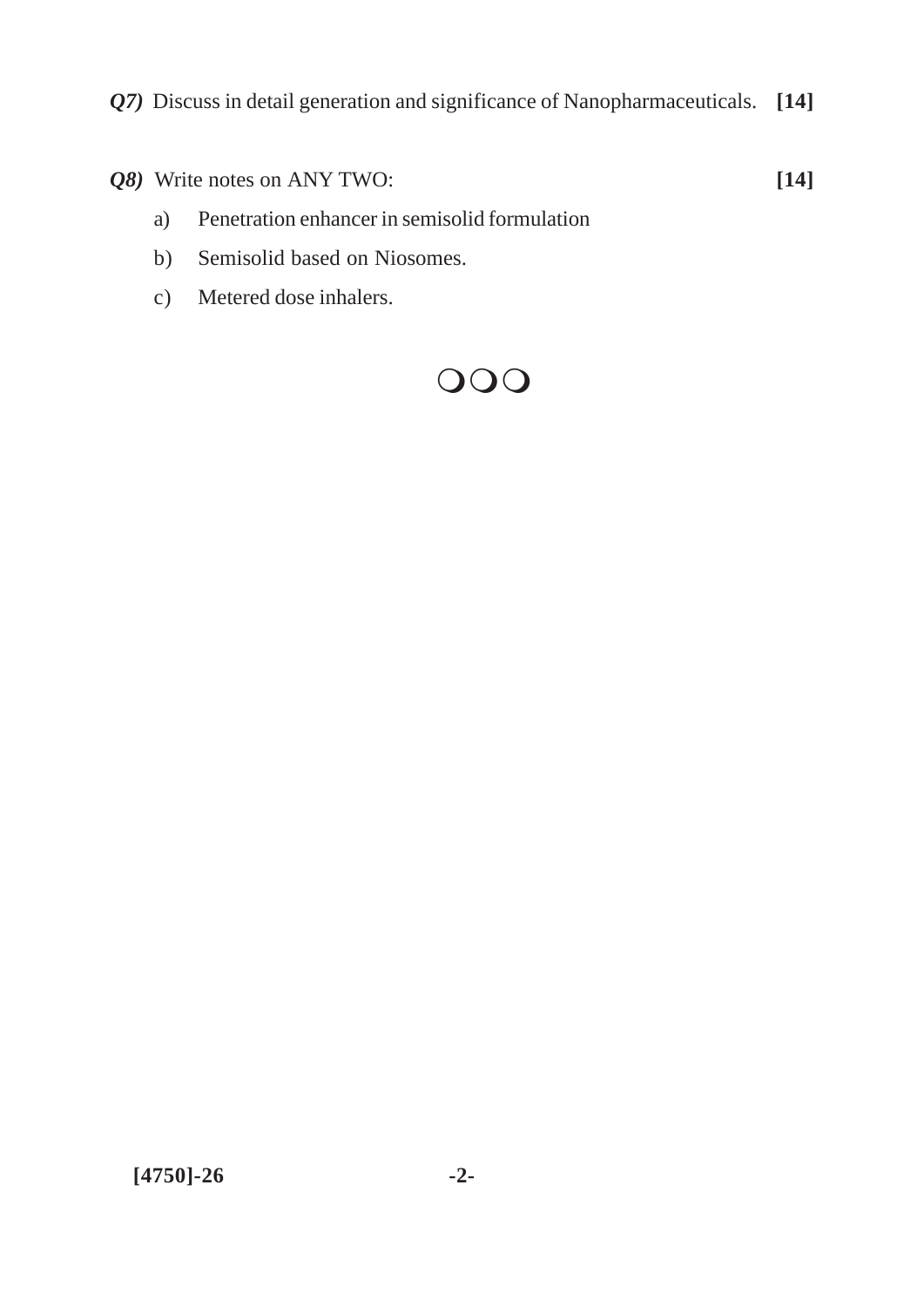**SEAT No.:** 

**Total No. of Questions: 6 P3587** 

[Total No. of Pages: 2

## $[4750] - 27$

# **M.Pharmacy (Spl. Pharmaceutical Chemistry) (Semester - II) DRUG DESIGN**  $(2008$  Pattern $)$  (M-II-4)

Time: 3 Hours] **Instructions to the candidates:**  [Max. Marks: 80]

- Question Nos. 1 & 4 is compulsory.  $\boldsymbol{\eta}$
- Answer any one question from Section I and any one question from Section II  $2)$ from the remaining.
- 3) Answer to the two sections should be written on separate books.
- 4) Figures to the right indicate full marks.

#### **SECTION -I**

- Enlist various physicochemical properties of drug molecule that affects *O1*) a) the biological activity. Explain in brief about effect of ionization and hydrogen bonding on biological activity with suitable examples.  $[15]$ 
	- b) Write significance of A.D.M.E in drug design.  $[5]$
- What are prodrugs? Write about designing of drug based on metabolism  $Q2)$  a) studies with examples.  $[15]$ 
	- Bioprecursor prodrugs.  $\left[5\right]$ b)
- *Q3*) Explain in brief about QSAR with its advantage and application. Discuss Hansch's Model.  $\left[20\right]$

#### **SECTION -II**

- *O4*) Explain the concept of antagonism and enzyme inhibition were proved to be excellent tools in the process of drug design with suitable examples.  $\lceil 20 \rceil$
- Write a note on indirect drug design.  $\boldsymbol{05}$  a)  $[10]$ 
	- Explain in brief about conformational search technique in CADD. [10]  $b)$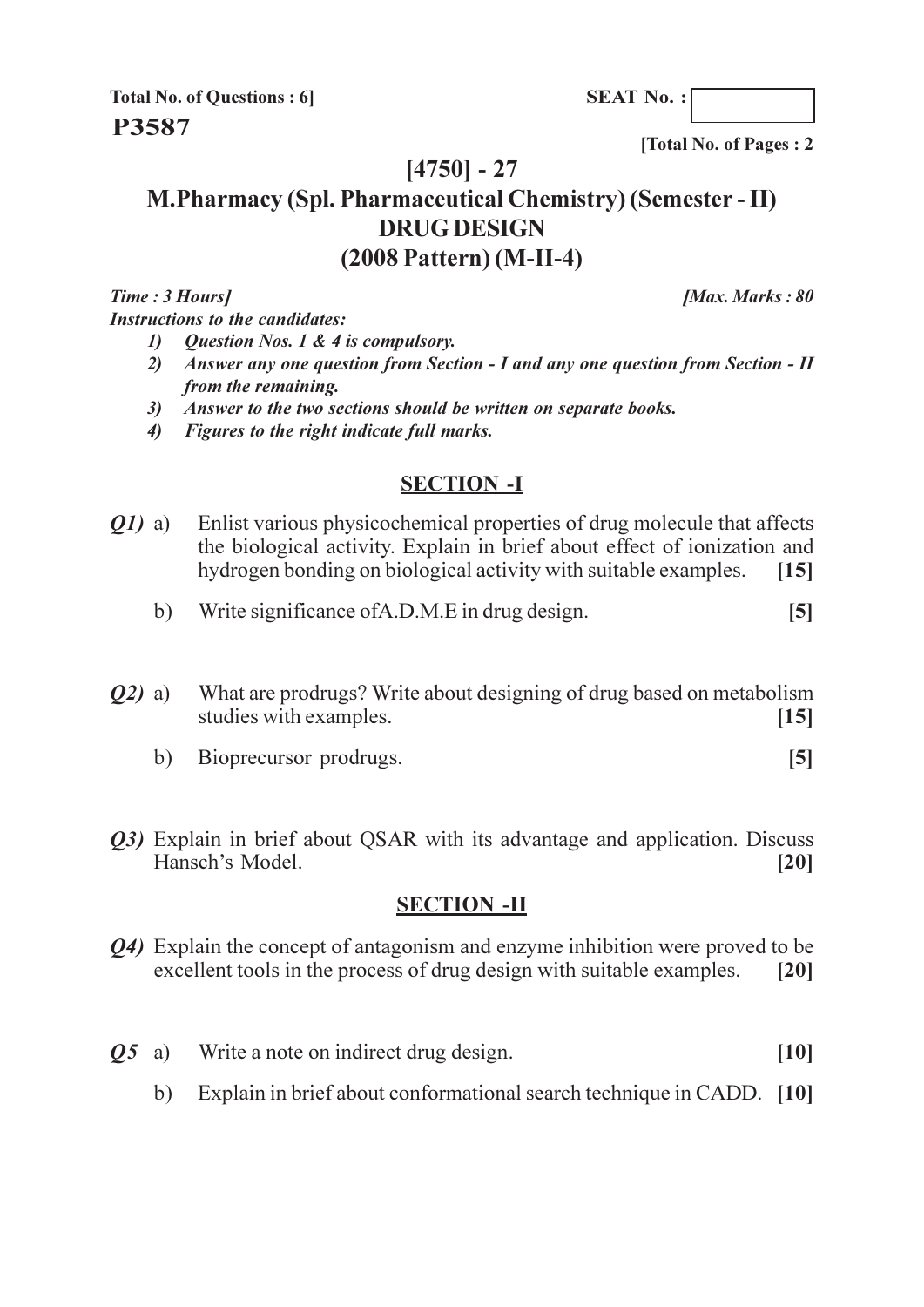- Q6) Write a short note on (Any Two):
	- Three dimensional QSAR. a)
	- Steric features of drug and their effects on the biological activity.  $b)$
	- c) Craig plot & cluster analysis.

# $Q$   $Q$   $Q$   $Q$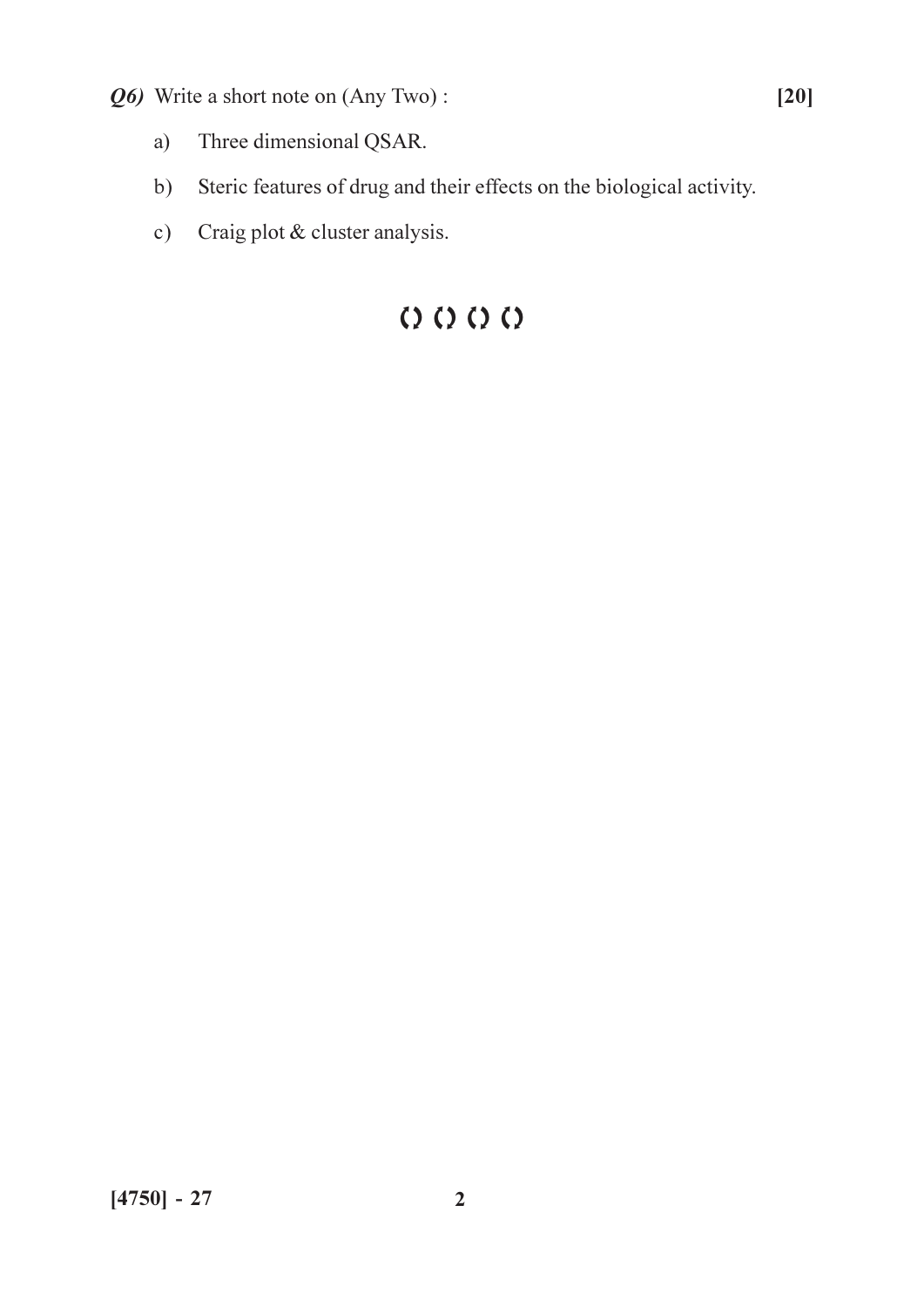**Total No. of Questions: 6** 

**P3588** 

 $[4750] - 28$ 

# **M. Pharmacy (Semester - II) MOLECULAR PHARMACOLOGY** (Spl. Pharmacology)  $(2008$  Pattern)

Time: 3 Hours]

**Instructions to the candidates:** 

- 1) Answer any two questions from each section.
- 2) Answer to the two sections should be written in separate answer books.
- 3) Neat diagrams must be drawn wherever necessary.

### **SECTION - I**

- Discuss the recent advances in drugs acting on dopamine receptors. [10]  $Q1$ ) a)
	- $b)$ Enlist the various endogenous bioactive molecules. Add note on modulators of NO and endothelin.  $[10]$
- Discuss the recent advances in drugs acting on GABA and benzodiazepine  $O(2)$  a)  $[10]$ receptors.
	- What are reactive oxygen intermediates? Explain therapeutic implications  $b)$ of antioxidants  $[10]$

| <b><i>O3</i></b> ) a) | Purinergic receptors and modulators.             |   |
|-----------------------|--------------------------------------------------|---|
|                       | b) Neurosteroids.                                | 5 |
|                       | c) Glutamet receptors.                           | 5 |
| d)                    | Transgenic animals in experimental pharmacology. |   |

 $P.T.O$ 

[Total No. of Pages: 2]

[Max. Marks: 80]

**SEAT No.:**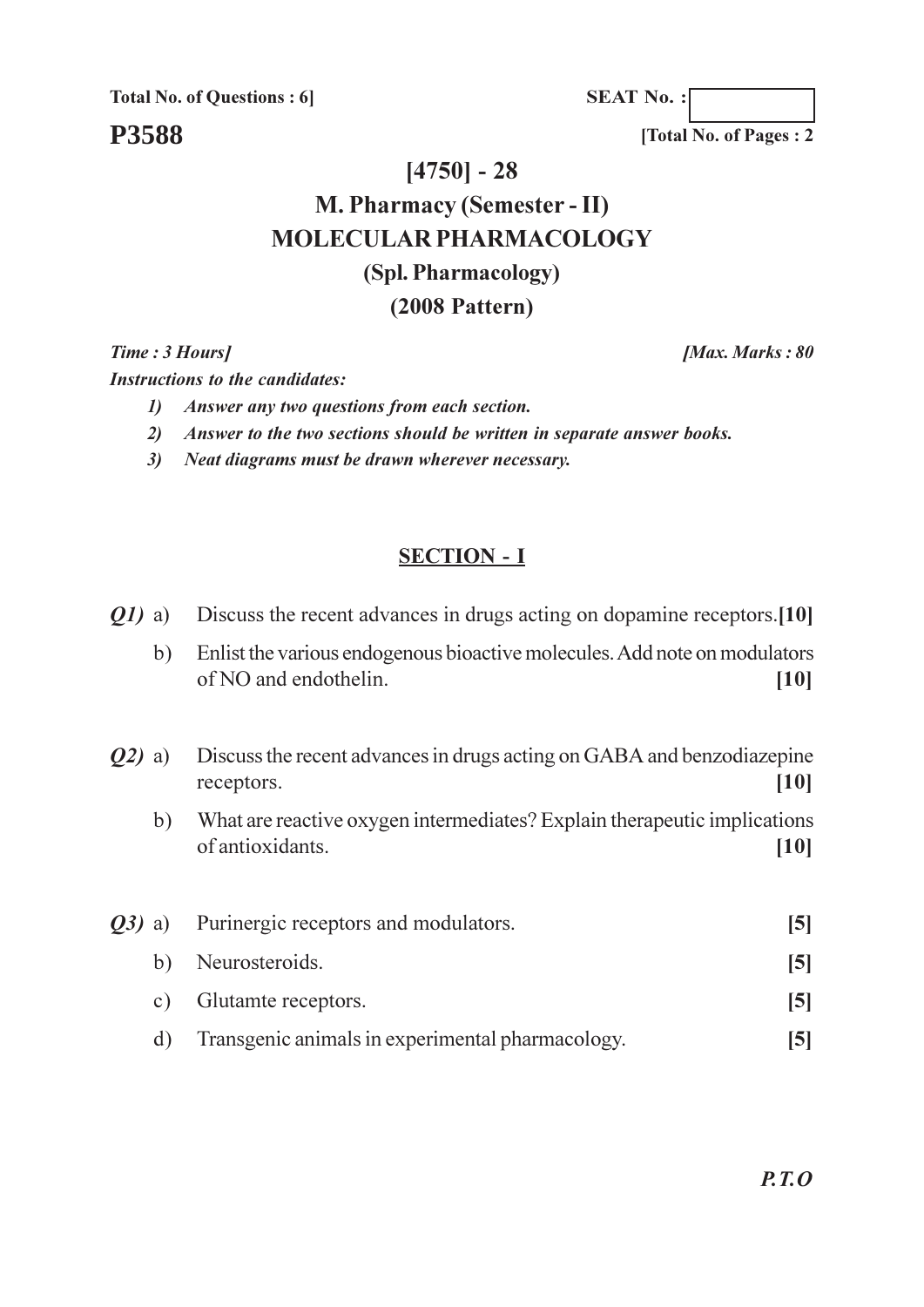| $Q_4$ ) a)          |           | Define immunopharmacology. Explain antibody mediated immunity.[10] |                         |
|---------------------|-----------|--------------------------------------------------------------------|-------------------------|
|                     | b)        | Discuss the implications of Human Genome Mapping in Drug research. | [10]                    |
| O5)                 | a)        | Explain the process of Apoptosis with its clinical implications.   | [10]                    |
|                     | b)        | Explain role of chronopharmacology on drug therapy.                | [10]                    |
| <b><i>O6</i></b> a) |           | Cholinergic receptors.                                             | $\mathsf{[5]}$          |
|                     | b)        | Arachidonic acid derived metabolites.                              | $\mathsf{[}5\mathsf{]}$ |
|                     | $\circ$ ) | Drugs acting on hormone receptors.                                 | $\mathsf{[5]}$          |
|                     | d)        | Sodium channel modulators.                                         | [5]                     |

# $QQQQ$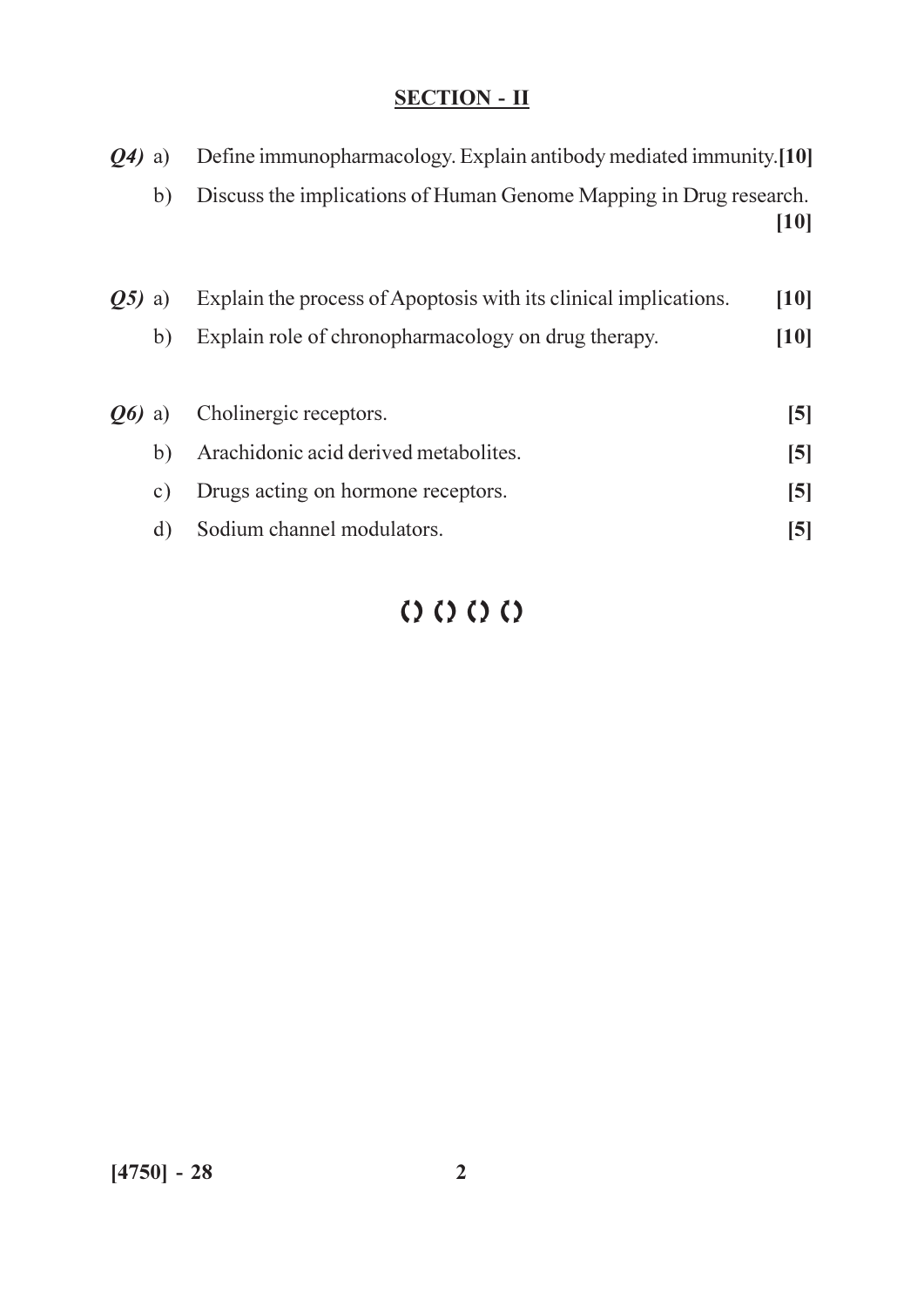**Total No. of Questions: 8** 

P3589

**SEAT No.:** 

[Total No. of Pages: 2]

### $[4750] - 29$

# **M. Pharmacy (Semester - II) NOVEL DRUG DELIVERY SYSTEM**  $(2008$  Pattern)

Time: 3 Hours1

**Instructions to the candidates:** 

- 1) Attempt any two questions each from the Section I and Section II.
- 2) Figures to the right indicate full marks.
- 3) Answer to two sections must be written in separate answer books.

### **SECTION - I**

- Q1) What is chrono therapeutics? Describe formulation of and evaluation of pulsatile drug delivery system.  $[20]$
- *O2*) Describe mechanisms of transports of drugs through mucosal routes? Write a note on penetration enhancers.  $[20]$
- *Q3*) Give detailed account of formulation mechanisms in gastric retentive drug delivery system.  $[20]$
- *O4*) Write short notes (any two):
	- Influence of drug properties on design of sustained release drug delivery a) systems.
	- Biodegradable microspheres.  $b)$
	- Osmotic drug delivery.  $c)$

**IMax. Marks: 80** 

 $[20]$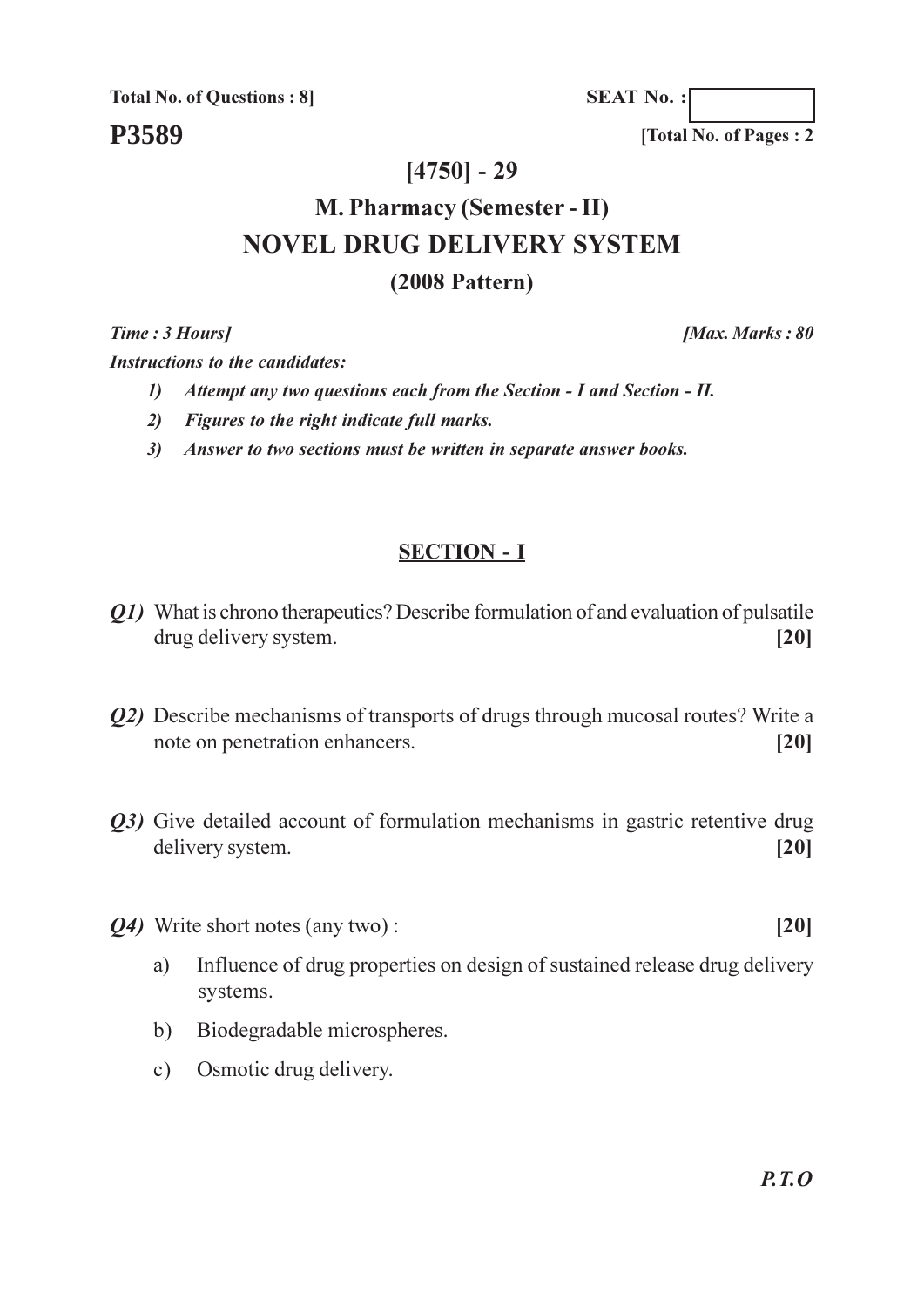|               | <b><i>Q5</i></b> ) Describe evaluation of colon targeted drug delivery. | 20   |
|---------------|-------------------------------------------------------------------------|------|
|               | Q6) Drug targeting using monoclonal antibodies.                         | [20] |
|               | Q7) Describe formulation considerations for protein and peptide drugs.  | [20] |
|               | <i>Q8</i> ) Write notes on (any two):                                   | [20] |
| a)            | Microbial approach for colon specific drug delivery formulation.        |      |
| b)            | Enhanced permeation and retention effect.                               |      |
| $\mathbf{c})$ | Formulation of transdermal drug delivery system.                        |      |

# $QQQQ$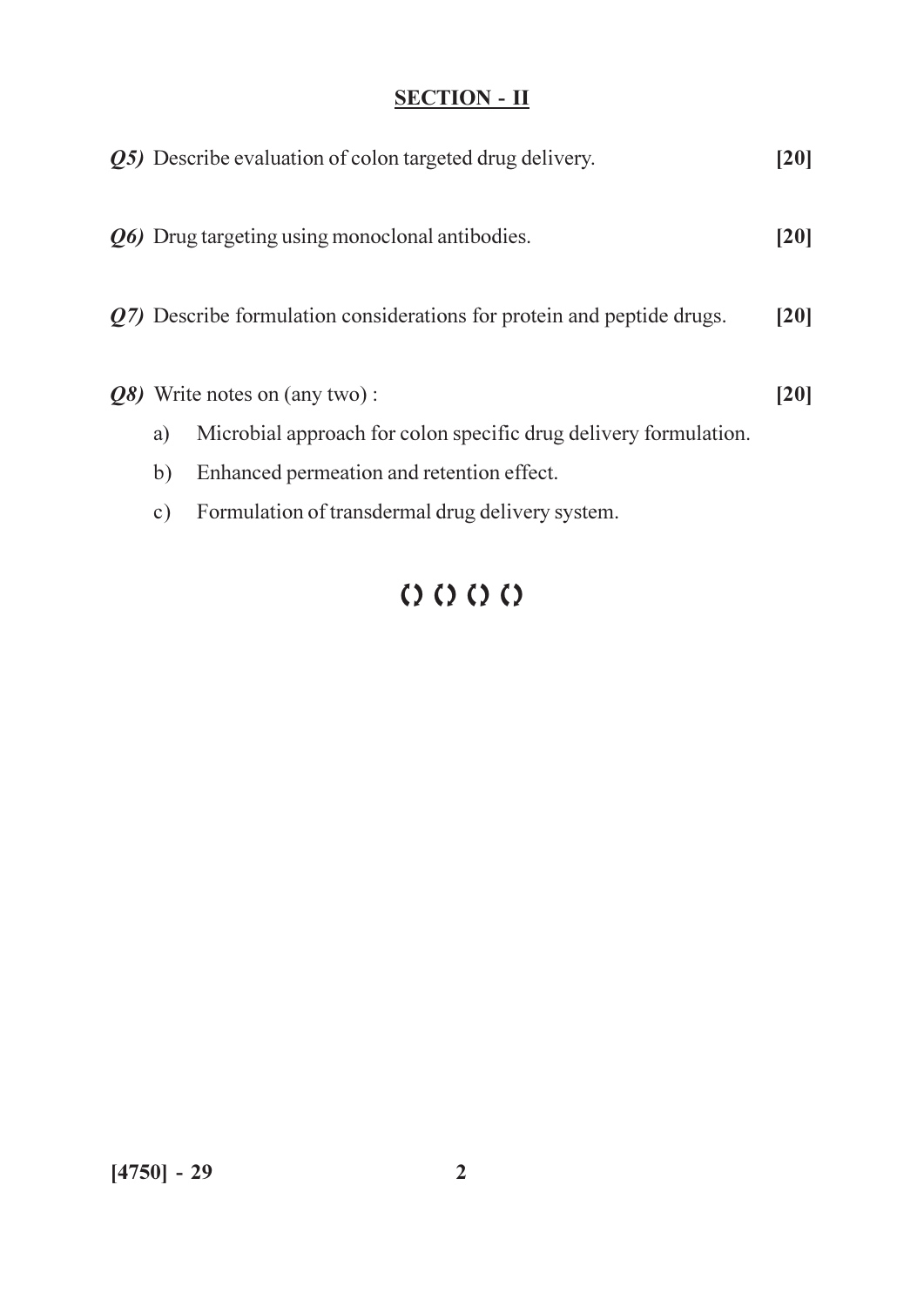**Total No. of Questions: 8]** 

P3590

## $[4750] - 30$

# M. Pharm. (Semester - II) **INDUSTRIAL PHARMACOGNOSY**

### $(2008$  Pattern)

Time: 3 Hours]

**Instructions to the candidates:** 

- $\mathbf{I}$ Q. No. I and Q. No. 5 are compulsory, Out of remaining solve any two from **Section I and Section II.**
- 2) Answer to the two Sections should be written in separate books.

### **SECTION-I**

- *O1*) Explain the demand for Medicinal Plants and Herbal medicine.  $[10]$
- *O2*) Describe the export potential for Spices, Phytopharmaceutical products and Medicinal Plants used in cosmetics and aromatherapy.  $[15]$
- Q3) Discuss the technology involved in production of.  $[15]$ 
	- Emetine a)
	- Diosgenin  $b)$
	- Cocaine  $c)$
- *Q4*) Express in brief the Global regulatory requirements for Herbal Medicines. [15]

### **SECTION-II**

- O5) Elaborate in detail salient features of Indian Patent Act.  $[10]$
- O6) Give in brief the classification of Medicinal Plants based industries for medicinal and aromatic plants in India.  $[15]$
- *O7* Comment on "Technical steps involved in extraction of Medicinal Plants"  $[15]$
- *Q8*) Clarify the contribution of Medicinal Plants in economic growth potential of India  $[15]$



**[Max. Marks:80**]

[Total No. of Pages: 1]

**SEAT No.:**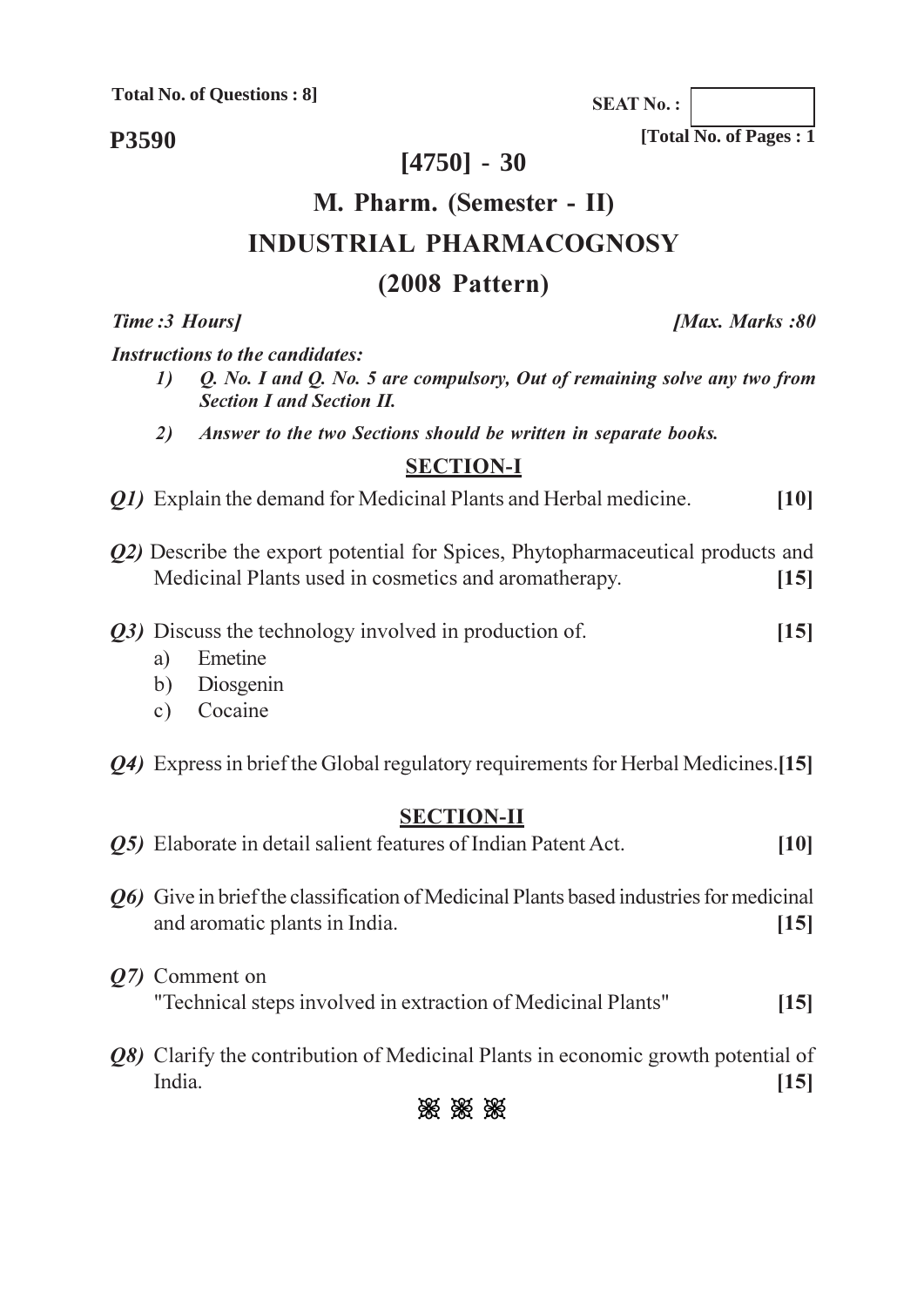**Total No. of Questions : 8]**

**P3591**

**[Total No. of Pages : 2**

**SEAT No. :**

## **[4750] - 31**

# **M.Pharmacy (Semester - II) QUALITY PLANNING AND ANALYSIS (2008 Pattern)**

*Time* : 3 Ho

Instructions to the candidates:-

- *-(elementagerian numbers 1 and 5 are compulsory.*
- 2) Out of the remaining attempt any two questions from each section.
- 3) Answers to the two sections should be written in separate answer books.
- 4) Figures to the right indicate full marks.

#### **SECTION - I**

- *Q1*) Define 'Control' and list universal sequence of steps to achieve control. Add a note on self control. **[12]**
- *Q2)* Discuss steps in structuring an audit program. Write a note on audit report. **[14]**
- *Q3)* How is quality measured in manufacturing operations? Comment on 'Quality culture'. **[14]**
- *Q4)* Write the criteria for 'self inspection' and comment on inspection accuracy. **[14]**

*<i>Max. Marks*:80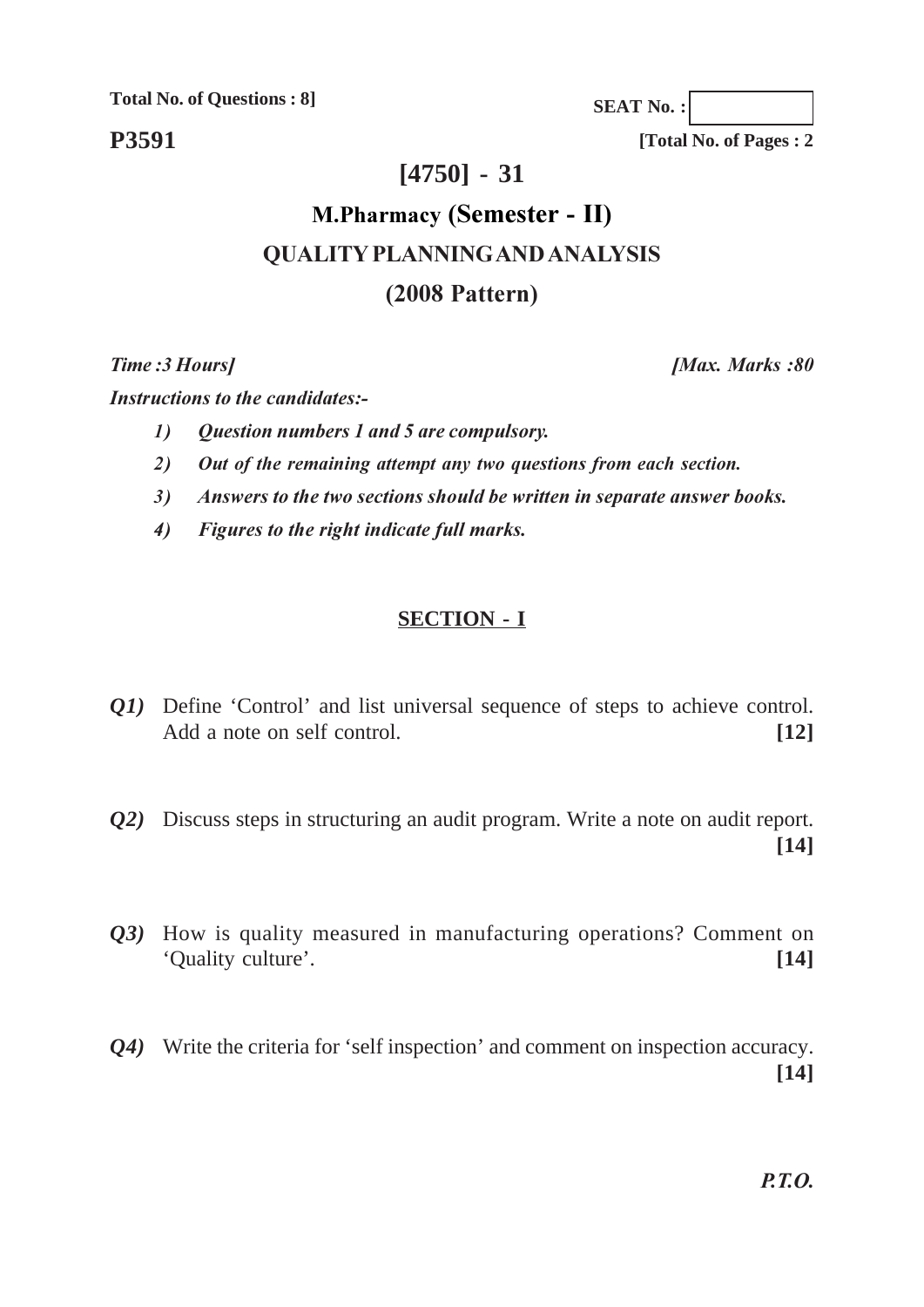- *Q5)* How is Quality related to Productivity, cost, cycle time and value? **[12]**
- *Q6)* State two quality dimensions. What are the ways to motivate for quality as per Maslow's theory? **[14]**
- *Q7)* What criteria must be met while setting operational goal? Highlight advantages of statistical process control. **[14]**
- *Q8)* While developing quality culture, why is it necessary to provide evidence of management leadership? Explain the concept of Error-Proofing the process. **[14]**

**\*\*\***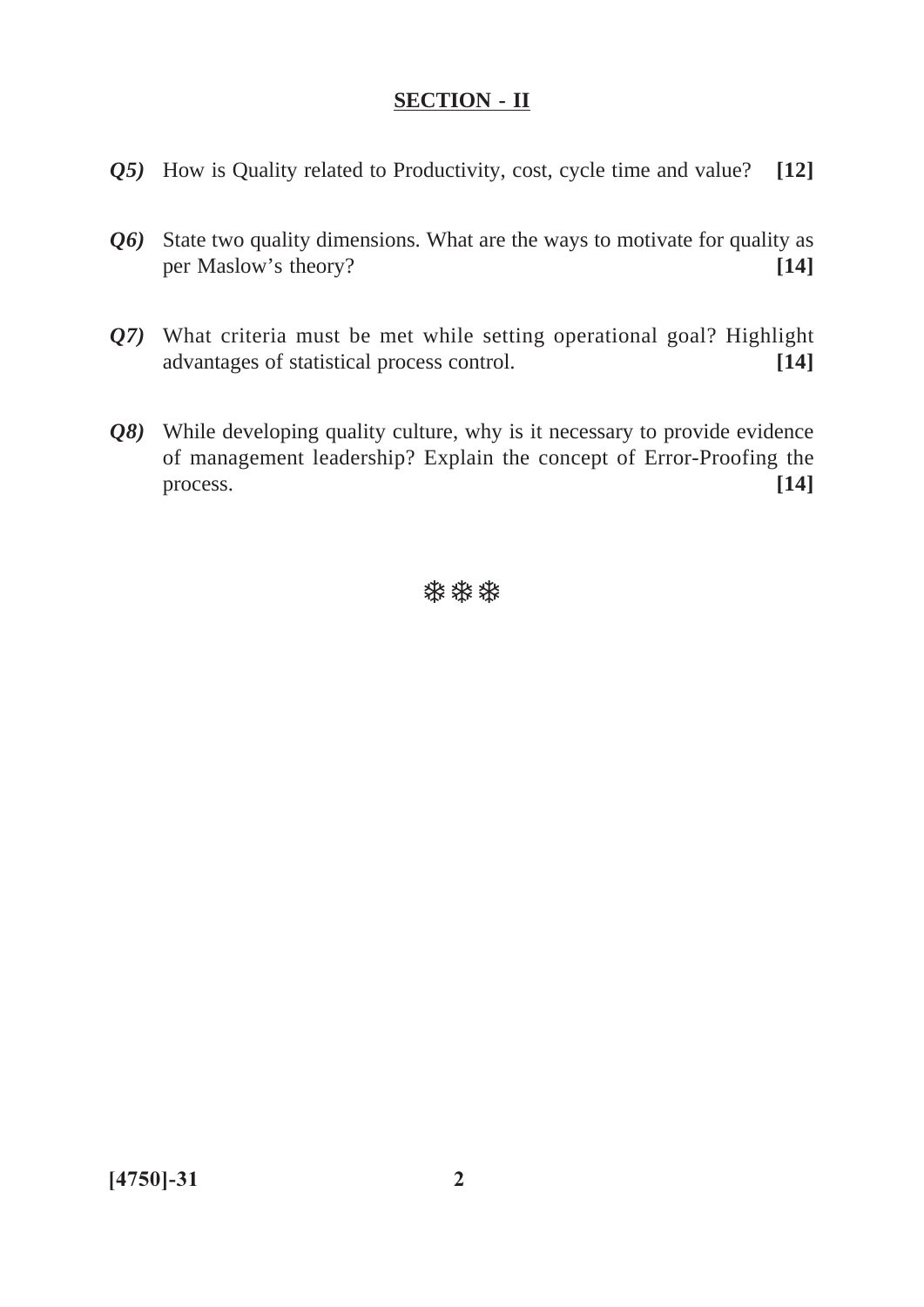**Total No. of Questions: 8** 

**SEAT No.:** 

P3592

#### $[4750] - 32$

# M. Pharmacy (Semester - I & II) **ACTIVE PHARMACEUTICAL INGREDIENTS (APIS) Manufacturing Technology**  $(2008$  Pattern)

Time: 3 Hours]

**Instructions to the candidates:** 

- Q. no. 1 and 5 are compulsory. Out of remaining questions solve any two questions  $\boldsymbol{\eta}$ from Section - I and any two questions from Section - II.
- Section I and Section II should be answered in separate Answer books.  $2)$
- Draw well labeled diagrams wherever necessary.  $3)$

#### **SECTION - I**

- *O1*) Give an account of manufacturing technology by Alkylation and Hydrolysis  $[12]$ process.
- Q2) Write detail account of manufacturing methods, flow charts for Benzocaine and Aspirin.  $\lceil 14 \rceil$
- 03) Give an account of Unit process in synthesis. Discuss about fine chemicals in industry.  $\lceil 14 \rceil$
- *O4*) Write short note on. (Any Two)  $\lceil 14 \rceil$ 
	- Heavy chemicals a)
	- b) Nitration
	- Biochemical process in synthesis  $c)$

[Max. Marks: 80]

[Total No. of Pages: 2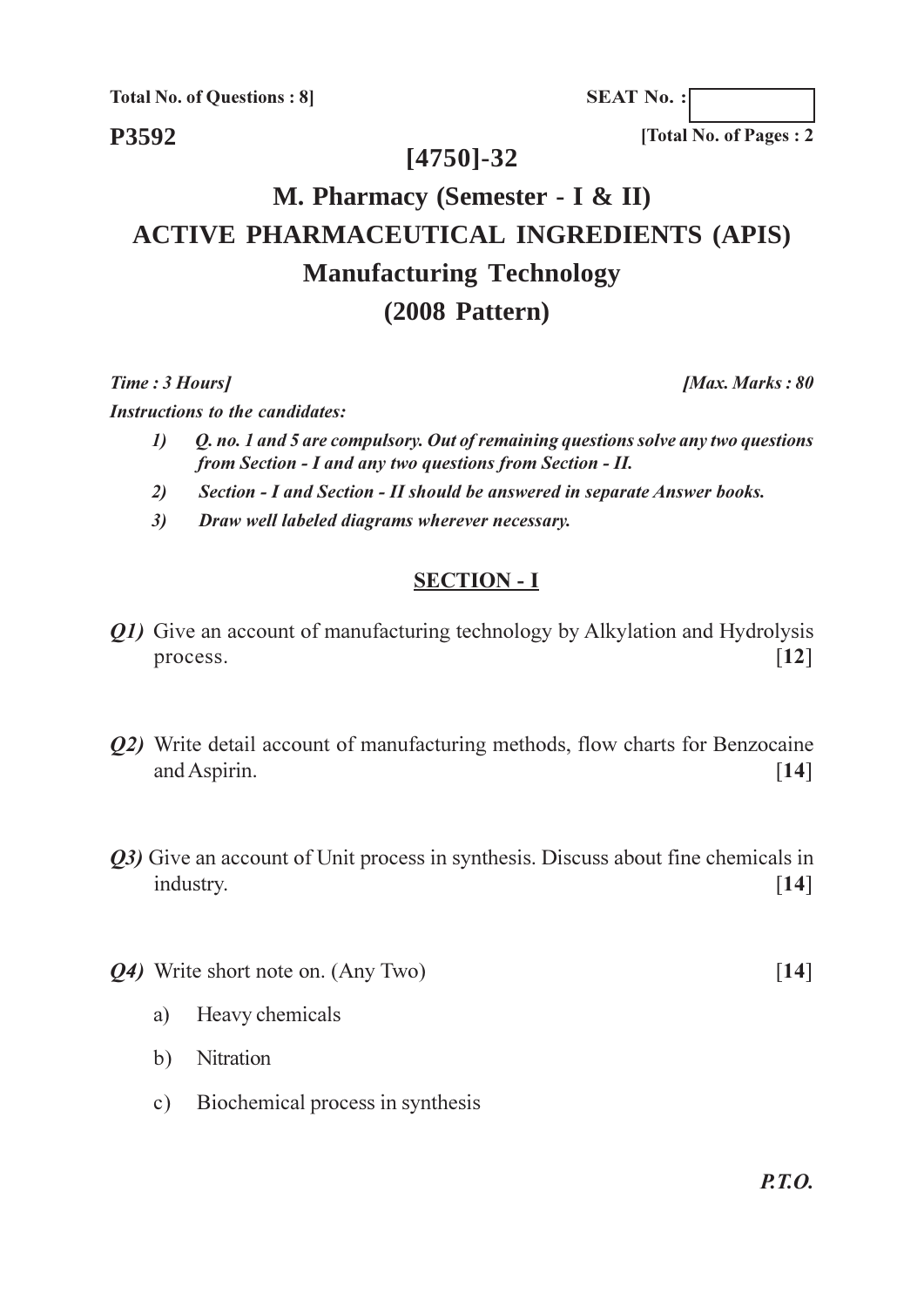|    | Q5) Write an account of Industrial noise, noise measuring equipments.                  | $\lceil 12 \rceil$ |
|----|----------------------------------------------------------------------------------------|--------------------|
|    | Q6) Give an account of forms of Atmospheric contaminants in manufacturing<br>industry. | $\lceil 14 \rceil$ |
|    | $\varrho$ 7) Write detail account of Radiation hazards in manufacturing unit.          | $[14]$             |
|    | <i>Q8</i> ) Write short notes on (Any two):                                            | 14                 |
| a) | Flow chart for Rifampicin                                                              |                    |
| b) | Industrial centrifuges.                                                                |                    |

c) Chemical mixtures.

# $\begin{tabular}{ccccc} & $\circ$ & $\circ$ & $\circ$ \\ \hline $\circ$ & $\circ$ & $\circ$ & $\circ$ \\ \hline \end{tabular}$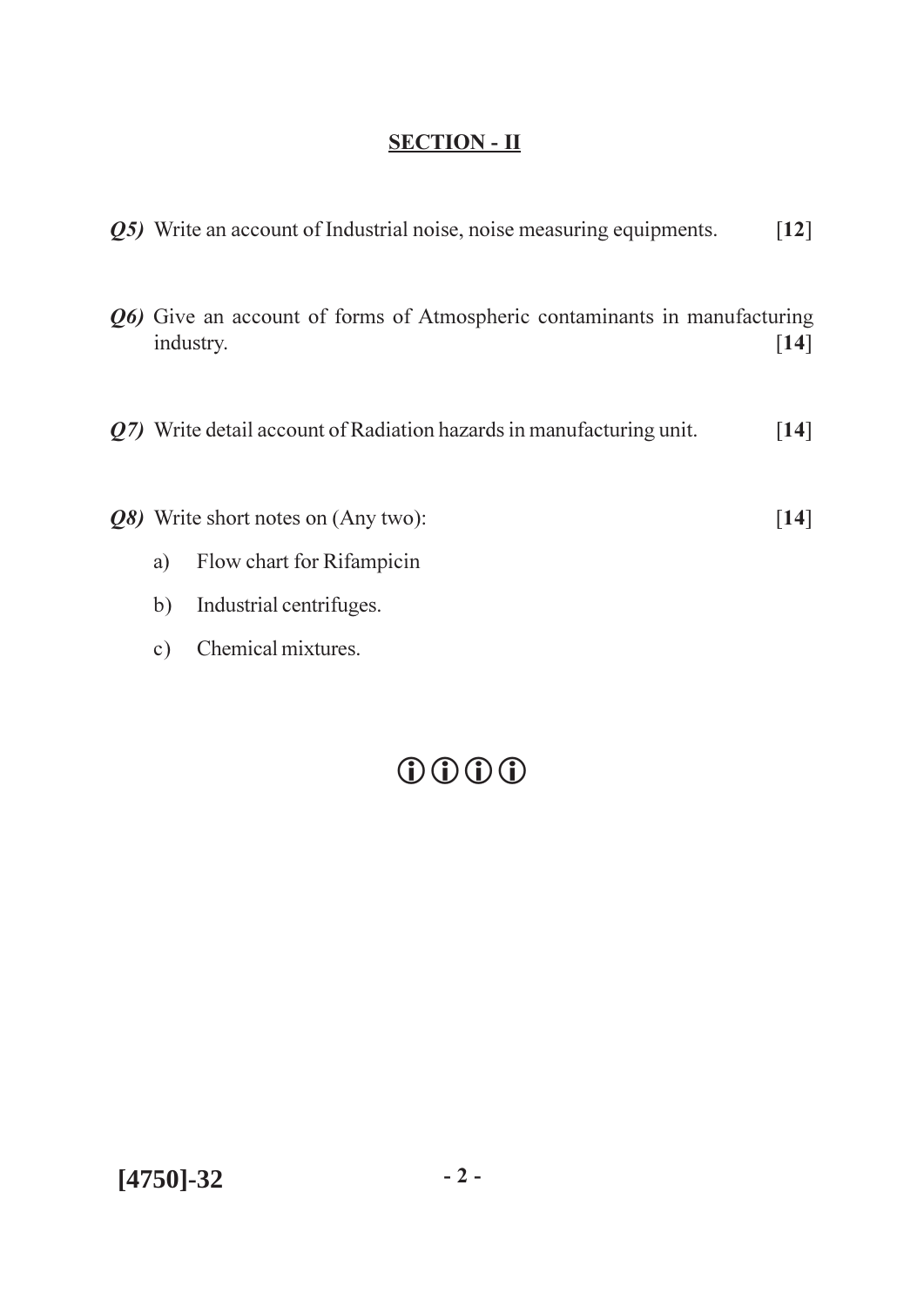**Total No. of Questions: 8]** 

**SEAT No.:** 

P3593

### $[4750] - 33$

# M. Pharmacy (Semester - I & II) **SAFETY PHARMACOLOGY**  $(2008$  Pattern)

 $\sum$  Time : 3 Hours]

**Instructions to the candidates:** 

- Q. no. 1 and 5 are compulsory. Out of remaining attempt any 2 questions from  $\boldsymbol{\eta}$ section -  $I \& 2$  questions from section -  $II$
- $2)$ Separate answer book should be used for separate sections.
- $3)$ Figures to right indicate full marks.

#### **SECTION - I**

|           |    | <i>O1</i> ) Explain the new drug safety assessment as per ICH guidelines.          | $\lceil 10 \rceil$            |
|-----------|----|------------------------------------------------------------------------------------|-------------------------------|
|           |    | <i>Q2</i> ) Discuss in details various in vitro? In vivo studies for genotoxicity. | $\left[15\right]$             |
|           |    | <i>Q3</i> ) Write the importance and study design for repeat dose toxicity.        | $\lceil 15 \rceil$            |
| <b>O4</b> |    | Write notes on                                                                     | $\left\lceil 15 \right\rceil$ |
|           | a) | Risk benefit assessment in clinical trials.                                        |                               |
|           | b) | Periodic safety update reports (PSUR)                                              |                               |

[Max. Marks: 80

[Total No. of Pages: 2]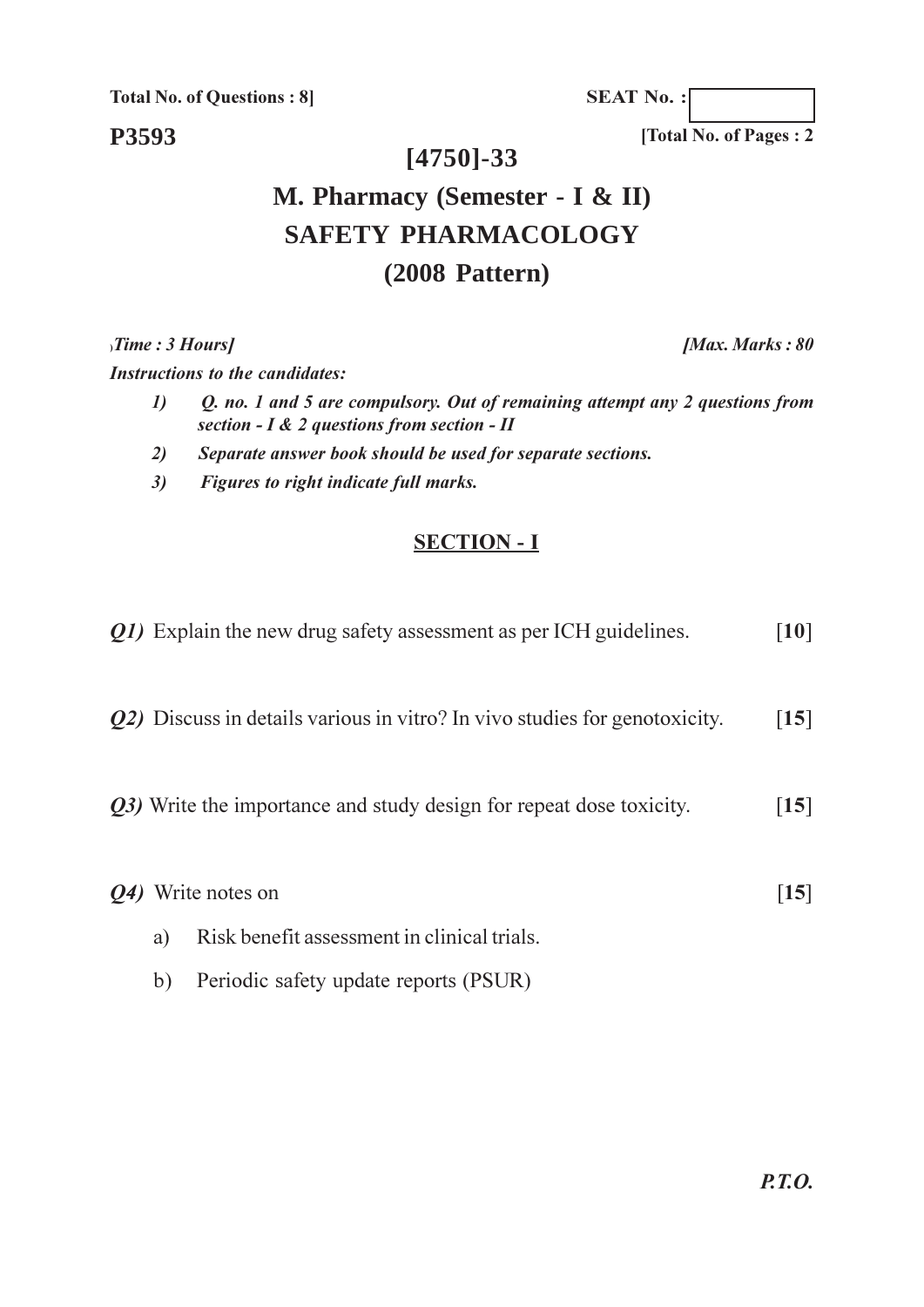- $Q5$ ) Discuss the Importance, scope and principles of safety pharmacology. [10]
- Q6) Define pharmacovigilance. Write the process of collection and reperting of pharmacovigilance data.  $[15]$
- $Q$ 7) Discuss in detail the study design and importance of carcinogenicity.  $[15]$

| Q8) Write notes on | $[15]$ |
|--------------------|--------|
|                    |        |

- Ocular toxicity testing. a)
- b) Analysis of safety pharmacological data.

# $0000$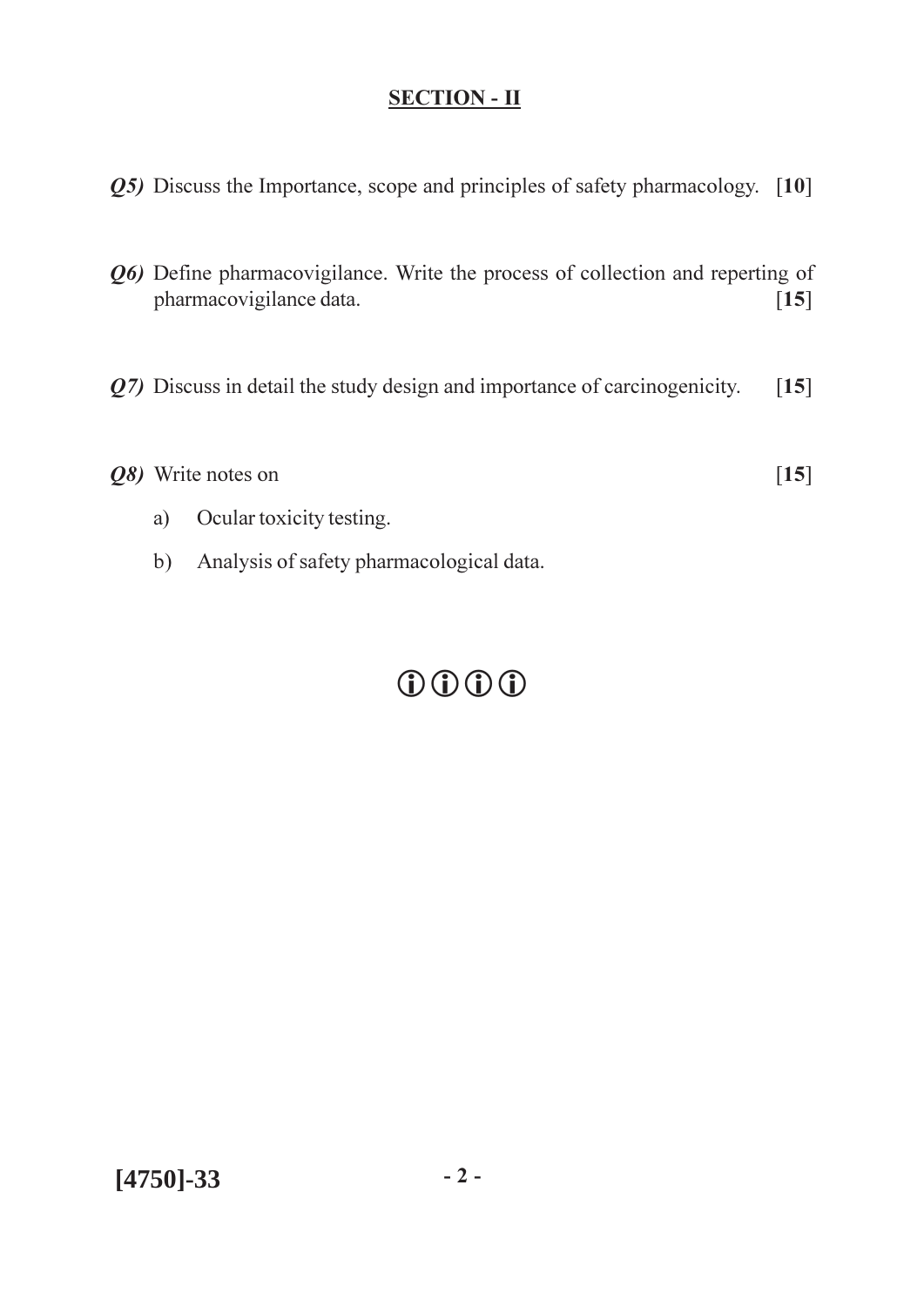**Total No. of Questions: 8** 

**SEAT No.:** 

P3594

#### $[4750] - 34$

# M. Pharmacy (Semester - I & II) **CHEMISTRY OF MEDICINAL NATURAL PRODUCTS**  $(2008$  Pattern)

 $\sum$  Time : 3 Hours

**Instructions to the candidates:** 

- $\boldsymbol{\eta}$ Q. no. 1 and 5 are compulsory. Out of remaining solve any two from section I and any two from section II.
- Answers to the two sections should be written on separate answer books.  $2)$
- $3)$ Figures to the right indicate full marks.

### **SECTION - I**

*O1*) Write the biogenetic pathway for Tryptophan and Tyrosine derived alkaloids.  $[10]$ 

*Q2*) Describe chemistry of Saponin glycosides and isolation of Glycerhizin. [15]

- Q3) Focus on spectral data to explain structure of Caffin.  $[15]$
- *Q4*) Write short note on. (Any Two)  $[15]$ 
	- Secondary metabolites  $a)$
	- b) Analytical methods for Atropine.
	- Cardiac glycosides.  $c)$

[Max. Marks: 80]

[Total No. of Pages: 2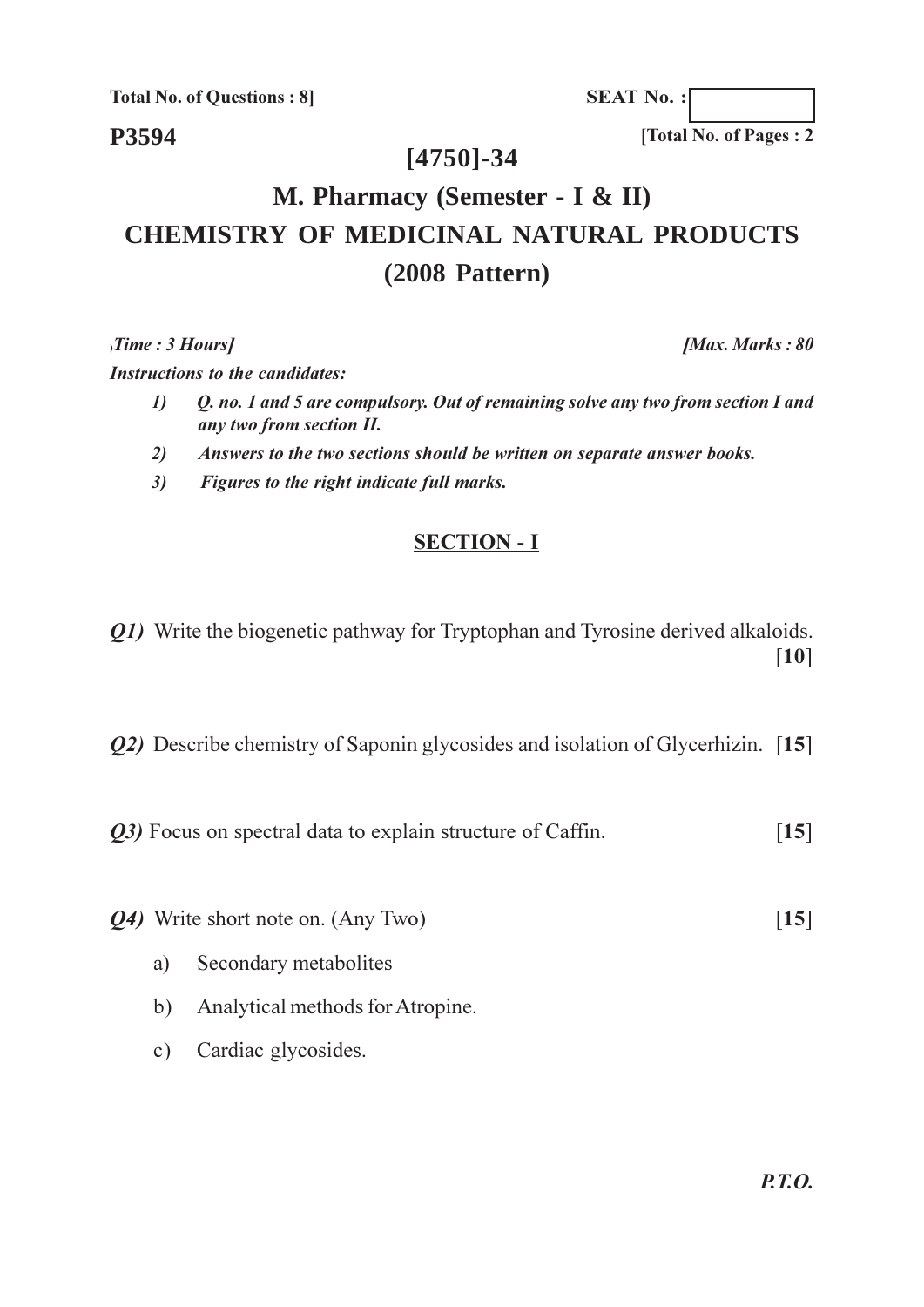|           | Q5) Explain the structure of Diosgenine by spectral study.                | $\lceil 10 \rceil$ |
|-----------|---------------------------------------------------------------------------|--------------------|
|           | Q6) Define and classify flavonoids. Add note on Anthocyanins.             | $\left[15\right]$  |
|           | Q7) Classify terpenoids. Explain methods of extraction of essential oils. | $[15]$             |
|           | Q8) Write short note on (Any two)                                         | $\lceil 15 \rceil$ |
| a)        | Plant pigments                                                            |                    |
| b)        | Monosacharides                                                            |                    |
| $\circ$ ) | Oleogum resins.                                                           |                    |
|           |                                                                           |                    |
|           |                                                                           |                    |
|           |                                                                           |                    |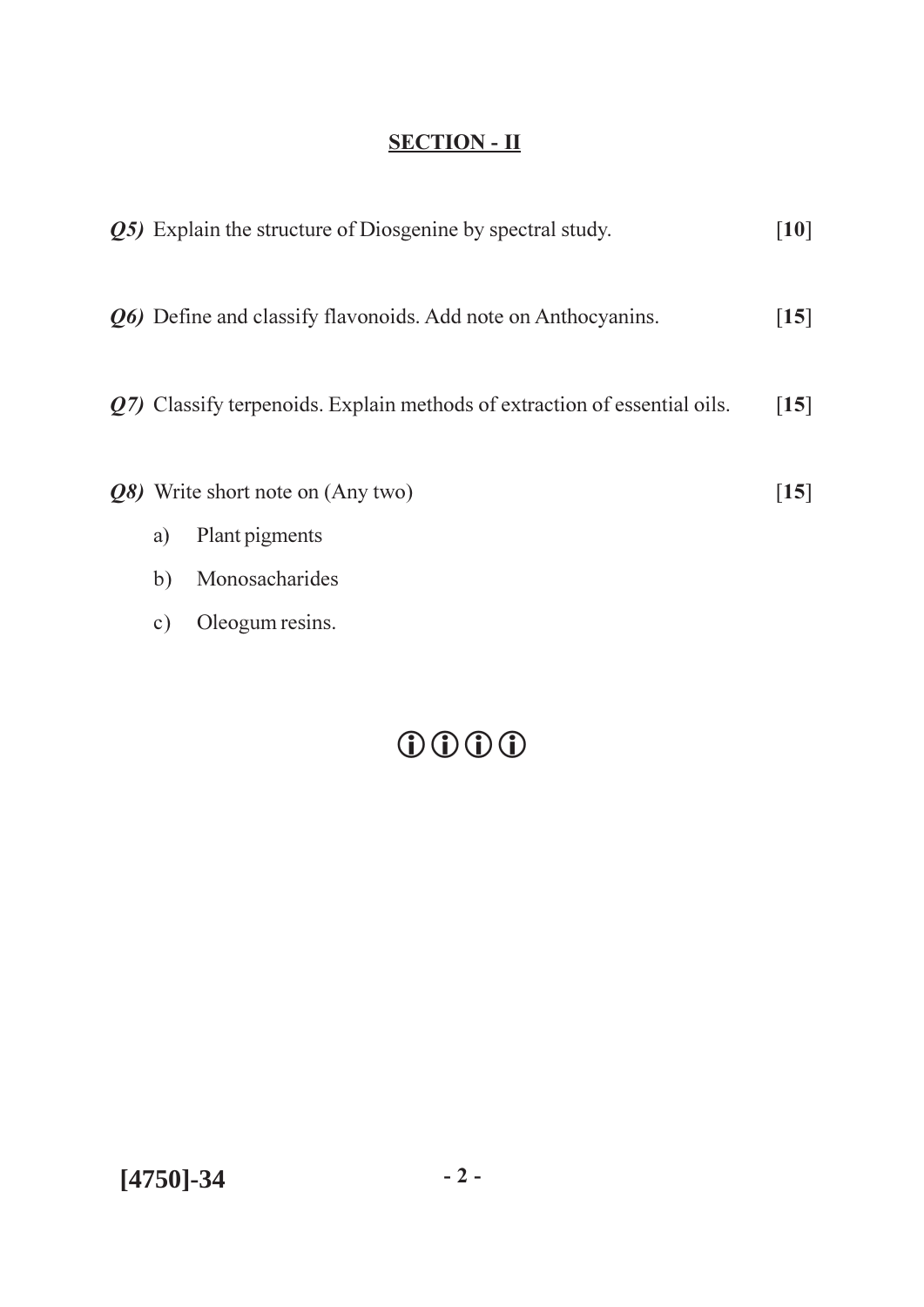**Total No. of Questions: 8** 

**SEAT No.:** 

#### P3595

#### $[4750] - 35$

# M. Pharmacy (Semester - I) NATURAL PRODUCT MANAGEMENT  $(2008$  Pattern)

 $, Time : 3$  Hours]

**Instructions to the candidates:** 

- $\boldsymbol{\eta}$ Q. No. 1 and 5 are compulsory. Out of remaining solve any two from section I and any two from section II.
- Answers to the two sections should be written on separate answer books.  $2)$
- $3)$ Figures to the right indicate full marks.

#### **SECTION I**

*O1*) Describe the relationship between demand and supply of material in market. [10]

- *O2*) Explain management of crop using Land, Labour and Machine.  $[15]$
- *O3*) Write a detail note on various plans by Indian Government for development of medicinal plants.  $[15]$
- *Q4*) Explain in detail the essential factors for cultivation of preoritize medicinal plants in India.  $[15]$

#### **SECTION II**

| <b>O5</b> ) Explain the legal method for trading of herbal cosmetics in and across the<br>country. | [10]             |
|----------------------------------------------------------------------------------------------------|------------------|
| <i>O6</i> ) Describe in detail the procedure for patenting herbal products.                        | [15]             |
| $Q7$ ) Brief on design and development of herbal extraction unit.                                  | $\vert 15 \vert$ |
| Q8) Write a detail note on trading of Nutraceuticals in international market.                      | $\vert 15 \vert$ |

# $\bigcirc$   $\bigcirc$   $\bigcirc$   $\bigcirc$

[Max. Marks: 80]

[Total No. of Pages: 1]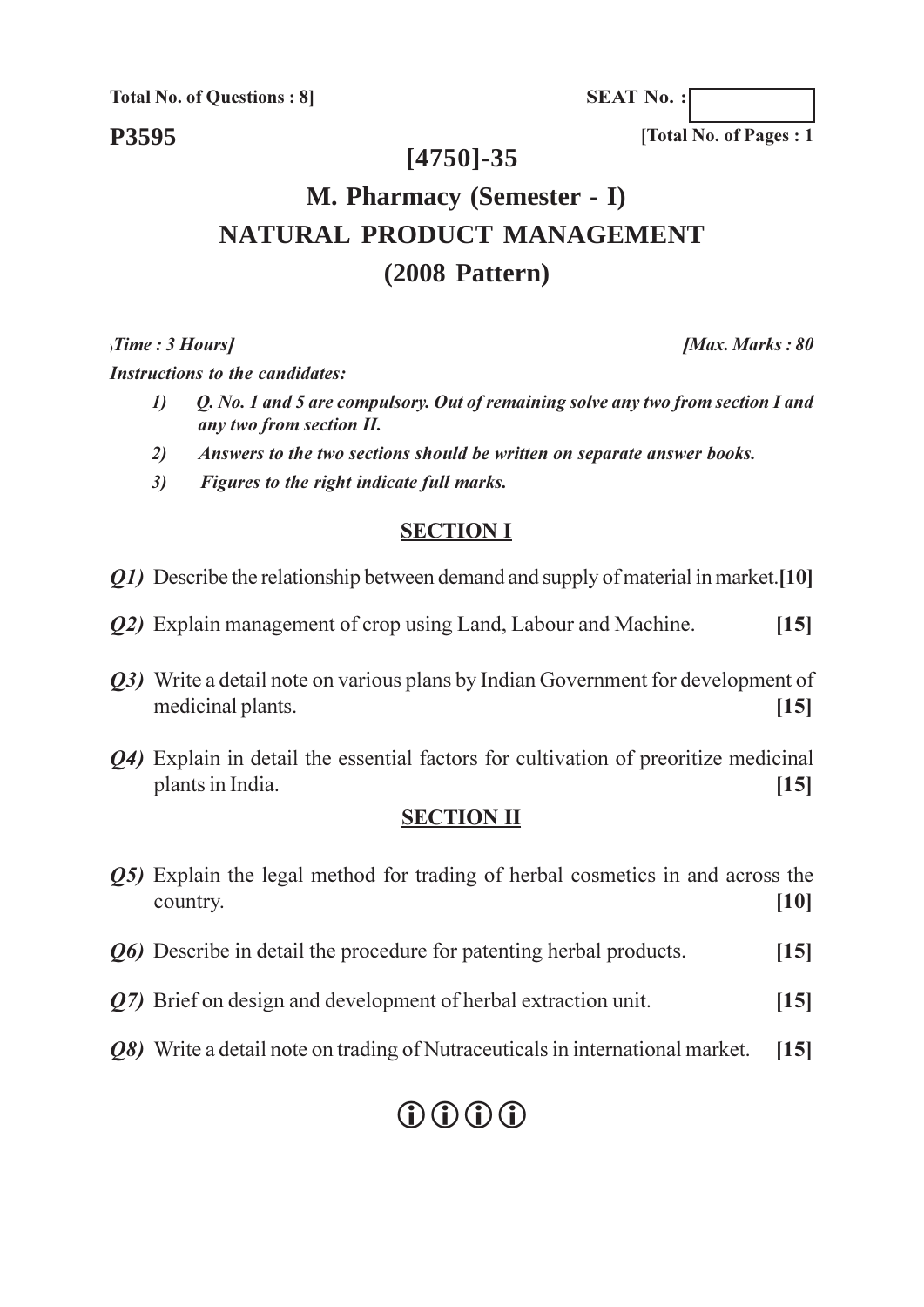**Total No. of Questions: 8]** 

P3596

[Total No. of Pages: 2]

**SEAT No.:** 

# $[4750] - 36$

# M. Pharmacy (Semester - I) **CLINICAL TRIALS**  $(2008$  Pattern)

Time: 3 Hours]

[Max. Marks: 80

**Instructions to the candidates:** 

- Question No.1 and 5 are compulsory. Solve any two questions from the  $\mathcal{D}$ remaining in section I and section II.
- Write answers for section  $I$  and section  $II$  in separate answer sheets. 2)
- Figures to the right indicate full marks.  $3)$
- Draw well labeled diagrams wherever necessary.  $4)$

#### **SECTION - I**

- *Q1*) Discuss various steps involved in clinical trial design.  $[10]$
- *O2*) Justify role of informed consent and institutional review board in ethical conduct of clinical trials.  $[15]$
- Q3) What is new drug development process? Explain in detail different phases of clinical trials.  $[15]$
- *Q4*) Write short notes on (any two)  $[15]$ 
	- Role of FDA in clinical trial. a)
	- $b)$ Types of clinical research.
	- Advantages and disadvantages of clinical trial designs.  $c)$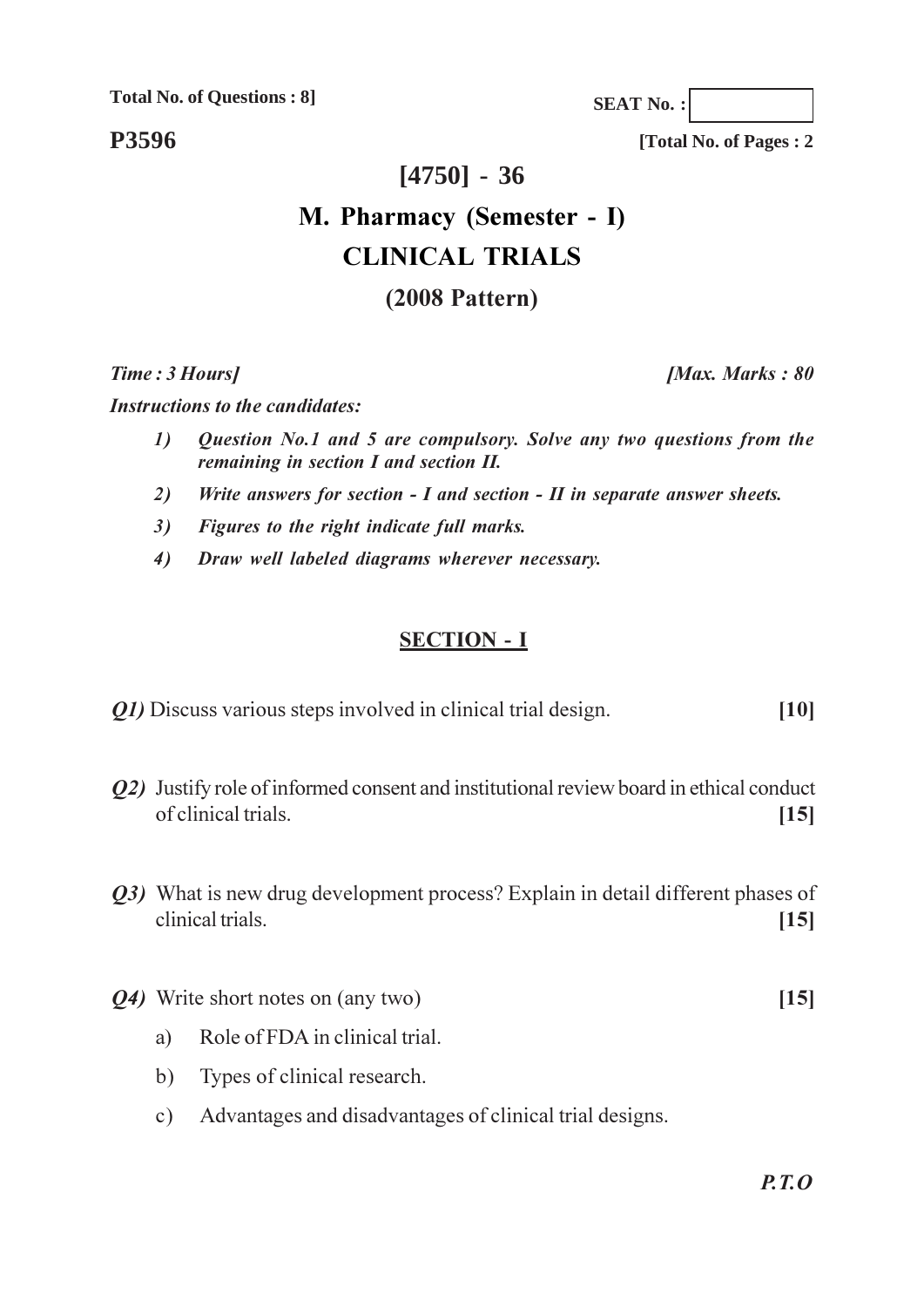|               | <b><i>Q5</i></b> ) Discuss Clinical trial protocol.                                          | [10] |
|---------------|----------------------------------------------------------------------------------------------|------|
|               | <i>Q</i> 6) Explain role and responsibility of various stakeholders of clinical trials. [15] |      |
|               | Q7) Explain concept and importance of Therapeutic drug monitoring.                           | [15] |
| a)            | Q8) Write short notes on (any two)<br>Case report forms.                                     | [15] |
| b)            | ICH-GCP guidelines.                                                                          |      |
| $\mathbf{c})$ | Laboratory certification.                                                                    |      |

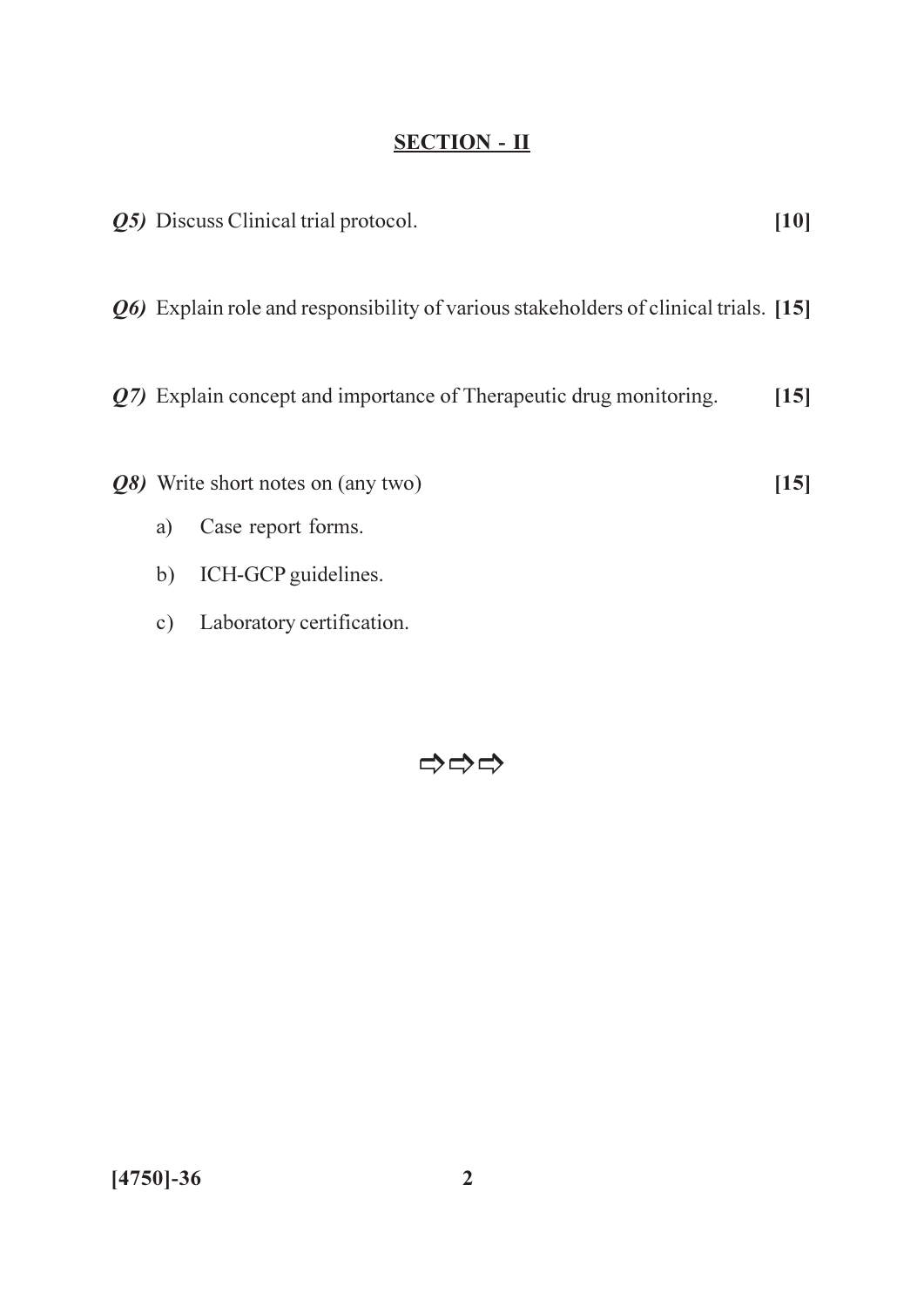**Total No. of Questions: 6]** 

P3597

[Total No. of Pages: 1]

**SEAT No.:** 

## $[4750] - 37$

# M. Pharmacy (Semester - I) PHARMACEUTICAL PLANT DESIGN AND OPERATIONS  $(2008$  Pattern)

Time: 3 Hours]

[Max. Marks: 80

**Instructions to the candidates:** 

- $\mathbf{D}$ Answer 2 questions from Section - 1 and 2 questions from Section - II.
- Answers to the two sections should be written in separate answer books.  $2)$
- Neat diagrams must be drawn wherever necessary.  $3)$
- $4)$ Figures to the right indicate full marks.

### **SECTION - I**

- *O1*) Discuss the design, layout and operational facilities for Liquid orals.  $[20]$
- *O2*) Discuss the design, layout and operational facilities for Capsule.  $[20]$
- O3) Discuss in detail regulatory requirements of Pharma facilities with reference to  $cGMP$ .  $[20]$

### **SECTION - II**

- *O4*) What is effluent? Write importance of effluent treatment plant. Explain in detail its design.  $[20]$
- *O5*) Explain design of pharmaceutical plant support services.  $[20]$
- *O*<sup>6</sup> Explain design of water stream and compressed air as utility services. [20]

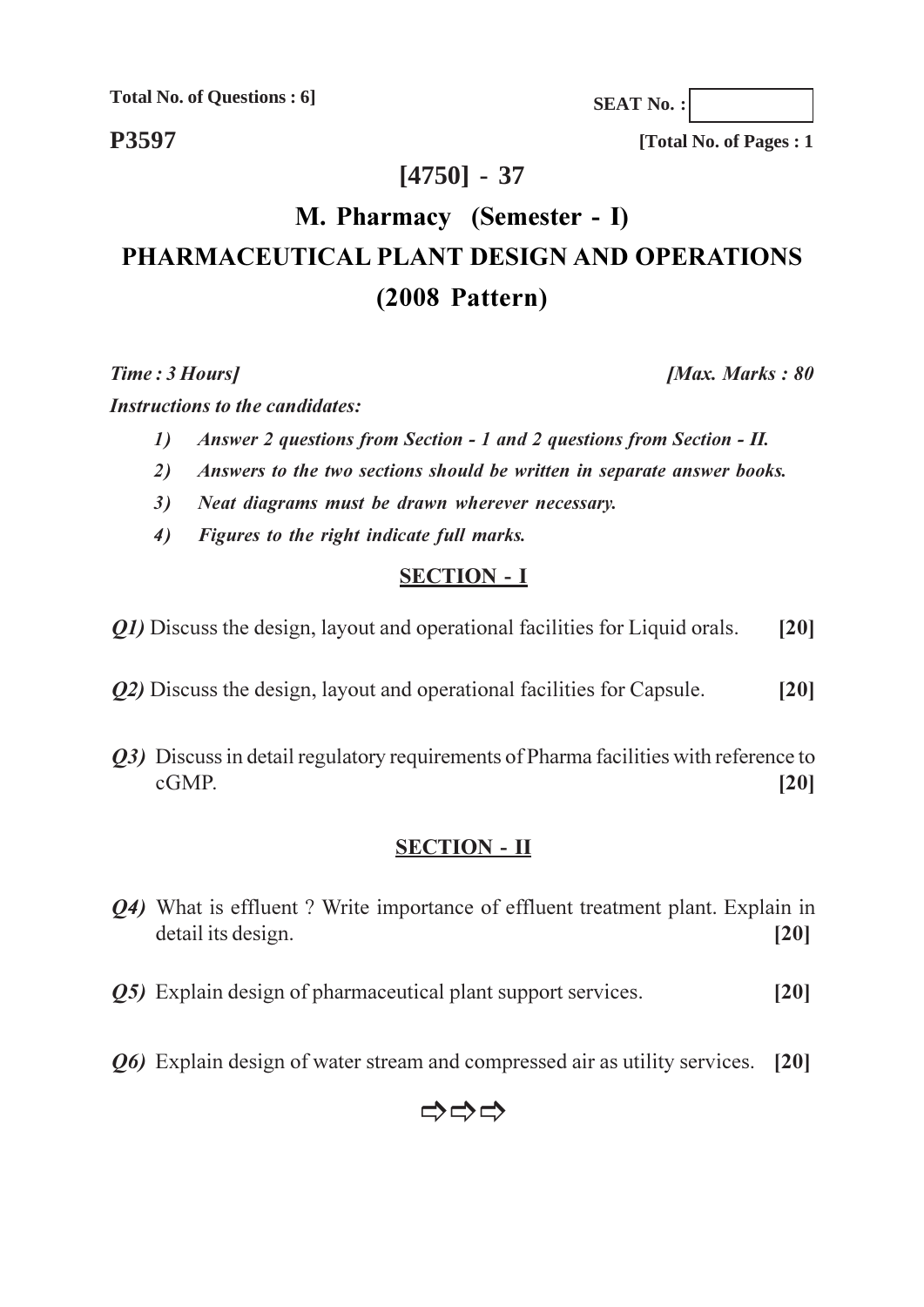**Total No. of Questions: 10]** 

**P3598** 

[Total No. of Pages: 2]

**SEAT No.:** 

## $[4750] - 38$

#### M. Pharm.

# **MEDICINAL PLANT BIOTECHNOLOGY**

### $(2008$  Pattern)

Time: 3 Hours]

[Max. Marks: 80

**Instructions to the candidates:** 

- $\mathbf{D}$ This question paper consist of two sections; Section - I and Section - II.
- Use two separate answer books for the Section I & Section -II.  $2)$
- Solve any four questions from section  $I \&$  Solve any four questions from  $3)$ section II
- $4)$ Enter the question number clearly in the margin of the answer book beside each of your answer.
- Figures to the right indicate full marks. 5)

#### **SECTION - I**

- What is *Agrobacterium tumefaciens? O1*) a)
	- $b)$ Write down principle involved in the *agrobacterium tumefaciens* gene transfer to plant cell.  $[10]$
- *O2* What is Somatic embryogenesis? What are its applications? What are different steps required in plant regeneration via somatic embryogenesis? Enlist the Problems associated with somatic embryogenesis.  $[10]$
- Q3) What is an 'Endemic Species' ? What is paleoendemism and neoendemism ? What is the meaning of *Ex-situ* conservation? What is the meaning of *In-situ* conservation ?What are benefits of *in-situ* conservation?  $[10]$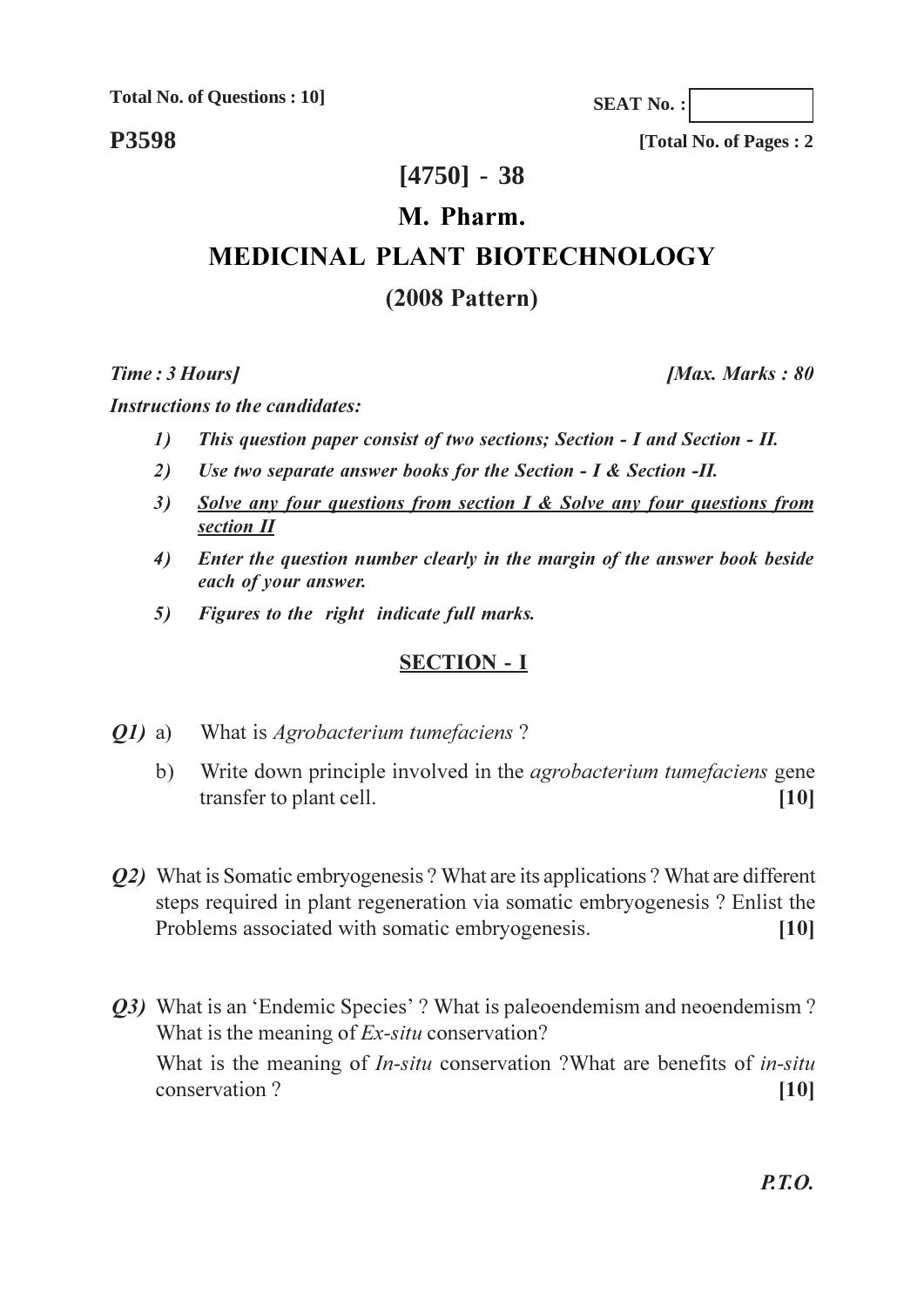- Q4) Chloroplasts have their own DNA, often abbreviated as ctDNA, or cpDNA. Briefly explain Molecular structure of ctDNA, or cpDNA. What is the translocon on the outer chloroplast membrane (TOC)  $&$  The translocon on the inner chloroplast membrane (TIC)?  $[10]$
- Q5) Write short notes on (any two):
	- Polyploidy a)
	- b) Classification of Elicitors for Production of Secondary metabolites

 $[10]$ 

 $[10]$ 

- c) Micro RNA
- $d)$  A Mutation & Induced Mutation

#### **SECTION - II**

- *Q6*) What are Genetically modified crops (GMCs, GM crops, or biotech crops)? Write down Applications of Transgenic Plants.  $[10]$
- Q7) What is an Immobilized Enzyme? What are its commercial uses? What are different ways by which one can immobilize an enzyme.  $[10]$
- *O8* What are restriction enzymes? What are its types?  $[10]$
- *O9* What are Plasmids? Write a breif note on Plasmid as vectors. What is Horizontal & Vertical gene transfer mechanism?  $[10]$

Q10) Write short note on (any two):

- Edible vaccines: current status and future.  $a)$
- $b)$ Advances in Plant Chromosome Analysis.
- Papain.  $c)$
- Bromelain.  $d)$



 $[4750] - 38$ 

 $\overline{2}$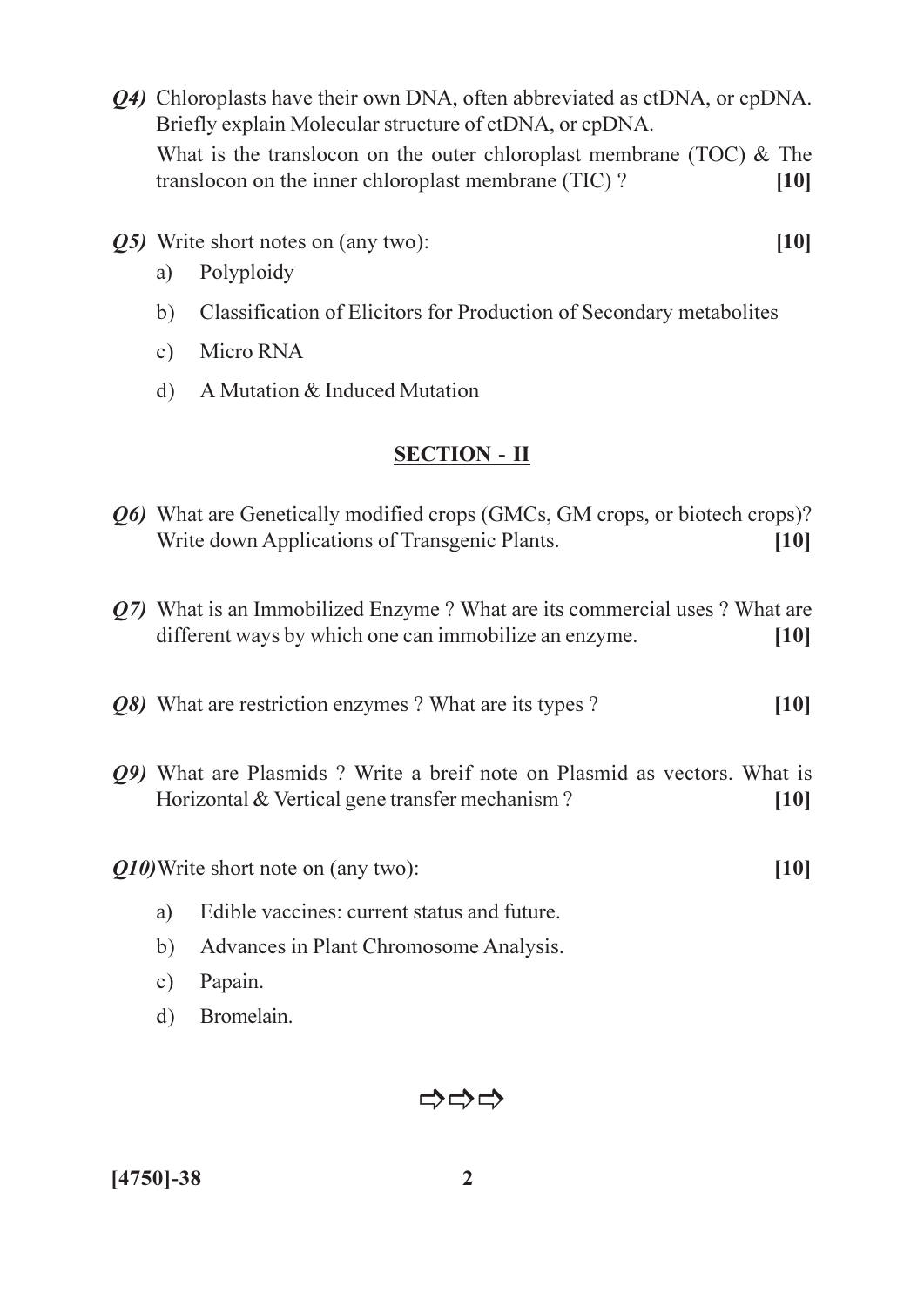**Total No. of Questions : 6]**

**P3599**

**SEAT No. :**

**[Total No. of Pages :2**

## **[4750]-39**

# **M.Pharmacy (Semester - I) QUALITY CONTROL AND ASSURANCE OF PHARMACEUTICALS (2008 Pattern)**

*Instructions to the candidates:*

- *1) Question number 1 and 4 are compulsory. Out of remaining solve any one question from section - I and section - II.*
- *2) Answer to the two sections should be written in separate answer book.*
- *3) Draw well labeled diagrams wherever necessary.*

### **SECTION - I**

*Q1*) Highlight various aspects of user requirement specification, design, size, construction and maintenance of dry powder mixer. **[20]**

*Q2*) a) Discuss the sources of contamination in sterile formulations and methods followed to control the contamination. **[10]**

b) Describe various aspects of self inspection. **[10]**

*Q3)* Write short note on : **[20]**

- a) Master validation plan and calibration
- b) Provide contents of typical Batch packaging record

*Time : 3 Hours] [Max. Marks : 80*